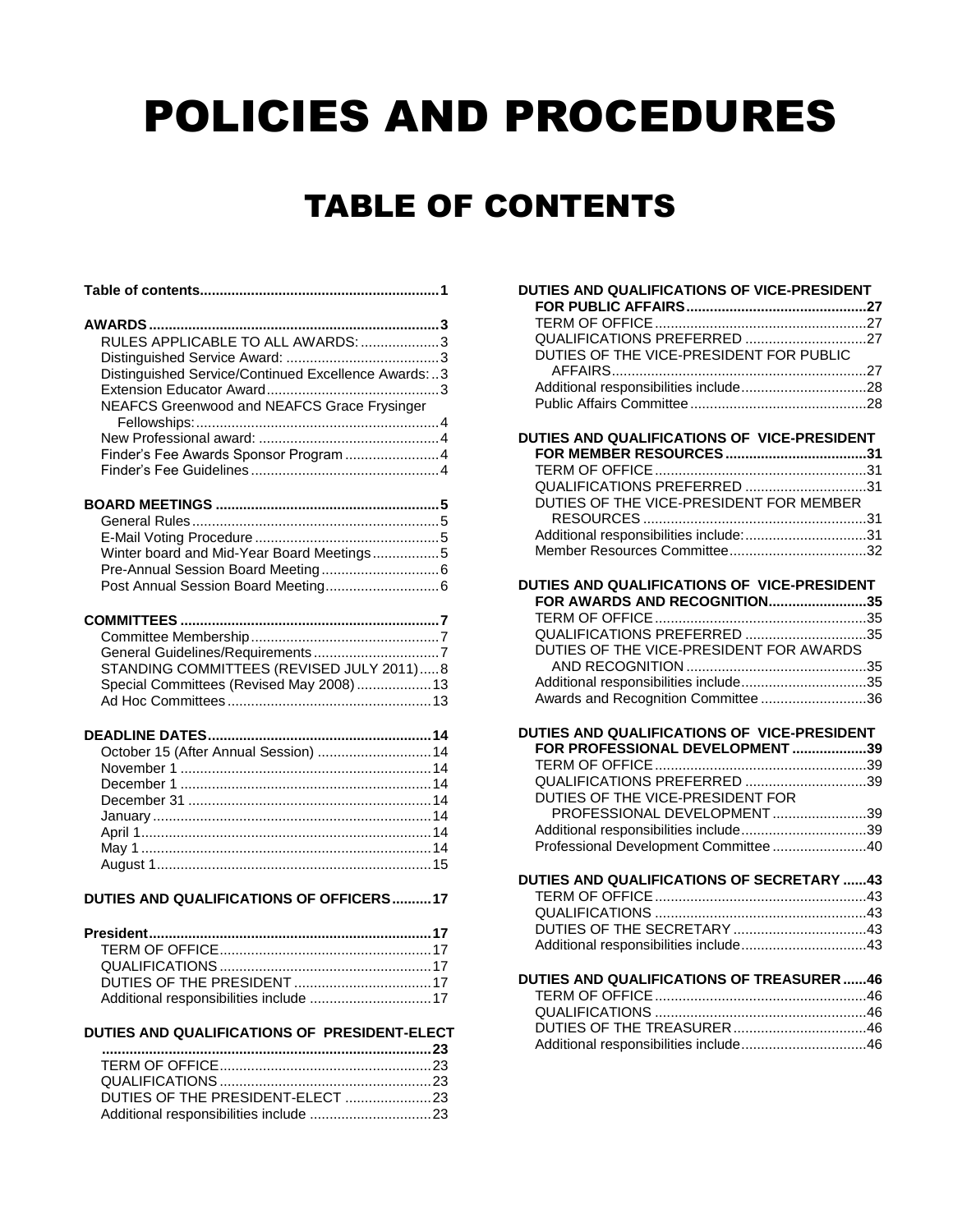#### **[DUTIES AND QUALIFICATIONS OF REGIONAL](#page-49-0)**

| DUTIES OF THE REGIONAL DIRECTOR50 |  |
|-----------------------------------|--|
|                                   |  |

#### **[DUTIES AND QUALIFICATIONS OF IMMEDIATE PAST](#page-53-0)  PRESIDENT [...............................................................54](#page-53-0)** [TERM OF OFFICE......................................................54](#page-53-1) [QUALIFICATIONS......................................................54](#page-53-2) [DUTIES OF THE IMMEDIATE PAST PRESIDENT....54](#page-53-3)

| DUTIES AND QUALIFICATIONS OF HISTORIAN 56 |  |
|-------------------------------------------|--|
|                                           |  |
|                                           |  |
|                                           |  |
| INFORMATION NEEDED BY HISTORIAN56         |  |

| DUTIES OF STATE/TERRITORY AFFILIATE PRESIDENT |  |
|-----------------------------------------------|--|
|                                               |  |
|                                               |  |

| <b>GUIDELINES FOR REGIONAL BUSINESS MEETINGS</b> |  |
|--------------------------------------------------|--|
|                                                  |  |
|                                                  |  |

**[NEAFCS LOGO..............................................................64](#page-63-0)**

- **[GUIDELINES FOR STATE/TERRITORY AFFILIATE USE](#page-64-0)  [OF NATIONAL LOGO................................................65](#page-64-0)**
- **[NEAFCS WEB LINKAGE POLICY.................................66](#page-65-0)**

| <b>NEAFCS NATIONAL OFFICE JOB DESCRIPTION  67</b> |  |
|---------------------------------------------------|--|
|                                                   |  |
|                                                   |  |
|                                                   |  |
|                                                   |  |
|                                                   |  |

#### **[VOTING DELEGATE RESPONSIBILITIES....................71](#page-70-0)**

#### **[OFFICIAL PUBLICATIONS \(The Journal of National](#page-80-0)  [Extension Association of Family and Consumer](#page-80-0)  [Sciences AND COMMUNIQUÉ\)](#page-80-0) ................................81**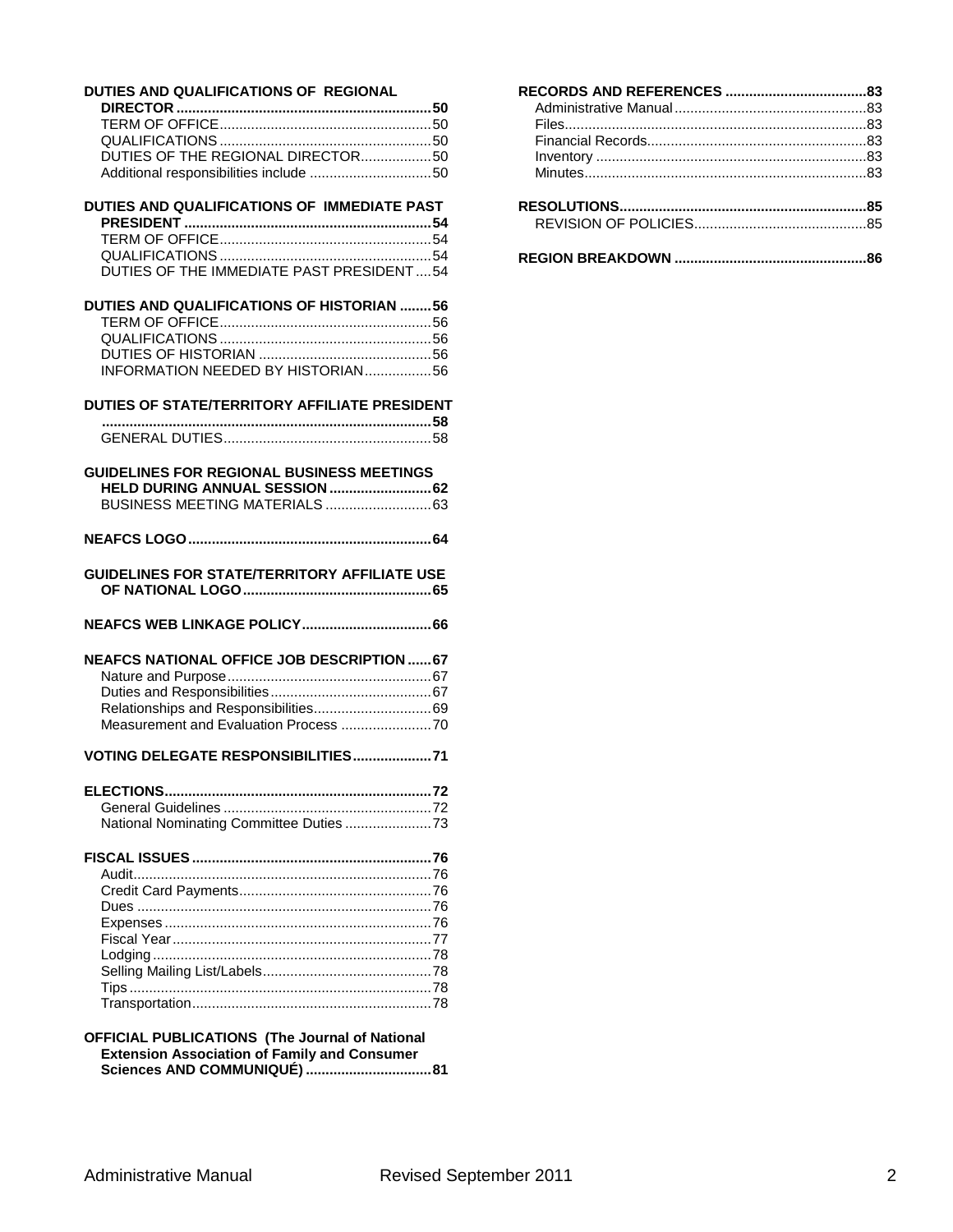# AWARDS

## <span id="page-2-1"></span><span id="page-2-0"></span>*RULES APPLICABLE TO ALL AWARDS:*

- 1. NEAFCS members will not be permitted to pay dues for past years in order to extend the years of membership.
- 2. States/territories with 1-50 members are eligible to submit one entry in each award category, states/territories with membership of 51-100 are eligible to submit two entries in each category and states/territories with membership of 101+ are eligible to submit three entries in each category (with the exception of Distinguished Service, Continued Excellence and Extension Educator awards which have special rules).
- 3. In the case of team awards, the team leader must be a NEAFCS member and have had a principle role in the production and development of the program. Members will receive the type of recognition designated for that award and non-members will receive certificates.
- 4. Recipients of any award or fellowship may not receive the same award in two consecutive years.
- 5. Any member wishing the return of their nationally submitted award packet will need to pay a \$20.00 award return fee.

## <span id="page-2-2"></span>*DISTINGUISHED SERVICE AWARD:*

Recipients must have a minimum of 10 years membership in NEAFCS and have attended at least two Annual Sessions.

## <span id="page-2-3"></span>*DISTINGUISHED SERVICE AND CONTINUED EXCELLENCE AWARDS:*

Recipients of the Continued Excellence Award must have a minimum of 12 years membership in NEAFCS, attended three Annual Sessions and have been a DSA recipient. The number of awards allowed a state/territory is based on the state/territory active members as of second Friday in January.

| No. Active Members | No. Awardees |
|--------------------|--------------|
| $1 - 50$           |              |
| $51 - 100$         |              |
| 101-150            |              |
| 151-200            |              |
| 201 and up         |              |

## <span id="page-2-4"></span>*EXTENSION EDUCATOR AWARD*

Recipient must have received the DSA and Continued Excellence Awards and attended four Annual Sessions.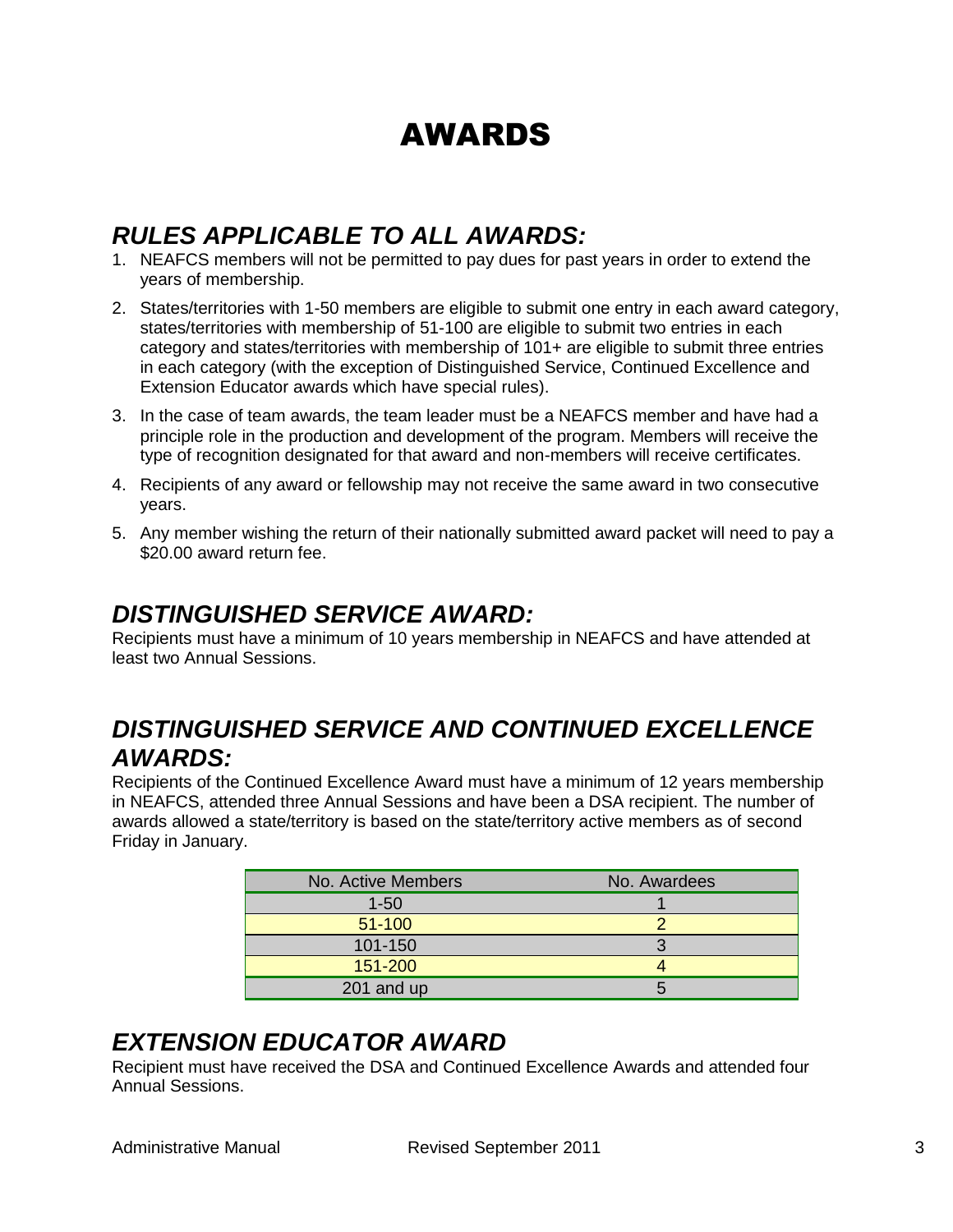## <span id="page-3-0"></span>*NEAFCS GREENWOOD AND NEAFCS GRACE FRYSINGER FELLOWSHIPS:*

Recipients must have a minimum of five years Extension employment.

## <span id="page-3-1"></span>*NEW PROFESSIONAL AWARD:*

The New Professional award winner **must attend** Annual Session the year the award is received.

## <span id="page-3-2"></span>*FINDER'S FEE AWARDS SPONSOR PROGRAM*

Any paid NEAFCS active, affiliate or life member may submit the name of a potential award sponsor. Individuals will receive a finder's fee of a \$50 scholarship to annual session for each company or individual they refer that becomes an award sponsor. The intent of the finder's fee is to provide contact with companies or individuals that already know individual members who would be possible award sponsors for new or existing award categories.

## <span id="page-3-3"></span>*FINDER'S FEE GUIDELINES*

- 1. Members must submit, in writing, the full company (or individual's) name, address, phone number, and name of a company representative, if available. Also, the type of award for which they think this is a potential sponsor. No phone call referrals will be accepted. Information should be sent to Vice President for Awards and Recognition.
- 2. NEAFCS reserves the right to establish communication with the companies and to negotiate award category, guidelines, monetary amount, etc.
- 3. Members may make an initial personal contact with potential sponsors, but must submit in writing, their intent to make a contact, along with the company name, address, phone number and person to be contacted.
- 4. Referrals are accepted according to the postmark date. If the same company and/or individual is referred separately by two or more members, the member with the earliest postmark will be entitled to the fee.
- 5. Finder's fee will be an annual session scholarship in the amount of \$50, awarded the first year the award is sponsored.
- 6. Members will not be entitled to a finder's fee, if the potential sponsor who was submitted does not follow through with the financial sponsorship of an NEAFCS award.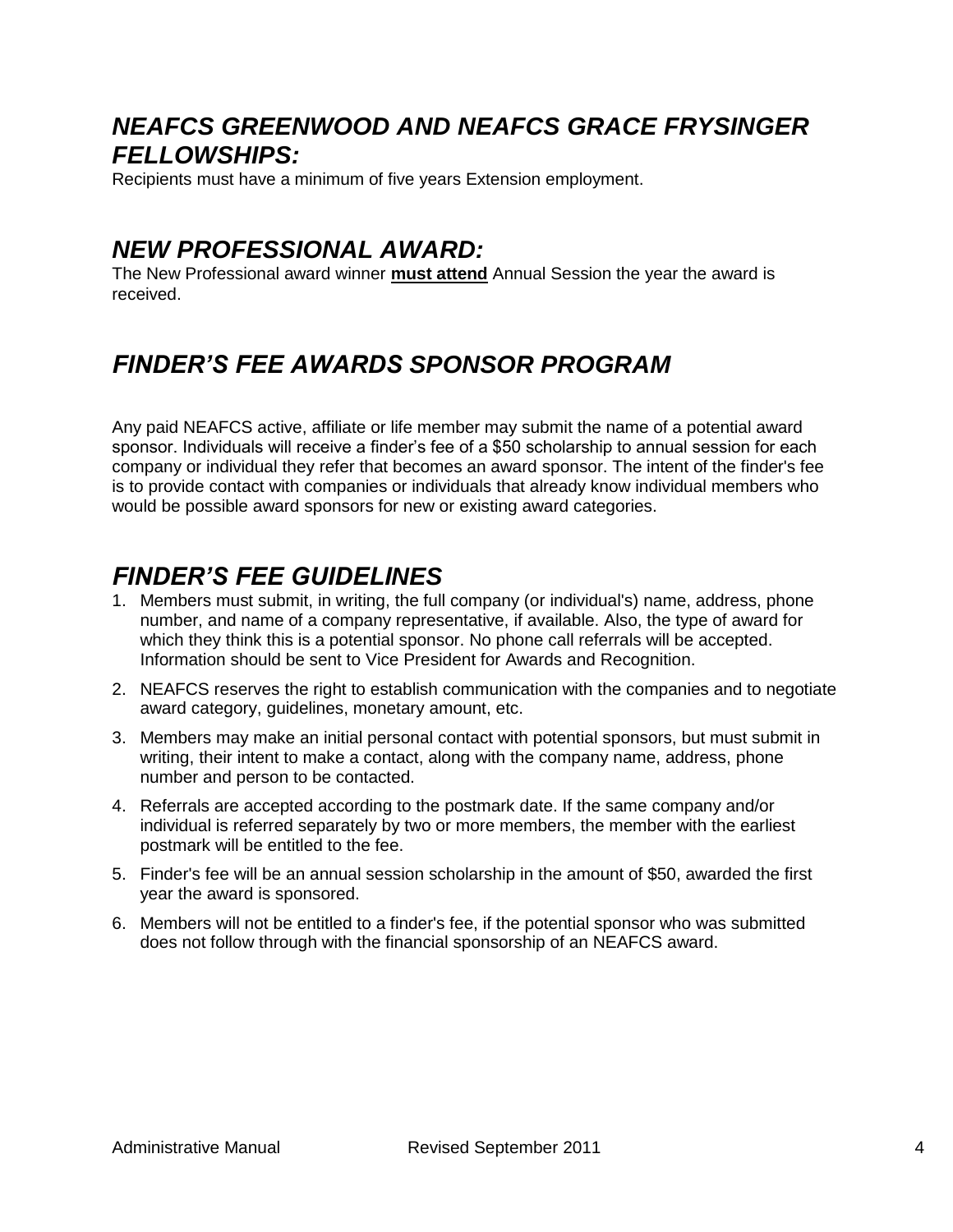# BOARD MEETINGS

## <span id="page-4-1"></span><span id="page-4-0"></span>*GENERAL RULES*

- 7. Only members of the Executive Board (officers and regional directors) can make motions and vote. The Affiliate Liaison/s may not vote.
- 8. If an elected officer cannot attend a meeting of the Board due to illness, family death or other crisis, the Board Member may vote by proxy.

## <span id="page-4-2"></span>*E-MAIL VOTING PROCEDURE*

- 1. E-mail voting will be limited to time sensitive items. Pertinent information related to the motion (e.g. contracts, bills, etc.) will be distributed to all Board Members for their review.
- 2. Motion is made and seconded (sender obtains second before submitting motion to list serv, includes the name of the person who seconded the motion with the original motion). Date and time zone should be included in the motion.
- 3. Motion is sent to Board Members for discussion by the president.
- 4. Board members notify President of receipt of message/motion.
- 5. Discussion of motion will be conducted using the list serve e.g. sent to all members.
- 6. After seven business days, the President will summarize the discussion and call for the vote.
- 7. Board members will have three business days to vote.
- 8. President will send a message concerning the outcome of the voting.
- 9. Motion and outcome will be affirmed at the Executive Board Meeting and recorded in the minutes.

## <span id="page-4-3"></span>*WINTER BOARD AND MID-YEAR BOARD MEETINGS*

- 1. Winter board meeting is usually held in December or January. The mid-year board meeting will be via Web conferencing in May.
- 2. The President determines dates and locations of the Winter Board Meeting. It is recommended that the winter board meeting be held at the national headquarters office. (May 2008)
- 3. Executive Board members, Historian, Host Liaisons, and JOE Representative shall prepare a progress report of activities since the last meeting for each of the Board Meetings.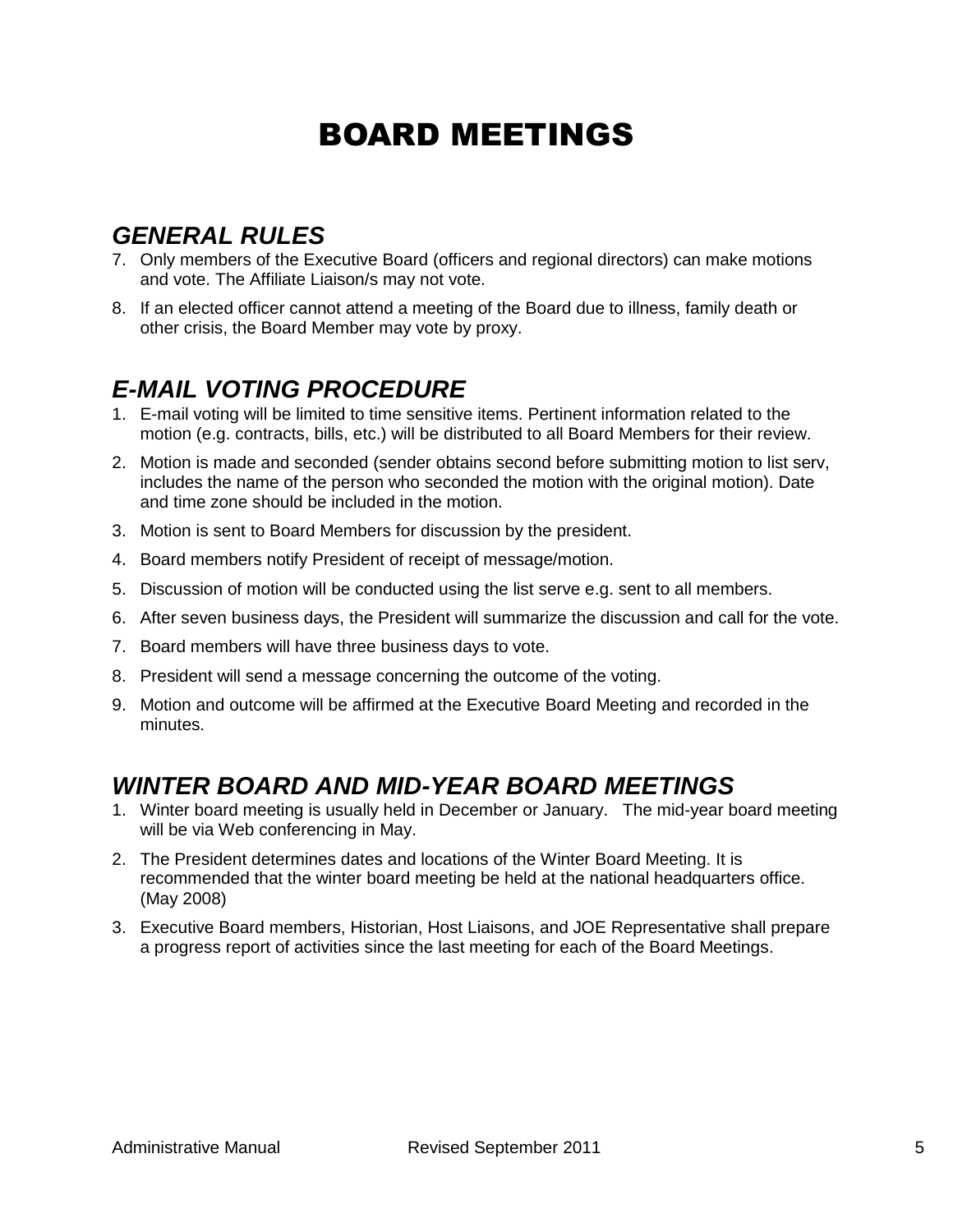# <span id="page-5-0"></span>*PRE-ANNUAL SESSION BOARD MEETING*

- 1. The Executive Board shall meet prior to the opening of the Annual Session.
- 2. Officer candidates shall be invited as observers to the second day of the meeting of the executive board. (See Fiscal Issues/Expenses).
- 3. The Executive Board members shall give annual reports and present recommendations for the next year.

## <span id="page-5-1"></span>*POST ANNUAL SESSION BOARD MEETING*

In addition to the continuing and new members of the Executive Board, those attending shall include the Immediate Past President. Outgoing officers shall not be expected to attend the meeting unless notified in advance by the presiding officer.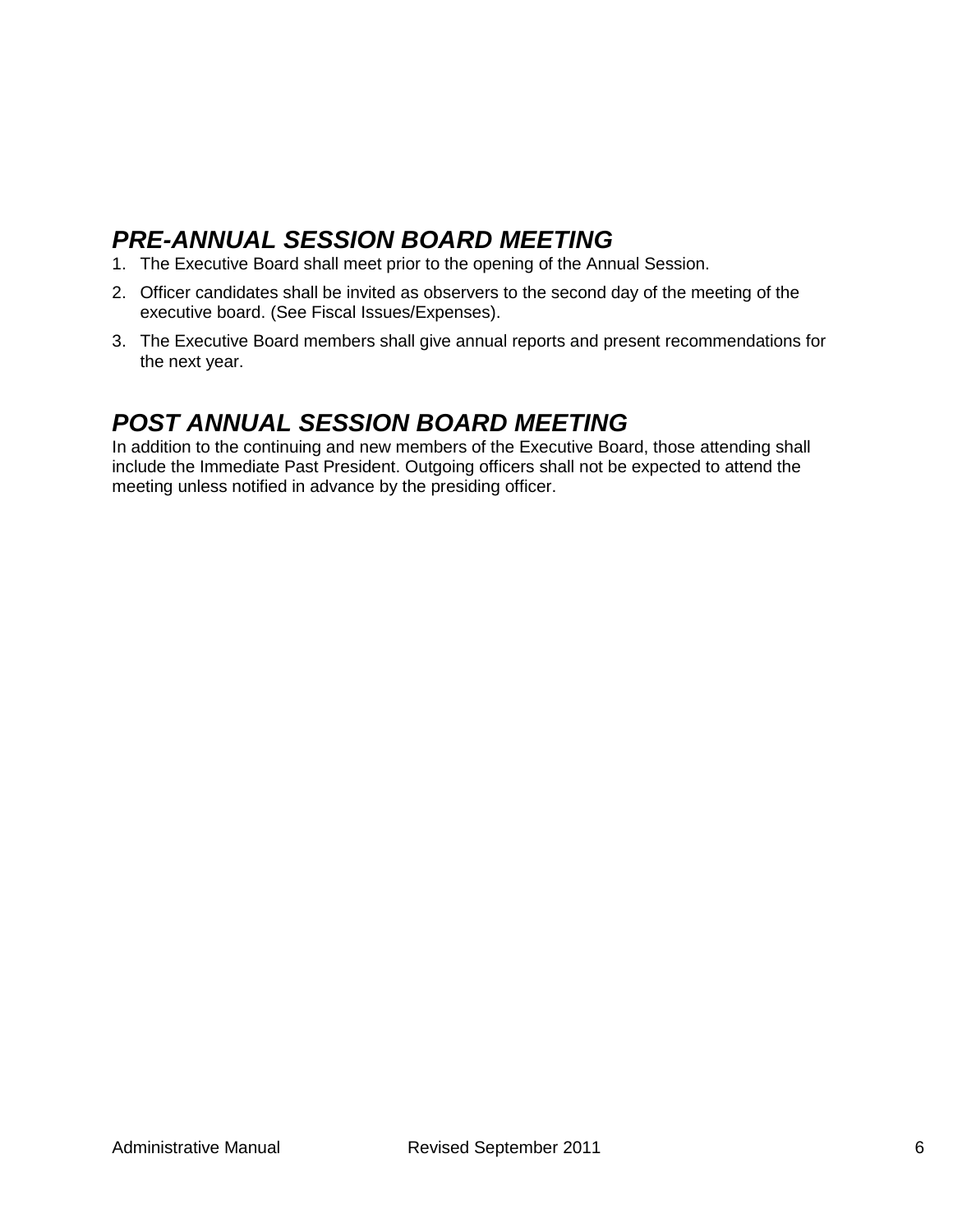# COMMITTEES

## <span id="page-6-1"></span><span id="page-6-0"></span>*COMMITTEE MEMBERSHIP*

- 1. The committee structure of NEAFCS includes Standing Committees, Special Committees and Ad Hoc Committees.
- 2. All Committees and Subcommittees are encouraged to have a balanced and diverse representation of members. (Balance of members, number, and complexity of tasks.)
- 3. Vice Presidents are encouraged to make recommendations for appointment of non-board representatives from the pool of members on their appropriate committee.
- 4. NEAFCS President is an ex-officio member of all committees except the nominating committee. (*Amended Winter Board 2003)*
- 5. NEAFCS Committees and Vice Presidents who need additional members to support the plan of work activities during the year may recruit those members and have them posted to Committees and Subcommittee lists at that time the individuals are recruited for the remainder of the year. *(Adopted March 2005 Board meeting)*

## <span id="page-6-2"></span>*GENERAL GUIDELINES/REQUIREMENTS*

- 1. Articles for NEAFCS official publications are to be generated/solicited by a Subcommittee in each Vice President's committee. Vice President for Member Resources and Subcommittee will have overall coordination and oversight responsibility for articles from all committees and work with the National Office to publish *The Journal of NEAFCS*.
- 2. The Secretary will have overall coordination and oversight responsibility for articles from all committees and work with the National Office to publish the *Communiqué* and the *eNEAFCS* electronic newsletter.
- 3. Each Subcommittee should have a Chair and Chair-Elect to provide opportunities for leadership roles. Unless specified, the committee will select the Committee Chair and Chair-Elect.
- 4. Costs for committee work shall be paid within budget guidelines. *(Adopted Winter board 2001)*
- 5. Vice Presidents should be future oriented and creative in coordinating the work of their committee and not be restricted by the tasks listed.
- 6. Members may serve on any committee for multiple terms. Due to the limited number of committees, multiple Subcommittees within each committee will allow opportunities for a member to be involved in many different ways within a committee and a leadership ladder to the position of Vice President.
- 7. Committee members are not required to attend Annual Session but have the opportunity to be linked to their committee meeting via conference calls or other modes of communication.
- 8. Electronic communications should be used for committee/subcommittee work as much as possible.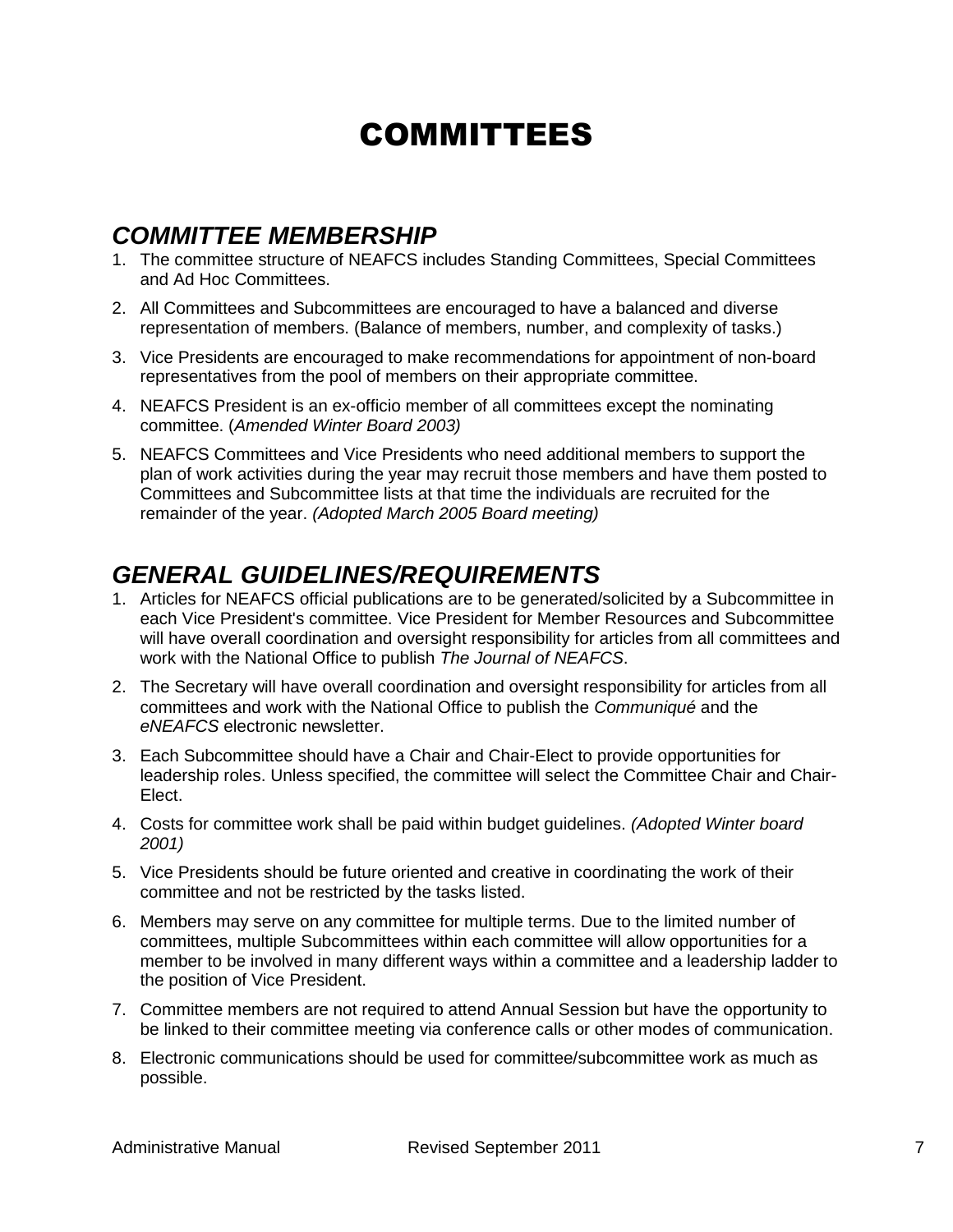- 9. Each State/Territory Affiliate must have one Awards Chair or identify one person to receive all information regarding awards. Otherwise, awards information will be sent to the State/Territory President.
- 10. Executive board should act on and submit approved public affairs resolutions to appropriate legislators.
- 11. Subcommittee membership becomes effective with the program of work committee meetings at Annual Session. Subcommittee applications will be taken until December 31.
- 12. Committees and vice presidents who need additional members to support the plan of work activities during the year may recruit those members and have them posted to committee and Subcommittee lists at Standing Committees *(Revised Winter board 2001).*

## <span id="page-7-0"></span>*STANDING COMMITTEES (REVISED JULY 2011)*

- **Bylaws Committee:** shall be composed of one representative from each region, Immediate Past President, Board Secretary and a member at large. Non-officer members shall serve a two-year staggered term. The Bylaws Committee shall be responsible for:
	- $\div$  reviewing the bylaws;
	- $\cdot$  developing proposed revisions for consideration by the membership. A parliamentarian will review final proposed bylaws before presenting to the membership.
- **Finance Committee:** shall be composed of the Treasurer, Vice President for Awards and Recognition, Vice President for Professional Development, President-elect, Immediate Past President and one representative from each region. The Finance Committee shall be responsible for:
	- $\cdot \cdot$  preparing the budget for fiscal year January 1 through December 31,
	- ❖ presenting the budget to the membership at Annual Session,
	- $\clubsuit$  making recommendations to the board on financial matters of the organization. Non-officer members shall serve a two year staggered term.
- **Credentials Committee:** shall be chaired by a second year Regional Director *(Adopted March 2005 Board Meeting)* and include the four Regional Directors and a member from each region who is not serving as a voting delegate. The Credentials Committee shall be responsible for:
	- $\div$  Securing and preparing a list of delegates and alternates
	- Verifying and checking voting delegates during the Annual Session and Awards business meetings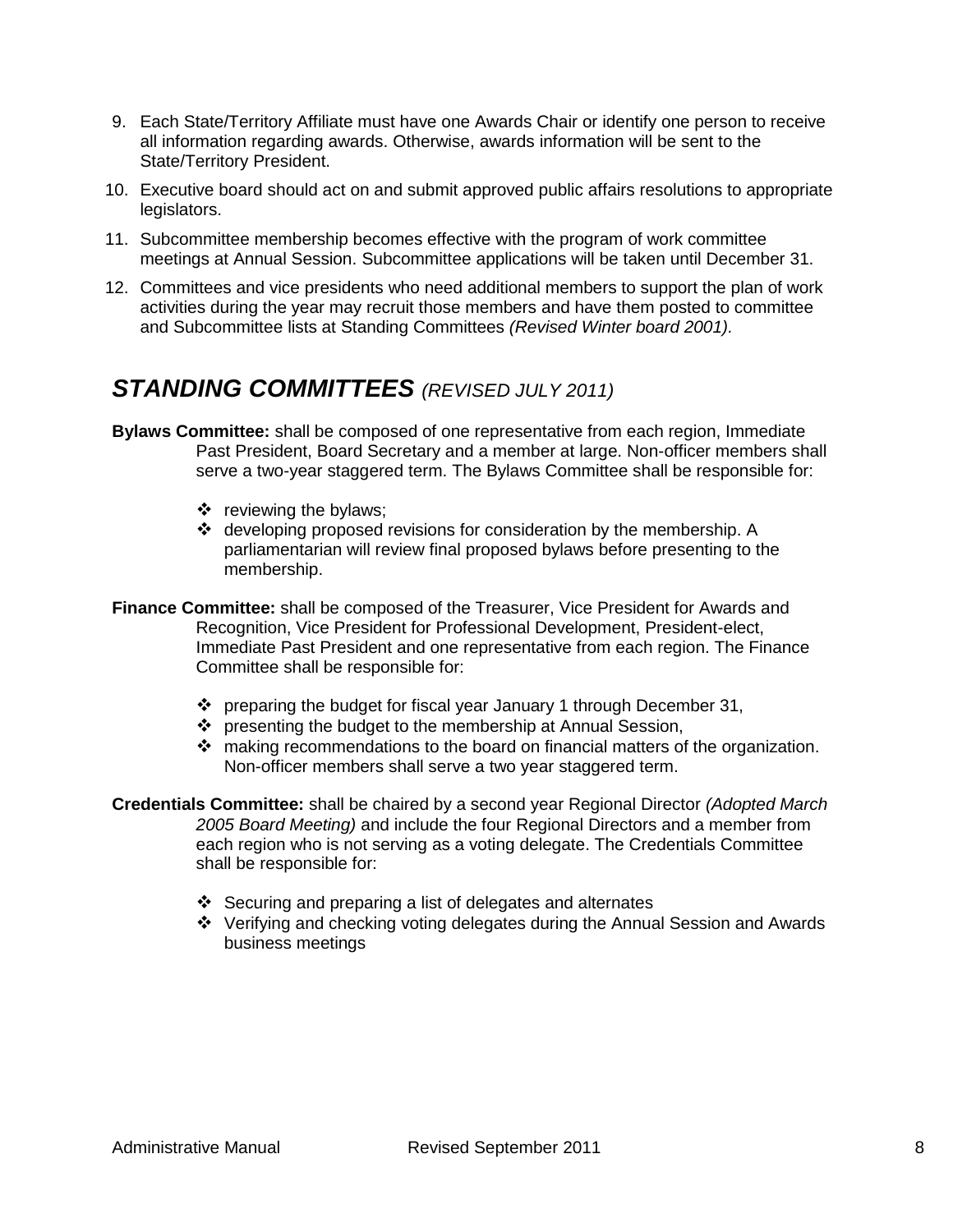- **Site Review Committee:** shall be chaired by the Immediate Past President and include two representatives from the Professional Development committee, Vice President for Professional Development, a Former Affiliate Liaison (Site Coordinator), the National Office Staff (ex-officio) and the Executive Director (ex-officio). The committee's tasks include:
	- \* Review bids to determine the site of future Annual Session according to rotation schedule by regions: Central, Southern, Eastern & Western.
	- Select future site and present recommendations to the Executive Board for approval.
- **Public Affairs Committee:** shall be chaired by the Vice President for Public Affairs and structured into Subcommittees to achieve the goals of the strategic plan and focus on priorities of the Executive Board and the diverse membership, with special emphasis on current public policy and legislative issues. The total committee will have a recommended range of 30-60 members. Subcommittee members will consist of a diverse representation from all regions. Subcommittees may include but are not limited to:
	- ❖ Education
	- Global Affairs
	- ❖ Building Support/Forging Coalitions
	- External Marketing
- **Member Resources Committee:** shall be chaired by the Vice President for Member Resources and structured into subcommittees to achieve the goals of the strategic plan and focus on priorities of the Executive Board and the diverse membership, with special emphasis on services and activities that encourage action participation of all members. The total committee will have a recommended range of 40-50 members. Subcommittee members will consist of a diverse representation from all regions. Subcommittees may include but are not limited to:
	- ❖ Membership & Mentoring
	- ❖ Diversity Issues
	- ❖ Marketing and Communications
	- ❖ The Journal Editorial
	- ❖ Life Members
- **Awards and Recognition Committee:** shall be chaired by the Vice President for Awards and Recognition and structured into Subcommittees to achieve goals of the strategic plan and focus on priorities of the Executive Board and the membership, with special emphasis on recognition and accomplishments of members. The total committee will have a recommended range of 30-50 members. Subcommittee members will consist of a diverse representation from all regions. Subcommittees may include but are not limited to:
	- Award Sponsorship and Support
	- ❖ Awards Exhibit
	- Ceremony
	- ❖ Training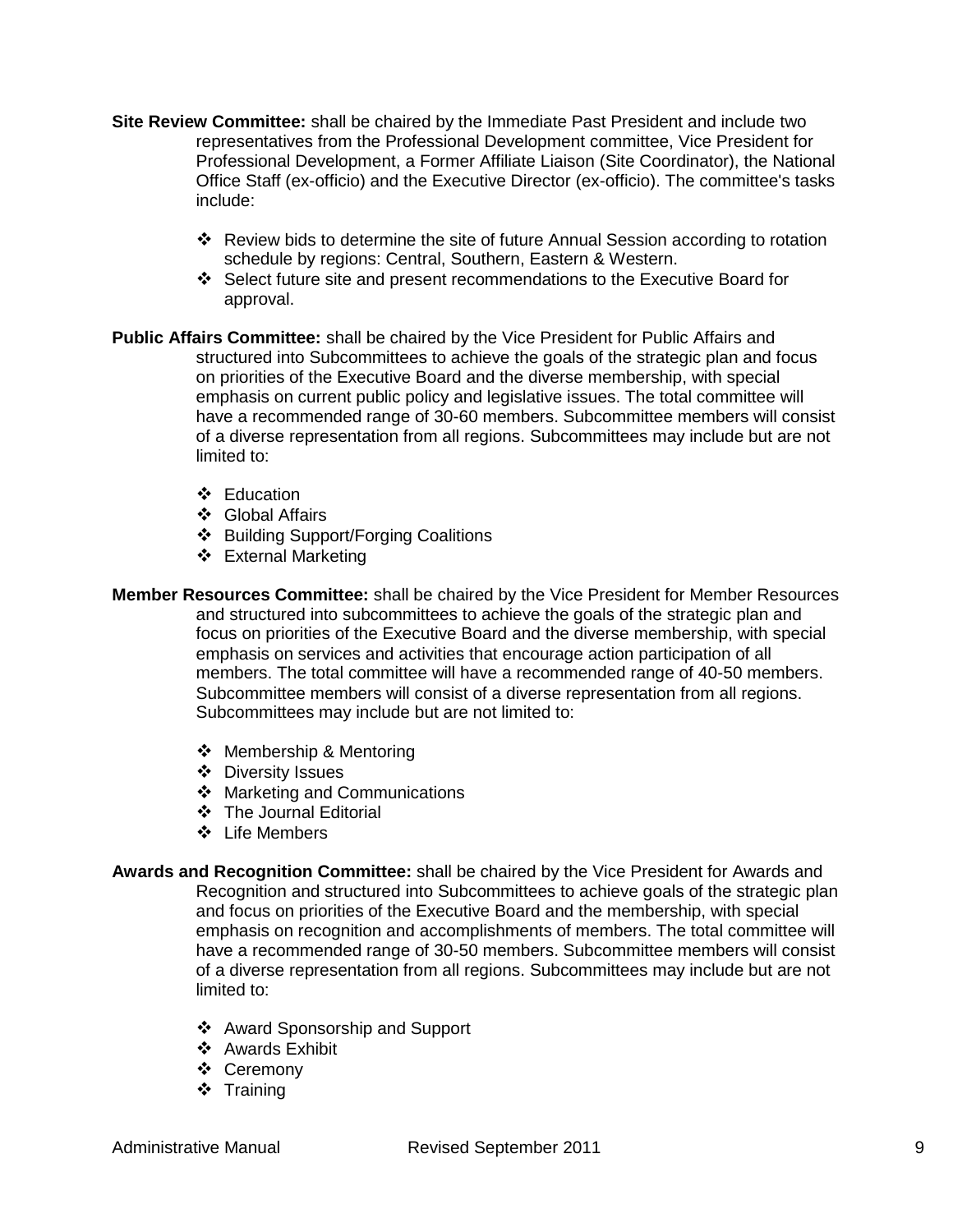- **Professional Development Committee:** shall be chaired by the Vice President for Professional Development and structured into Subcommittees to achieve goals of the strategic plan and focus on the priorities of the Executive Board and membership, with special emphasis on coordinating diverse educational opportunities. The total committee will have a recommended range of 70-80 members. Subcommittee members will consist of a diverse representation from all regions. Subcommittees may include but are not limited to:
	- Arrangements
	- Exhibits
	- Program Development
	- ❖ Registration
- **Investment Committee:** will monitor and direct investments of monies in both the awards fund and the operating fund in order to meet the goals and objectives of each fund as outlined by the organization. It oversees all NEAFCS investments. Committee Composition:
	- Current Treasurer, serves as committee chair
	- ❖ Immediate past Treasurer
	- \* Three at-large members who meet one of the following criteria;
		- Licensed in financial planning and/or related field.
		- Master's degree or above in a financial field; CFP or AFC
		- Previously served as an Affiliate President or Treasurer
	- Three year terms, staggered (Treasurer would serve 2 years as Treasurer, 1 year as immediate past Treasurer.)
	- Appointed by President with term running January 1- December 31

#### **Responsibilities:**

- $\div$  To monitor and direct investments of monies in both the awards fund and the investment fund in order to meet the goals and objectives of each fund as outlined by the NEAFCS organization.
- $\div$  To move monies ONLY with written consent of no fewer than three (3) Investment Committee Members plus written notification to the President.
- $\cdot \cdot$  To report, in writing, to the NEAFCS Board and membership at the Business Meeting during Annual Session.
- \* To communicate yearly by quarterly conference calls, faxes, electronic mail and US postal service.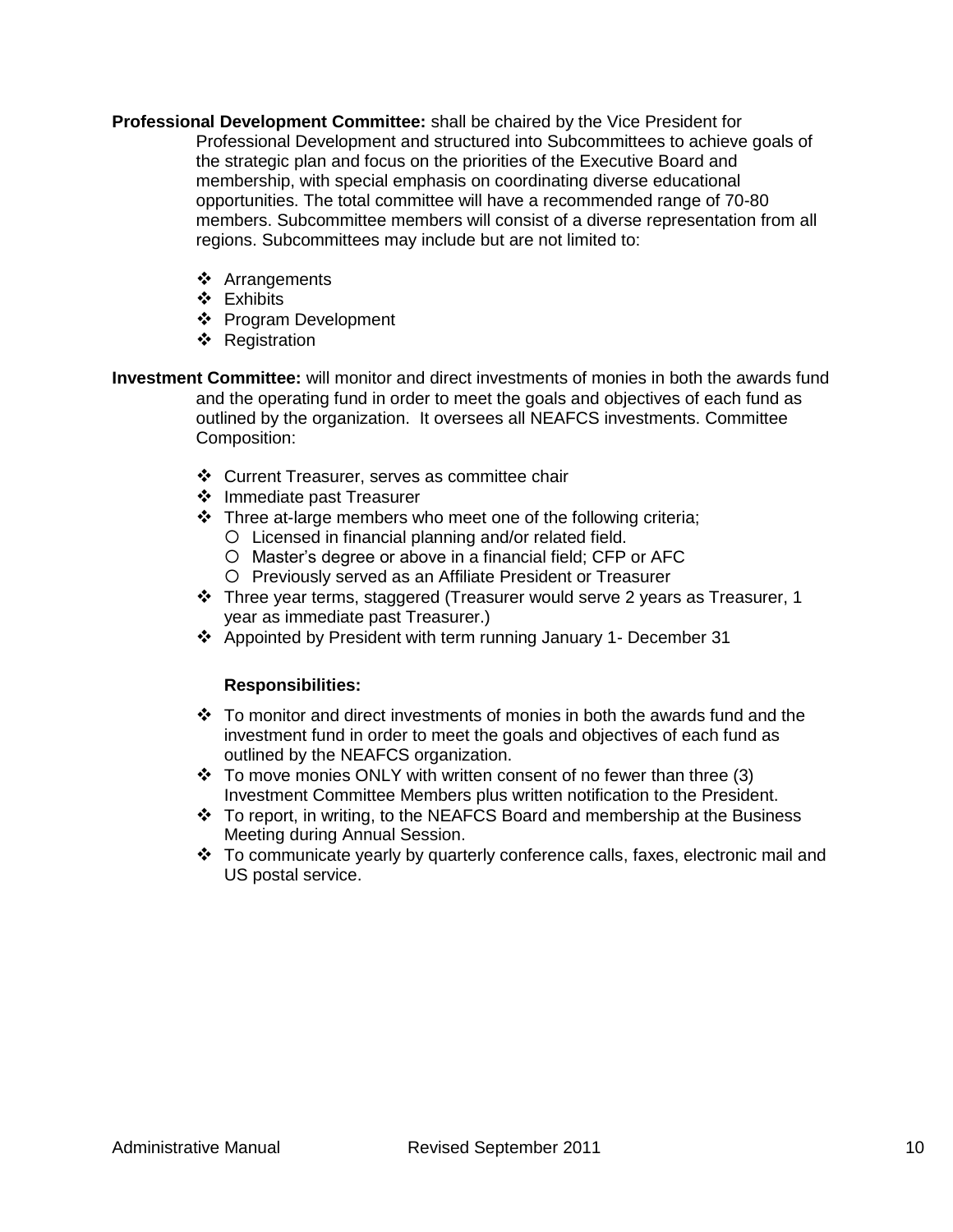#### **Endowment Committee:**

The NEAFCS Endowment was approved on the 2001-2004 NEAFCS Strategic Plan. The goal of \$300,000 by 2009 was set in 2004. The kick-off for the Endowment was in 2004 in Nashville.

Levels of donors

- $\div$  Turquoise Up to \$499
- Amethyst \$500-999
- Opal \$1000-4999
- Sapphire \$5000 \$9999
- $\div$  Diamond Over \$10,000

Donors can support the NEAFCS Endowment in 5 key areas: 1) general, 2) awards and recognition, 3) leadership training and professional development, 4) diversity education, 5) marketing and public issues education. Only the interest from the NEAFCS Endowment will be used for targeted projects in five designated areas. Donations in the Diamond category may designate specific projects within NEAFCS awards or program upon the approval of the NEAFCS Board.

Gifts of cash or marketable securities from an individual, a family foundation or life insurance, are donation options.

The Endowment Committee keeps track of the total donations. Donations and pledges are sent to the national office and tracked by them and the Treasurer. The chair of the Endowment Committee receives a copy by email of all donations and pledges and sends out thank you letters. The national office sends out annual reminders of Endowment pledges.

Once per year the Endowment Committee sends their list of donations and donors to the Treasurer to check and make sure it matches the funds that she/he has records of receiving.

After the Endowment goal is reached, annual proposals for the Endowment interest can be submitted by NEAFCS committees, Affiliates or two or more individuals. Proposals must focus on innovative ideas in the designated areas - leadership/professional development, awards & recognition, public issues, and diversity. The Endowment committee reviews proposals.

The NEAFCS Educational Awards Fund will accept gifts to a permanently restricted Endowment Fund. Gifts will be accepted in the form of cash, life insurance and equities and may be designated in the following program areas: awards and recognition, diversity education, leadership and professional development, marketing and public issues education, and other areas consistent with NEAFCS's vision and mission approved by the Executive Board.

As a permanently restricted fund, the NEAFCS Endowment will use only the income generated from the fund to support activities and programs consistent with NEAFCS mission and designated by the donor. Donations to the Endowment do not preclude annual donations that are unrestricted or designated for the use in the year donated.

Endowment funds will be deposited in the NEAFCS Educations Awards Fund which is a 501c3 fund. Endowment donations and expenditures will be shown and reported as separate line items within the Fund. Targeted funds will be accounted separately. Donations are tax deductible to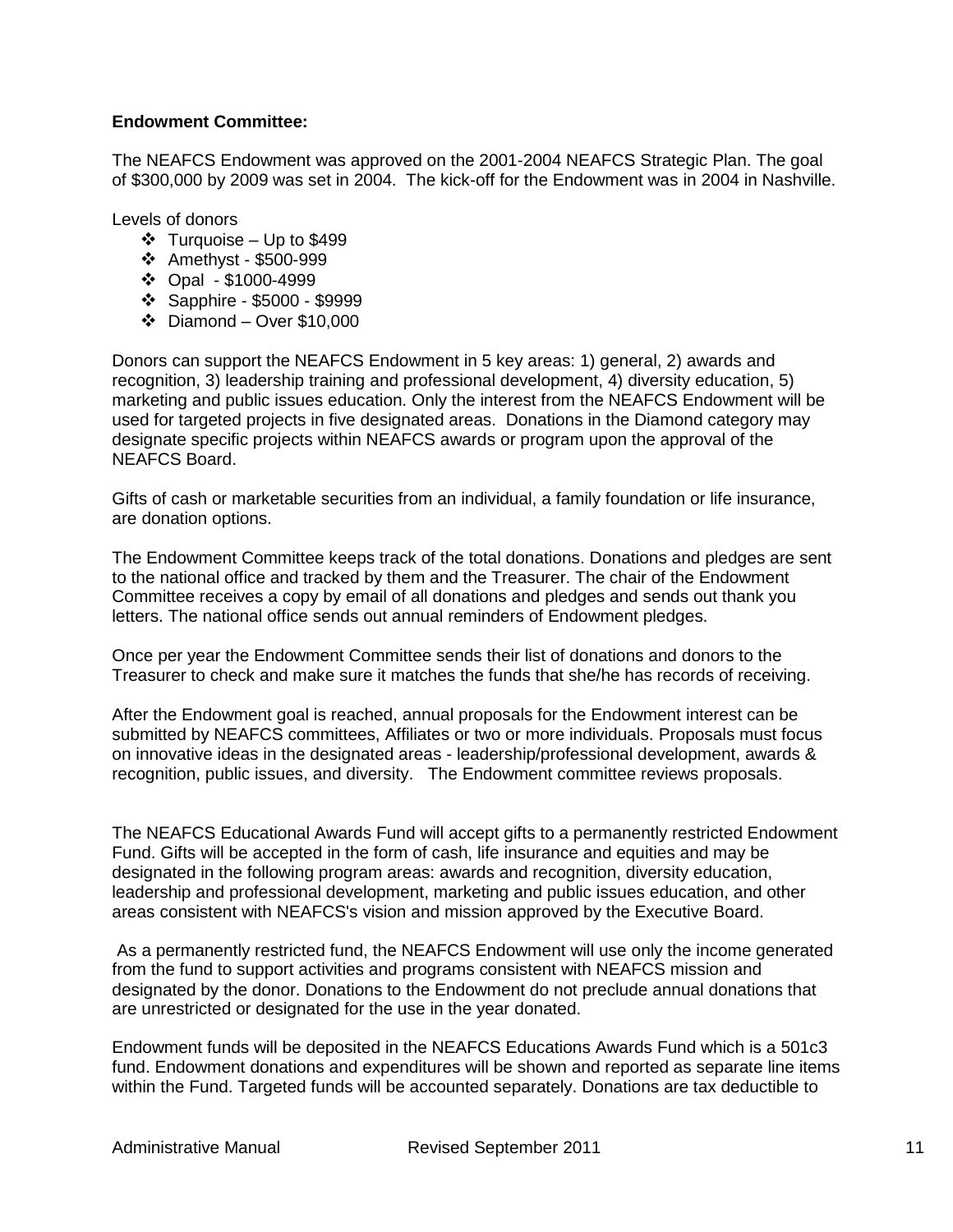the extent of the law. Notification of all donations and pledges will be sent to the Endowment Committee within 2 weeks for follow-up.

The Endowment Committee has 6-9 members including active and life members and the past president. The terms will be 3 years and members can serve 2 terms. The committee will begin with staggered 1, 2 and 3 year terms to start the rotation. The Endowment Committee will include the Immediate Past President and Treasurer. The committee will oversee the solicitation of funds for the endowment. The Endowment Committee will work with the NEAFCS Investment Committee to develop the Endowment Investment goals. The NEAFCS Investment Committee oversees all NEAFCS investments.

#### **Procedures**

- The National office will send copies of Endowment pledge forms to the Endowment Committee within 2 weeks of receipt.
- The National office will use normal procedures to deposit restricted donations and communicate restricted donations to the Treasurer.
- \* The Endowment Committee will acknowledge each donation with a thank you letter and IRS needed wording by at least Jan. 15 for the preceding year.
- \* The Committee will follow-up with annual pledges, possible donors and work with the National office and treasurer on Endowment summary reports.
- **Annual Session Planning Committee:** purpose is to generate the overall plan for the Annual Session. The planning committee consists of the Vice President for Professional Development, National President, National Office Staff, Affiliate Liaison(s) and up to three (3) additional people invited at the President's discretion (may include President-Elect, Affiliate President, Regional Director, Staff). Duties and responsibilities are
	- Review the NEAFCS Administrative Manual and Annual Session Handbook
	- Plan the schedule for the Annual Session
	- ❖ Select speakers
	- $\cdot \cdot$  Prepare budget and determine registration fee subject to the approval of the NEAFCS board
- **Annual Session Planning Committee:** purpose is to generate the overall plan for the Annual Session. The planning committee consists of the Vice President for Professional Development, National President, National Office Staff, Affiliate Liaison(s) and up to three (3) additional people invited at the President's discretion (may include President-Elect, Affiliate President, Regional Director, Staff). Duties and responsibilities are
	- Review the NEAFCS Administrative Manual and Annual Session Handbook
	- ❖ Plan the schedule for the Annual Session
	- ❖ Select speakers
	- Prepare budget and determine registration fee subject to the approval of the NEAFCS board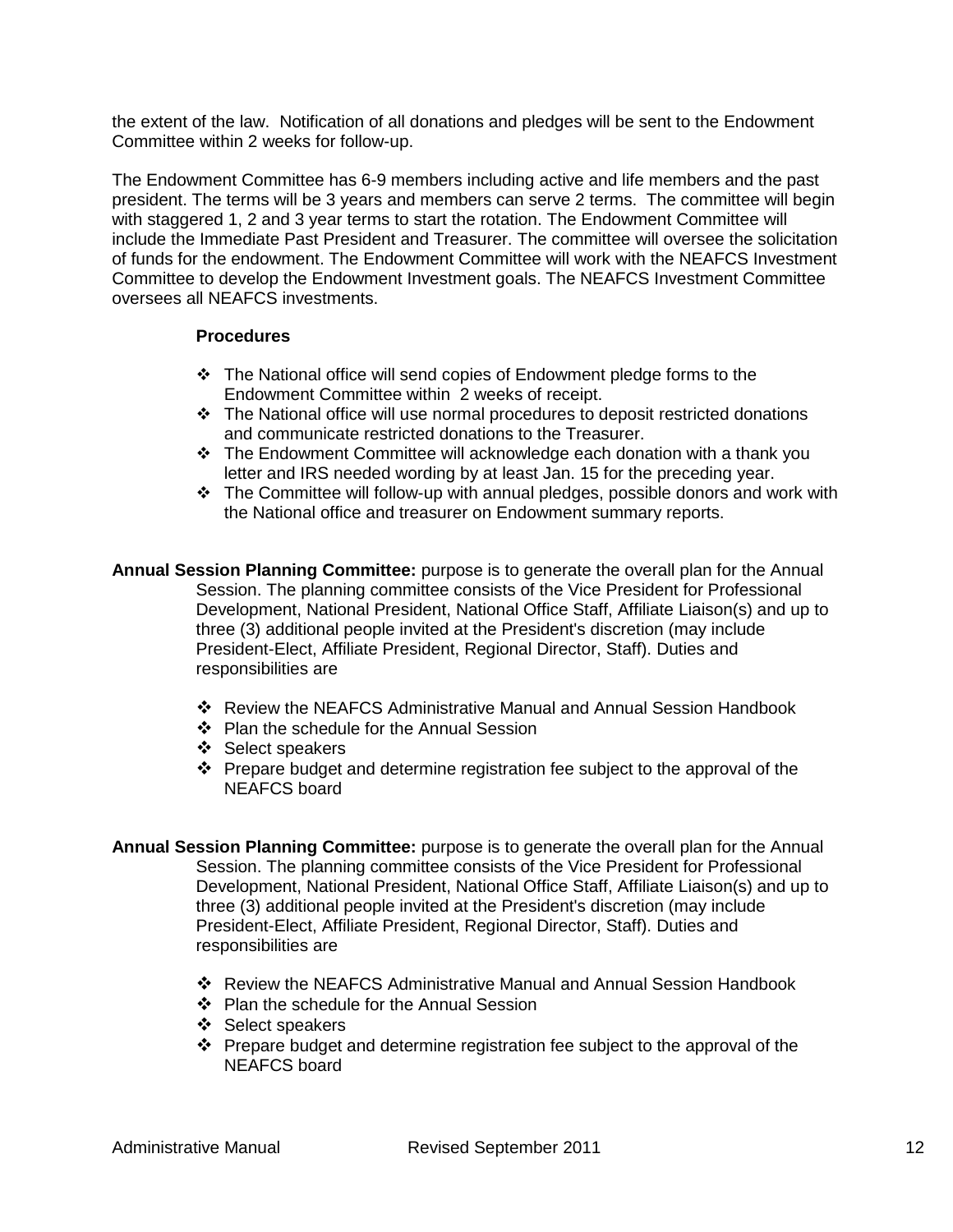## <span id="page-12-0"></span>*SPECIAL COMMITTEES (REVISED MAY 2008)*

- **Na**t**ional Nominating Committee:** shall be composed of two members elected from each of the four regions at the Regional Business Meetings and the Immediate Past President as the chair. The Chair serves as a non-voting member except in the case of a tie. The National Nominating Committee shall be responsible for:
	- $\div$  selecting a slate of officers for National Officers and Regional Directors
	- presenting the slate to the voting delegates. *(Adopted Post-Board 2000)*
- **National Office Performance Appraisal Committee:** shall be composed of the Vice President for Member Resources as Chair, an Affiliate President or Treasurer from each region and the Immediate Past President appointed by the President. The Executive Director will be invited to participate as appropriate. The National Office committee shall be responsible for annual:
	- v reviewing and monitoring services to ensure that they are effective, efficient, and economical;
	- making recommendations to the board.

**JCEP/PILD Planning Committee:** representatives shall be the VP for Public Affairs and President Elect. Terms on this committee begin and end with PILD. NEAFCS shall pay the expenses for the two official PILD planning committee members to attend the PILD Conference. *(Amended Winter Board 2006)*

## <span id="page-12-1"></span>*AD HOC COMMITTEES*

The President shall appoint an Ad Hoc Committee as the need arises to carry out a specific task.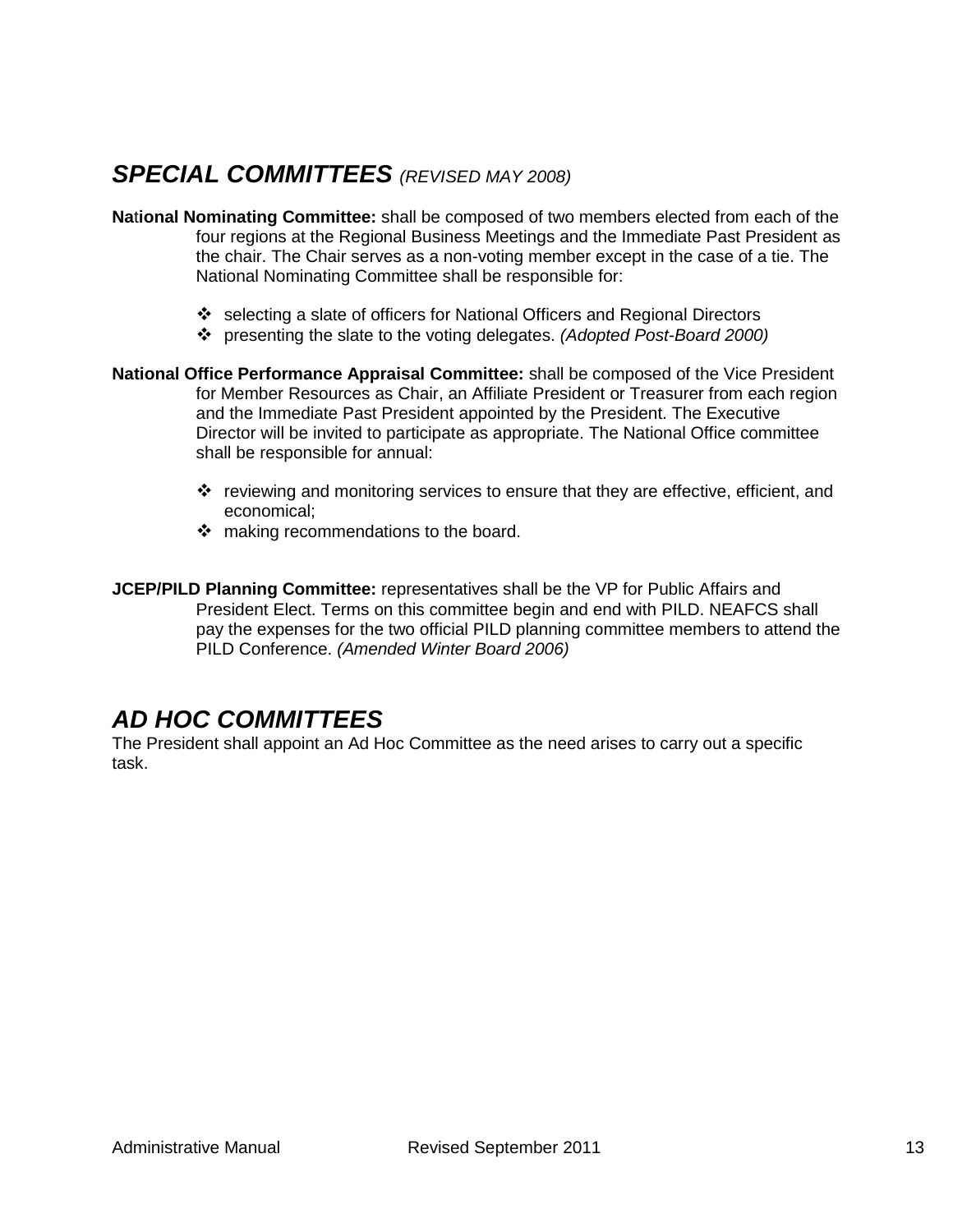# DEADLINE DATES

<span id="page-13-0"></span>**An item postmarked by the specified date will be accepted as having met the deadline.**

Deadlines for respective actions are as follows:

## <span id="page-13-1"></span>*OCTOBER 15 (AFTER ANNUAL SESSION)*

Submit all bills to President within 30 days after Annual Session

## <span id="page-13-2"></span>*NOVEMBER 1*

Bid to host Annual Session due to National Office

## <span id="page-13-3"></span>*DECEMBER 1*

- $\div$  All expense vouchers for the fiscal year must be submitted to President
- **❖** All Affiliate dues are due to the National Office by December 10<sup>th</sup>. (Adopted, Annual *Business Meeting ,2010)*

## <span id="page-13-4"></span>*DECEMBER 31*

Committee/Subcommittee applications due to National Office.

## <span id="page-13-5"></span>*JANUARY*

- Showcase of Excellence or Concurrent Session applications due to the national Vice President for Professional Development by January 15. *(Adopted, August, 2010)*
- Membership dues must be paid by the second Friday in January to qualify for awards and nominations. *(Adopted, August ,2010)*
- Applications for all awards are due to national Vice President of Awards and Recognition by January 15. *(Adopted, August, 2010)*

## <span id="page-13-6"></span>*APRIL 1*

 Applications (credentials) for officers and regional directors due to National Nominating Committee Chair (Immediate Past President). *(Adopted, post-board, 1999)*

# <span id="page-13-7"></span>*MAY 1*

- ❖ Resolutions and Bylaw proposals due to Bylaws Committee Chair
- Facilitate the selection of the recipient of Friend of NEAFCS Award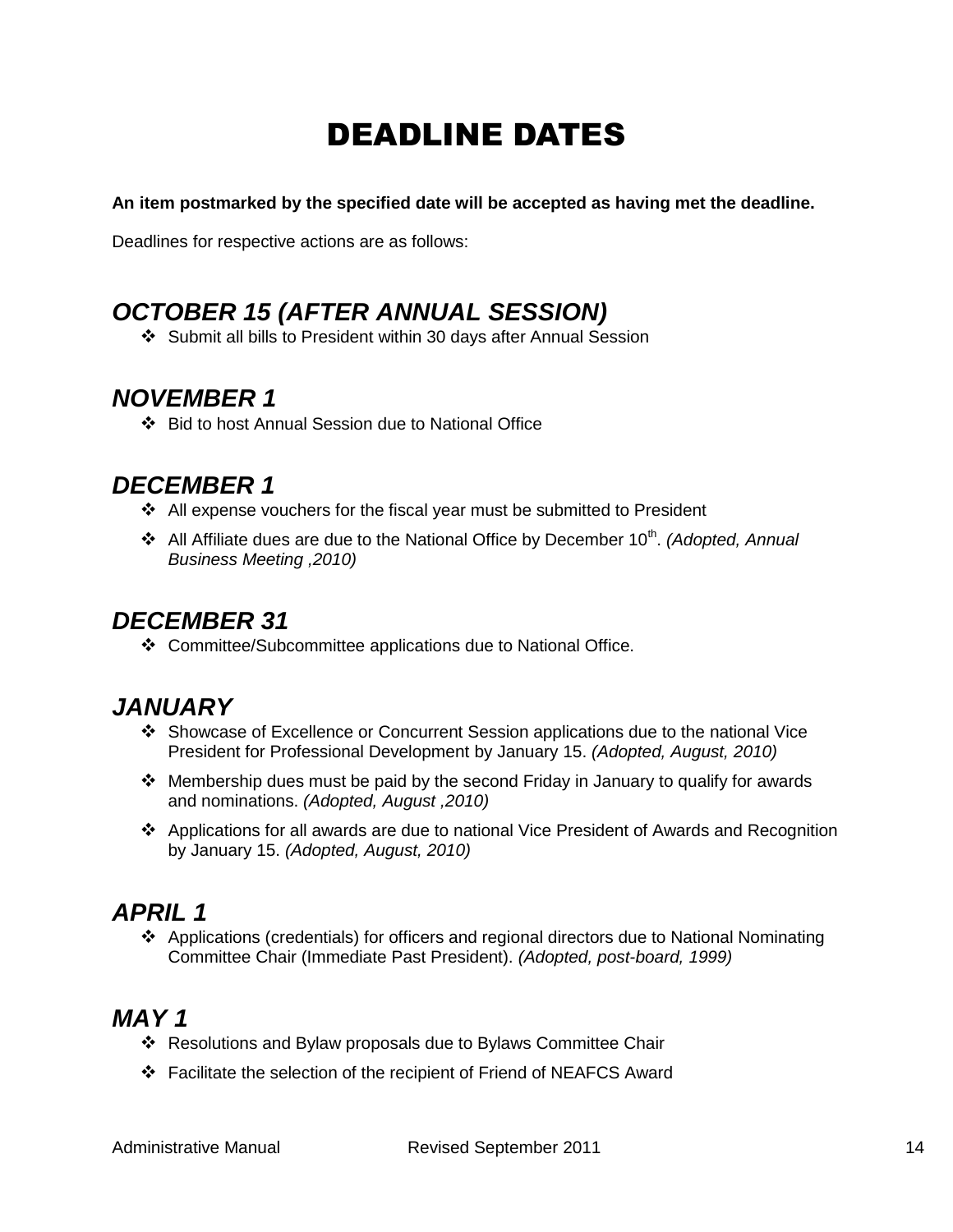# <span id="page-14-0"></span>*AUGUST 1*

Final membership count for number of state/territory affiliate voting delegates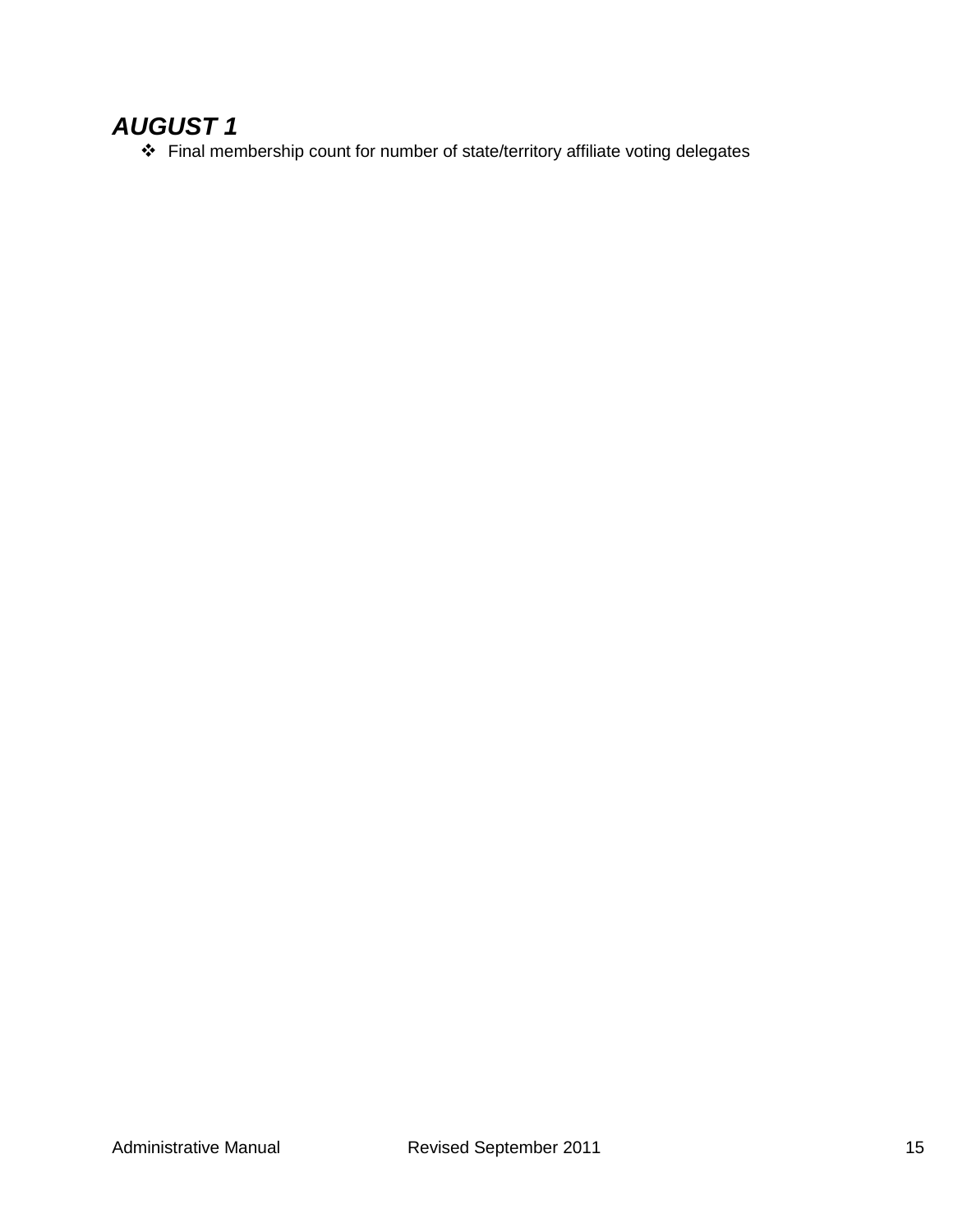# **NOTES**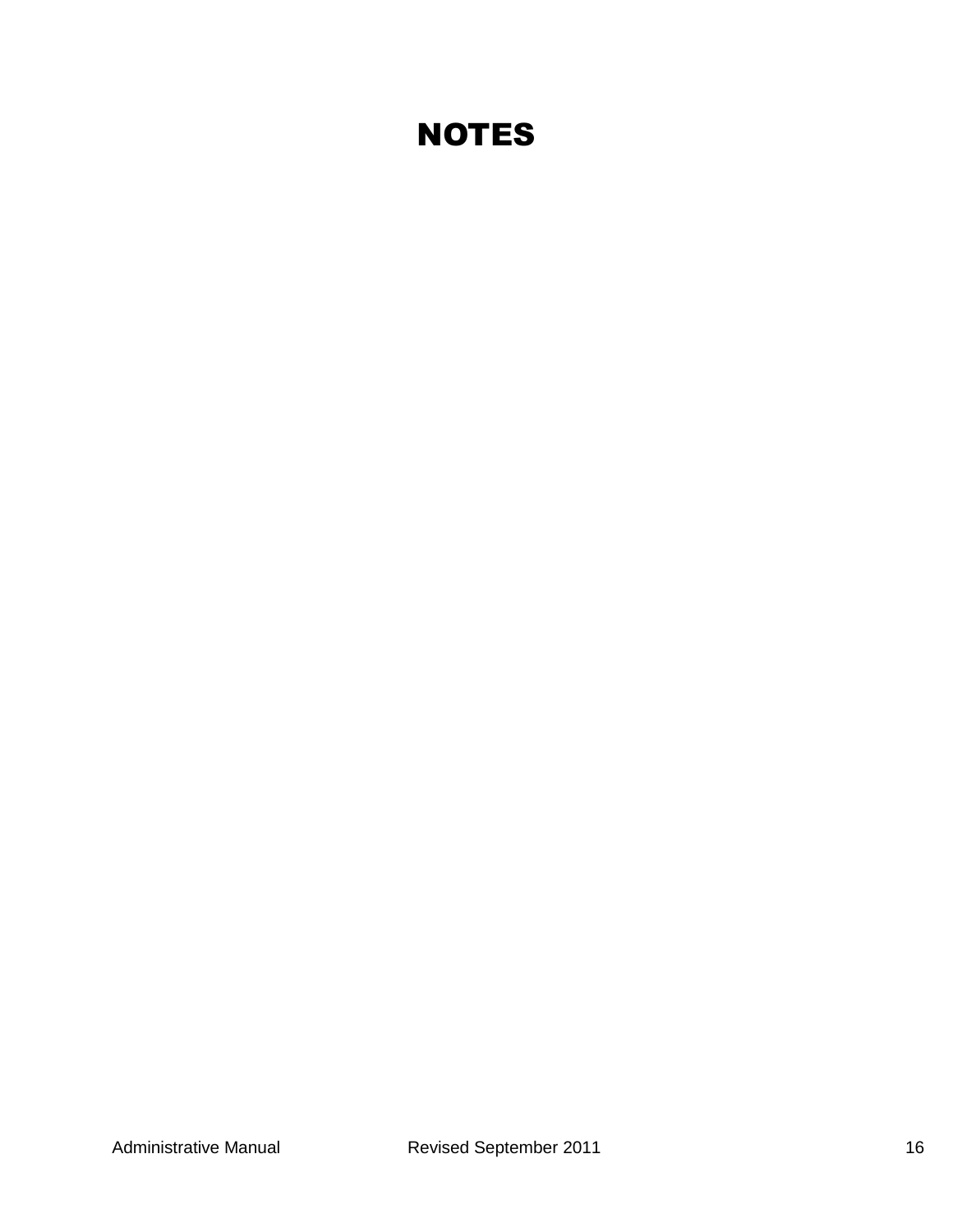# <span id="page-16-0"></span>DUTIES AND QUALIFICATIONS OF **OFFICERS**

# PRESIDENT

## <span id="page-16-2"></span><span id="page-16-1"></span>*TERM OF OFFICE*

One year immediately following the year of serving as President-Elect

## <span id="page-16-3"></span>*QUALIFICATIONS*

Have met the qualifications of President-Elect.

# <span id="page-16-4"></span>*DUTIES OF THE PRESIDENT*

- 1. Give administrative guidance and direction to the structure and programming of the Association.
- 2. Work with Association officers and Regional Directors in coordinating their efforts in carrying out the organization's objectives and programs.
- 3. Preside at Executive Board and Association business meetings.
- 4. Appoint committees as provided in the Bylaws and Policies and Procedures.
- 5. Serve as an ex-officio member of all committees except nominating.
- 6. Approve all expense vouchers and submit to the Treasurer and national office for payment.
- 7. Strengthen public relations and maintain cooperative relations with other organizations.
- 8. Appoint a Historian for the Association.
- 9. Exercise all powers and duties pertaining to the Office of President.
- 10. Serve on JCEP (Joint Council of Extension Professionals).
- 11. Submit requisition for purchases to current past president for approval before spending association funds. Submit expenses in a timely basis.

# <span id="page-16-5"></span>*ADDITIONAL RESPONSIBILITIES INCLUDE*

- 1. Perform responsibilities not delegated or assigned to another officer.
- 2. Will preside over at least two web based meetings with affiliate presidents each year. *(Adopted, Winter Board, 2010)*
- 3. Be thoroughly familiar with the following: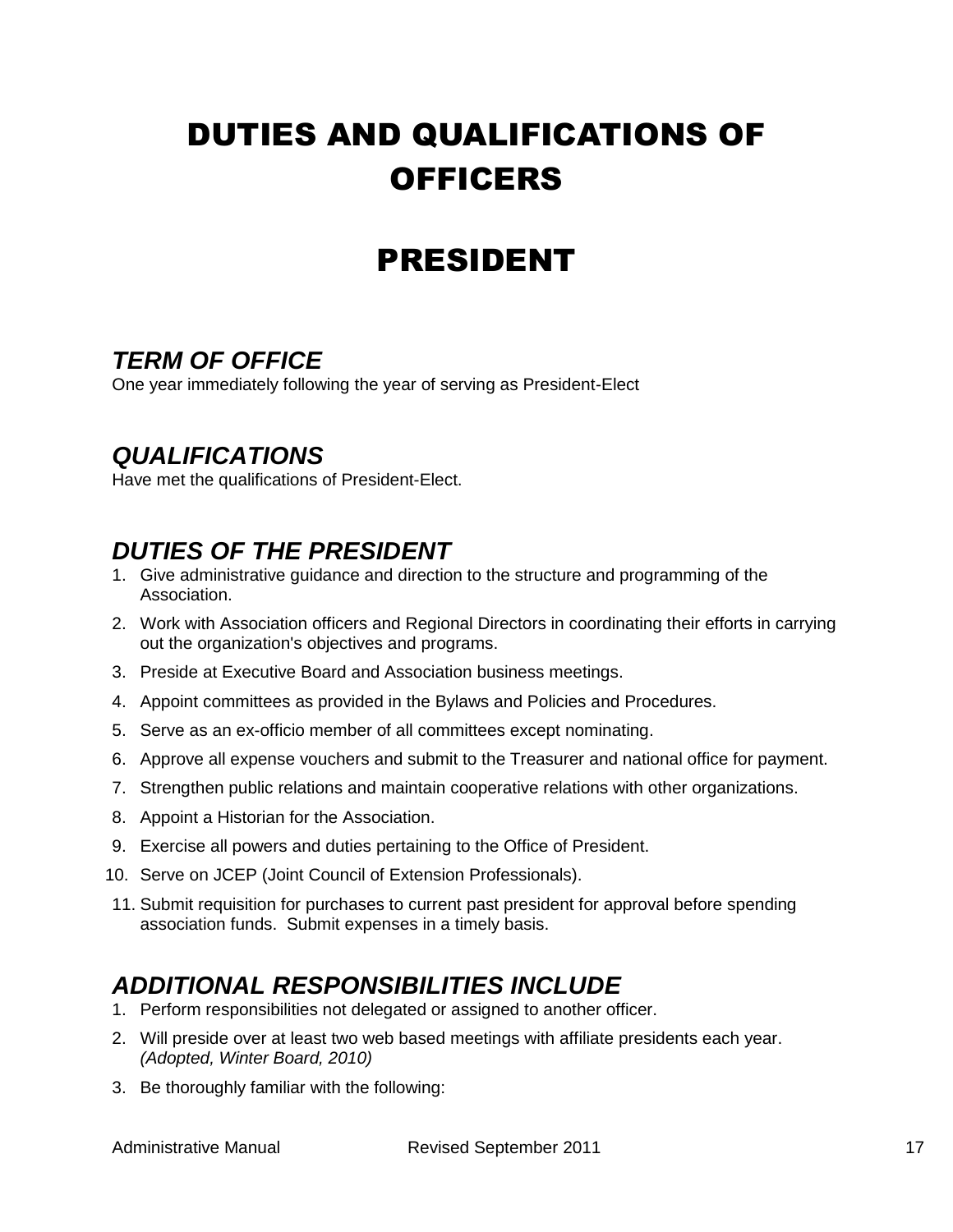- a. Bylaws, standing rules, rules of order, mission statement
- b. Administrative Manual
- c. Minutes for the last five years
- d. President's files
- e. Nominating Committee duties
- f. Guidelines for JCEP Leadership Conference
- g. Board Policies And Procedures
- 4. Reply to invitations for NEAFCS representation at meetings of other organizations. Refer to Board Policies And Procedures. If it is impossible for the President to attend, arrangements may be made for representation by an Executive Board member or committee chair. If the request for NEAFCS representation is from organizations other than those specified in Board Policies and Procedures and does not include the opportunity to make a formal presentation, the invitation should be declined. The NEAFCS budget needs to be carefully considered before consenting to attend meetings. A written report of the participation at the meeting should be sent to the President immediately following the meeting.
- 5. Review the Association's insurance needs and secure appropriate coverage.
- 6. Proofread and approve all materials before publication including *The Journal Editorial, Communiqué*, Awards Publications, Annual Session Brochure, etc.
- 7. Work closely with the Vice President for Professional Development, Affiliate Liaison, and National Office Staff on plans for the Annual Session.
- 8. Correspond with the Executive Board as necessary to keep board members informed on Association business.
- 9. Keep signature card for investment accounts current.
- 10. Send a copy of all letters to President-Elect.
- 11. Prepare budget request and submit to Treasurer.
- 12. Review duties annually and revise for Administrative Manual.
- 13. Consult legal counsel as needed.
- 14. The President, as a part of the JCEP Traveling Team, will attend the national meetings of the other Extension organizations and AAFCS*. (Revised, Winter Board 2010)*
- 15. Coordinate with National Office mailing of publications to Presidents of other Extension associations.
- 16. The President is the only official NEAFCS representative designated to sign contracts (hotel contracts, Annual Session contracts, etc.)
- 17. Coordinate with Executive Director or National Office Staff plans for the NEAFCS office during Annual Sessions.
- 18. Secure a parliamentarian for the Annual Session. Contact the National Association of Parliamentarians, Kansas City, MO or seek assistance of Affiliate Liaison.
- 19. Upon the notification of the death of a national Past President, a memorial contribution of \$100 from the operating fund will be coordinated to the Past Presidents' category of the Awards Fund. *(Adopted pre-board 2000)*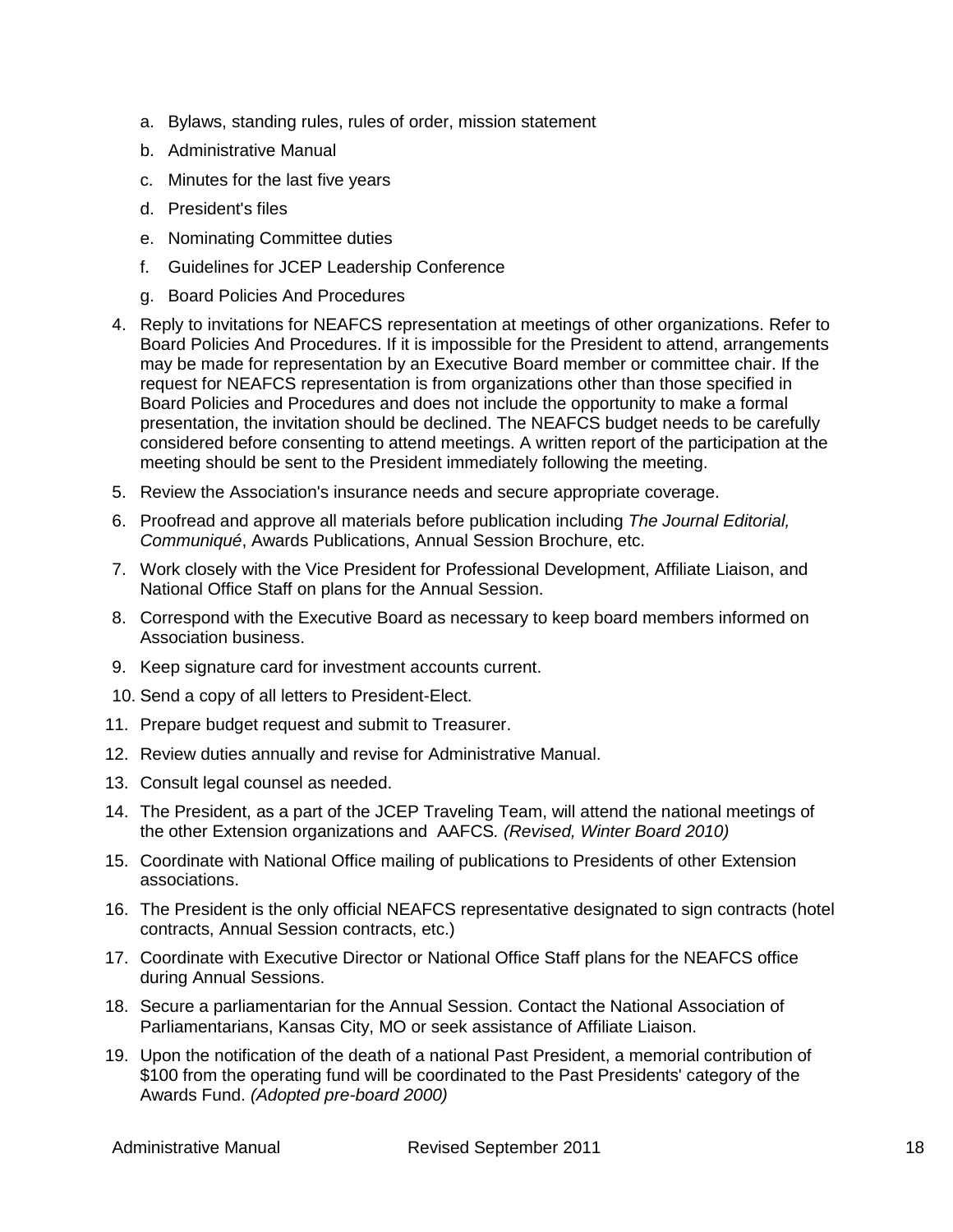### **Following Annual Session**

- 1. Prepare message for publications according to schedule.
- 2. Make committee appointments as needed.

### **October**

- 1. Make plans for the Annual Session Planning Committee Meeting. Work with National Office Staff, Vice President for Professional Development and Affiliate Liaison for meeting plans.
- 2. Make arrangements for Winter Board Meeting.

### **November**

1. Prepare President's message for the publication according to the printing schedule.

### **December**

- 1. Review minutes of Executive Board meeting complete unfinished tasks.
- 2. Plan and prepare for Winter Board Meeting. Attend and preside at Winter Board Meeting.

### **January or February**

- 1. Attend the Joint Council of Extension Professionals (JCEP) meeting. The Past President and the President-Elect also attend. Prepare report for meeting.
- 2. Make arrangements for Mid-Year Board Meeting, held via web-conferencing. Set date and time and announce to Board Members.
- 3. Attend the National Leadership Conference.
- 4. Prepare President's message according to the publication schedule.
- 5. Work with Regional Director to solicit host affiliate bids for Annual Session according to rotation schedule.

### **March**

- 1. Prepare President's message for the publication according to the printing schedule.
- 2. Encourage nominations for ECOP Budget Committee (years needed).

### **April**

Develop agenda for Mid-Year Board meeting. Two weeks prior to the meeting send a copy of the agenda to all Executive Board members and other invited participants. Prepare a report of the President's activities since Winter Board.

### **May**

- 1. Preside at Mid-Year Board meeting.
- 2. Confer with the Secretary And Executive Director to determine board actions to be sent to Affiliate Presidents and published in Enews.
- 3. Complete any unfinished work from Board meeting.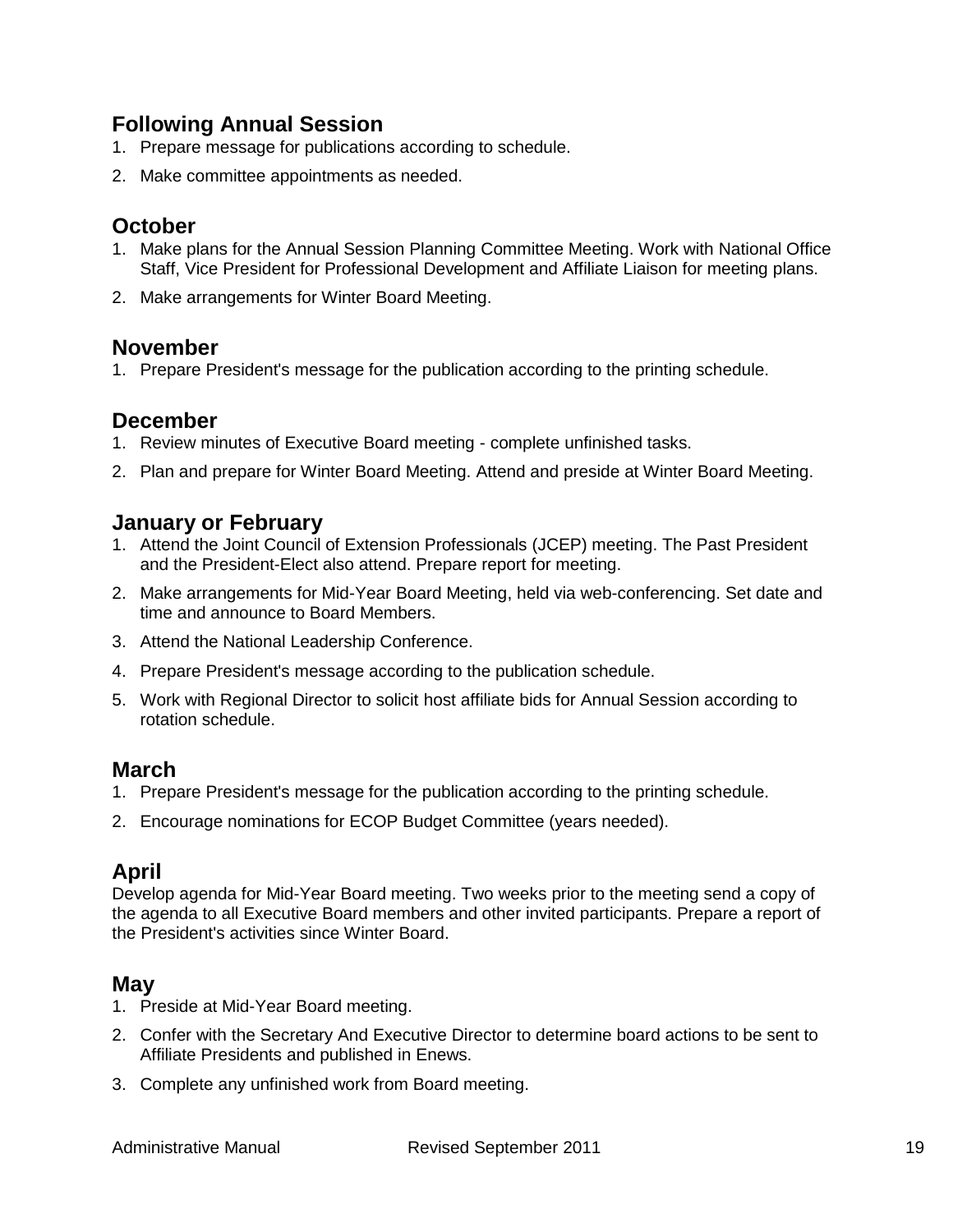4. Send copies of Board meetings proceedings books to Historian.

### **June**

- 1. Attend AAFCS to network with potential exhibitors.
- 2. Remind Executive Board members to submit an annual report to the President-Elect for the report to membership/annual report.
- 3. Attend Joint Council of Extension Professionals. Prepare report for meeting.

### **July**

- 1. Approve Annual Session program prior to printing.
- 2. Issue invitations to the Annual Session. Refer to the board policies and procedures. Send invited guest's copy of Annual Session registration materials.
- 3. Work with National Office Staff to finalize Executive Board reservations for Annual Session.
- 4. Select persons to preside/deliver invocations at Annual Session. Send to the Vice President for Professional Development.

### **August**

- 1. Prepare President's message for publications according to the printing schedule.
- 2. Contact Board Members, NEAFCS Representatives, and guests indicating date, time, and location of Board meetings held during the Annual Session. Explain the NEAFCS travel reimbursement policies.
- 3. Invite officer candidates to the pre-Annual Session second day Board meeting. **Candidates attend at their own expense.**
- 4. Send registration a list of guests invited to the Annual Session.
- 5. Confer with Vice President for Professional Development to determine hospitality companies and exhibitors to receive recognition from the Association. Refer to board policies and procedures. Request the Vice President for Professional Development to provide the national office with information to have plaques engraved.
- 6. Write Annual Report and see that Annual Report (to membership) is written and distributed.
- 7. Coordinate inventory of stationery, folders, and other printed supplies with Executive Director.

### **September**

- 1. Review minutes of the Mid-Year Board meeting. See that all assignments have been completed, Committees appointed for Annual Session, and unfinished tasks are finished prior to Annual Session.
- 2. Develop and send the agenda for all meetings held during the Annual Session to Executive Board and NEAFCS representatives.
- 3. Prepare the President's message to be given during the Annual Session.
- 4. Make nominations for ECOP committee on Personnel and Organization Development (2004).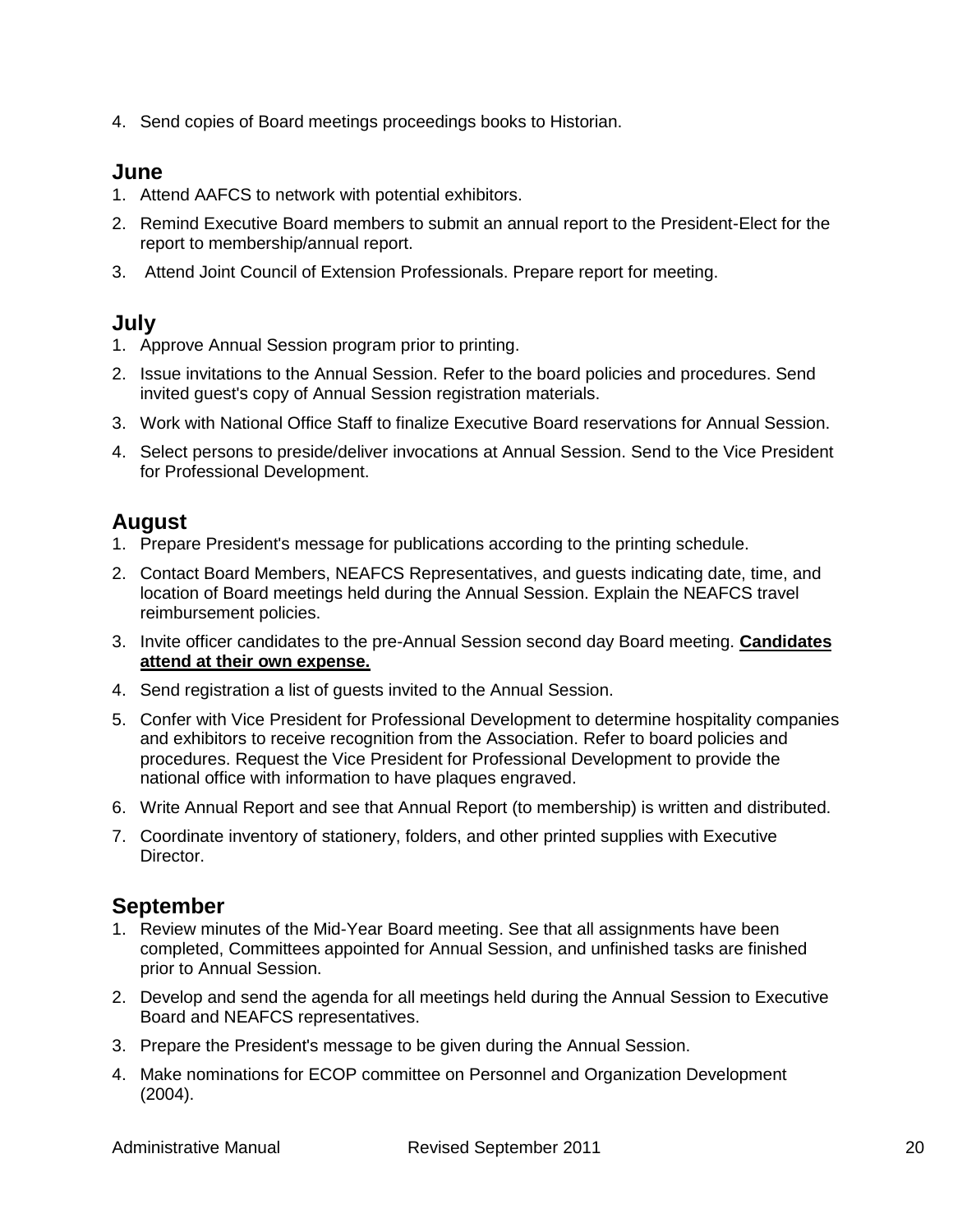### **Annual Session**

- 1. Preside at Pre-Annual Session Board meeting.
- 2. Preside At Opening Session, Member Caucus, and Annual Business Meetings.
- 3. Assume all responsibilities pertaining to the Office of President.
- 4. Reserve a guest section at Annual Session in lieu of individual recognition (optionaldepends upon the Program Committee).
- 5. Meet with the National Office Staff to review Annual Session bills, if available, before leaving the hotel.
- 6. Meet with incoming President to review duties of the office. Send President's files to new President.

Each set of materials should include the following for the National Business Meeting:

| Annual Business Meeting Agenda                                             | President                               |
|----------------------------------------------------------------------------|-----------------------------------------|
| <b>Annual Meeting Rules</b>                                                | <b>President</b>                        |
| <b>Financial Statement</b>                                                 | Treasurer                               |
| <b>Proposed Operating and Proposed Awards Fund</b><br><b>Budgets</b>       | Treasurer                               |
| <b>Resolutions</b>                                                         | <b>Bylaws Committee Chair</b>           |
| <b>Officer Candidate Profiles</b>                                          | <b>Chair of Nominating</b><br>Committee |
| <b>Bylaw Changes</b>                                                       | <b>Bylaws Committee Chair</b>           |
| <b>Annual Report</b>                                                       | <b>President-Elect</b>                  |
| Minutes of the previous year Annual and Awards<br><b>Business Meetings</b> | Secretary                               |
| Other items as needed                                                      |                                         |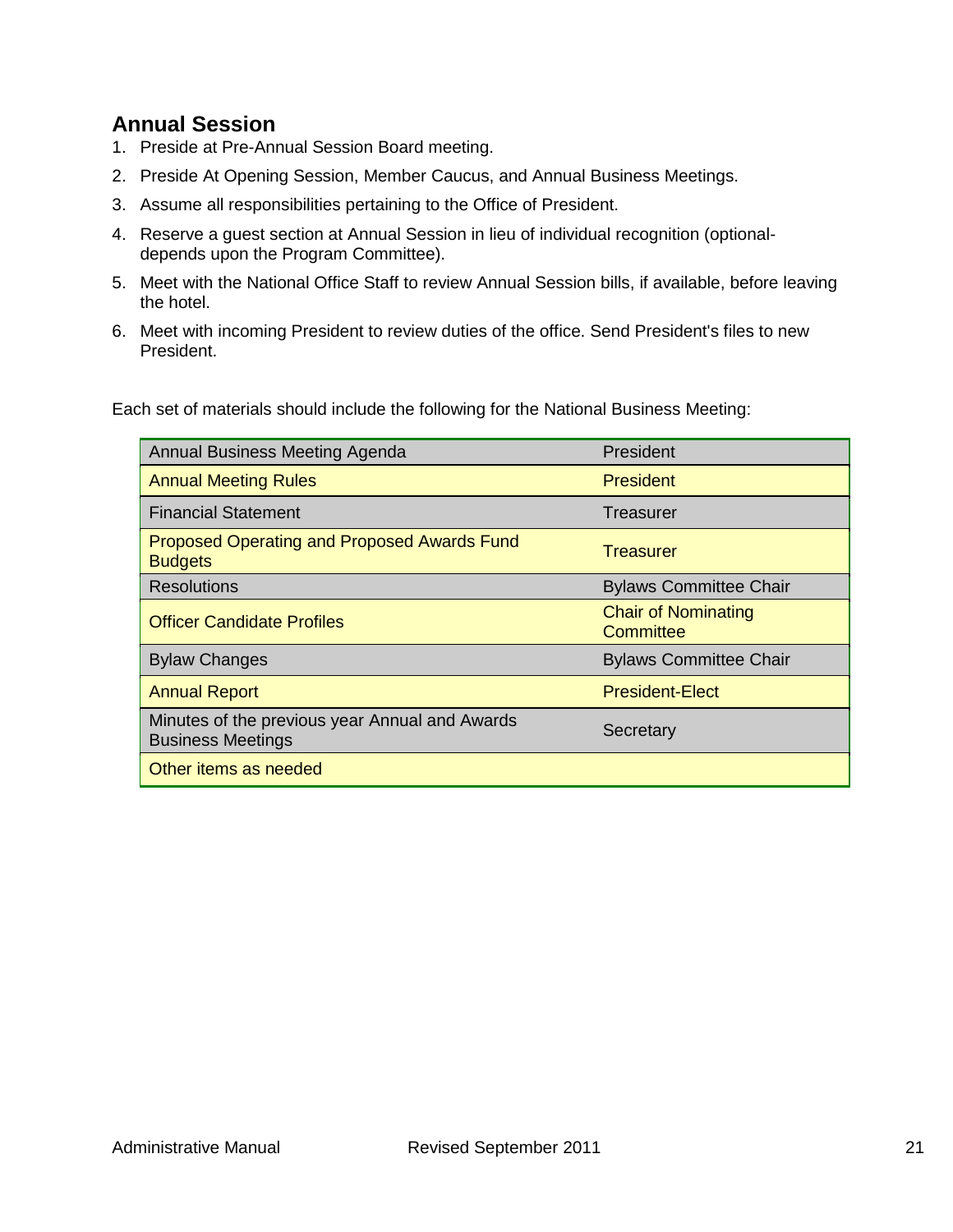# **NOTES**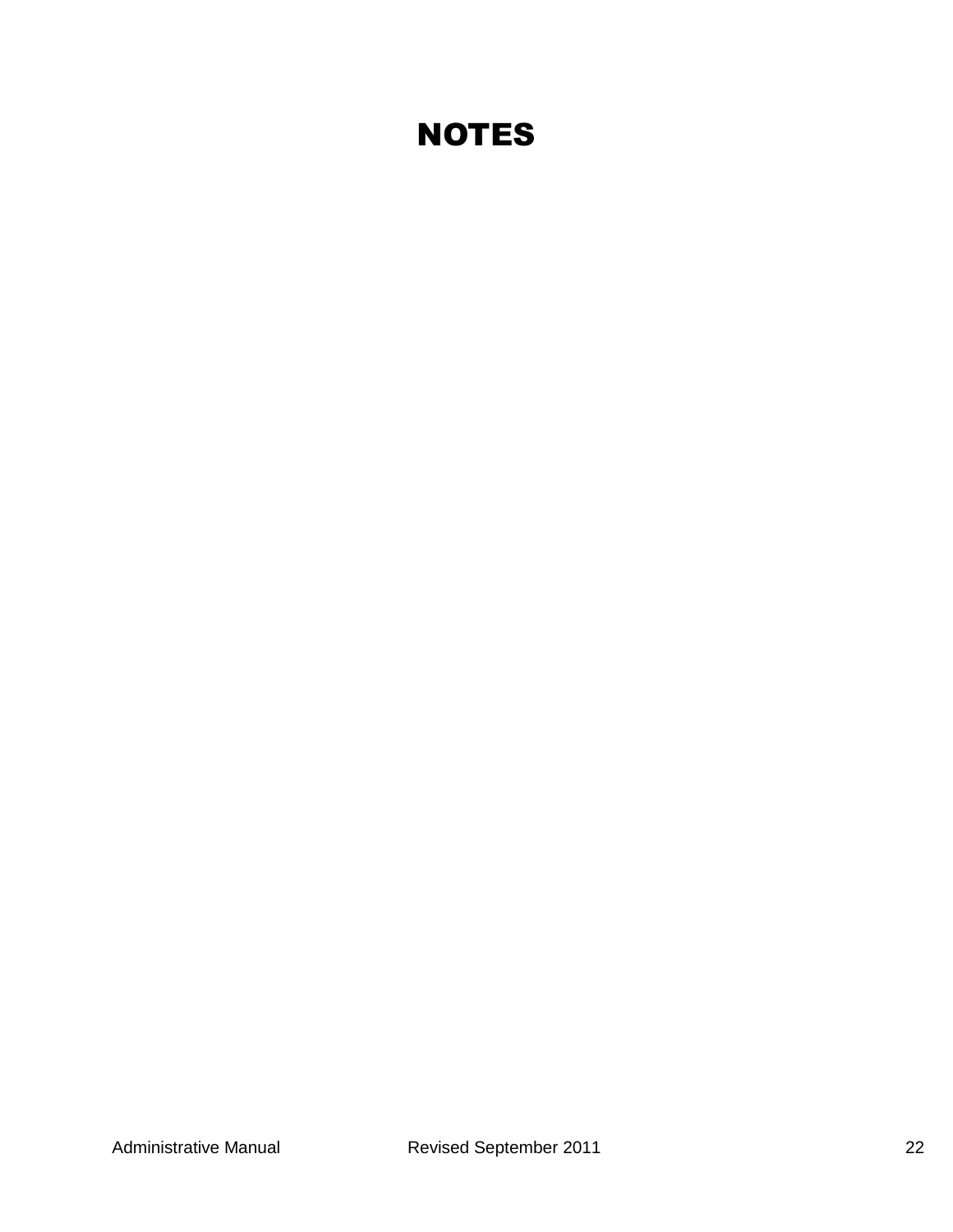# <span id="page-22-0"></span>DUTIES AND QUALIFICATIONS OF PRESIDENT-ELECT

## <span id="page-22-1"></span>*TERM OF OFFICE*

The President-Elect shall be elected annually to serve for one year as President-Elect and shall serve the following year as President or until a successor has been elected (as stated in bylaws).

## <span id="page-22-2"></span>*QUALIFICATIONS*

- 1. Must have served on the Association's Executive Board.
- 2. Attended three or more Annual Sessions.
- 3. Experience in organizational leadership and management.

## <span id="page-22-3"></span>*DUTIES OF THE PRESIDENT-ELECT*

- 1. Be responsible for implementing the Strategic Plan.
- 2. Perform all the duties of the office of the President in the event of absence, disability, or at the request of the President.
- 3. Serve on JCEP (Joint Council of Extension Professionals)
- 4. Submit requisition for purchases to current president for approval before spending association funds. Submit expenses in a timely basis.

## <span id="page-22-4"></span>*ADDITIONAL RESPONSIBILITIES INCLUDE*

- 1. Read the NEAFCS Bylaws, Standing Rules, Rules Of Order, Board Policies and Procedures, and the Strategic Plan.
- 2. Serve as the coordinator of the Association's action plans. Responsible for compiling and printing action plans of all Vice Presidents and distributing it to the Executive Board. Send an electronic version of Plan of Work to NEAFCS National Office.
- 3. Keep the Administrative Manual and Policies and Procedures current and notify the appropriate person(s) of changes. Send electronic version of current Administrative Manual to NEAFCS National Office.
- 4. Serve as a member of the Annual Session Program Planning Committee if requested.
- 5. Assume all duties assigned by the President.
- 6. Attend to correspondence promptly.
- 7. Send copies of all correspondence to President. File a copy of all correspondence.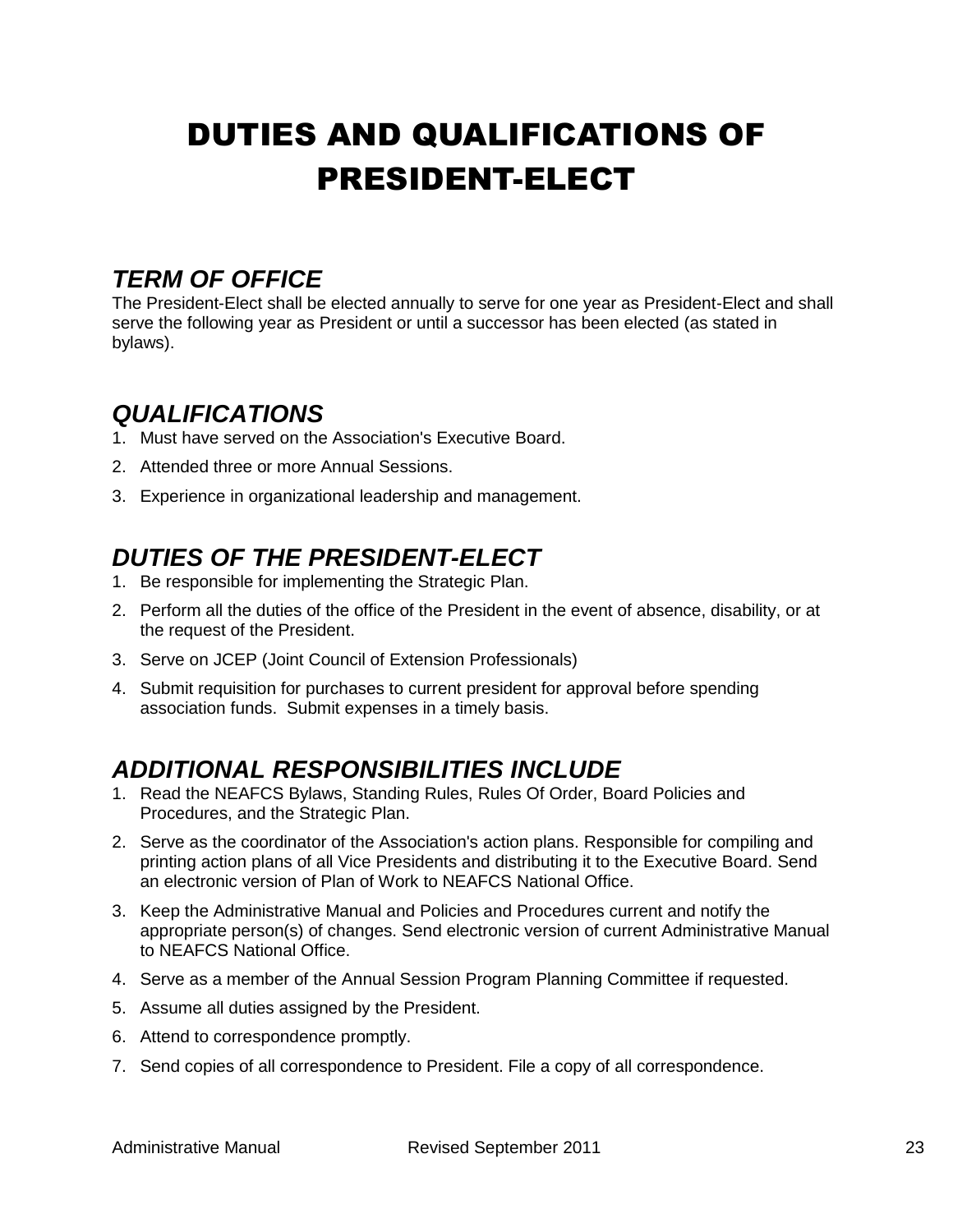- 8. Contact official NEAFCS vendor to order President's plaque to present at the Annual Session.
- 9. Select a gift from the Board for the NEAFCS President.
- 10. Submit budget requests to the Finance Committee Chair by the designated deadline.
- 11. Submit article for the Annual Report by the designated deadline.
- 12. Coordinate and produce the Annual Report/Communiqué.

### **Following Annual Session**

- 1. Present the action plan to the Executive Board for acceptance at winter board meeting.
- 2. Edit the final draft of Action Plans and send to all Executive Board members.
- 3. Send copies of the Action Plans to Vice Presidents for each Subcommittee chair. Encourage them to correspond with the Subcommittee Chairs, National Committee Members and State/Territory Affiliate Presidents concerning implementation of the plan.
- 4. Write and submit an article for publication describing the Action Plan.

### **December/January**

- 1. Attend the Joint Council of Extension Professionals meeting.
- 2. Attend Winter Board Meeting.

### **February**

Attend JCEP National Leadership Conference.

## **April**

- 1. Prepare a progress report for Mid-Year Meeting.
- 2. Attend the Public Issues Leadership Development Conference.

### **Mid-Year Board Meeting**

- 1. Attend the Executive Board meeting and serve on committees including Action Plan, Annual Session Planning, Finance, Strategic Plan Monitoring, National Office Evaluation and other committees as appropriate.
- 2. Coordinate with the President and Vice Presidents to plan for committee/subcommittee meetings/workshops held during the Annual Session.

### **June**

Attend the Joint Council of Extension Professionals meeting.

### **July or August**

Work with the Vice Presidents and initiate the planning process for next year's Action Plan.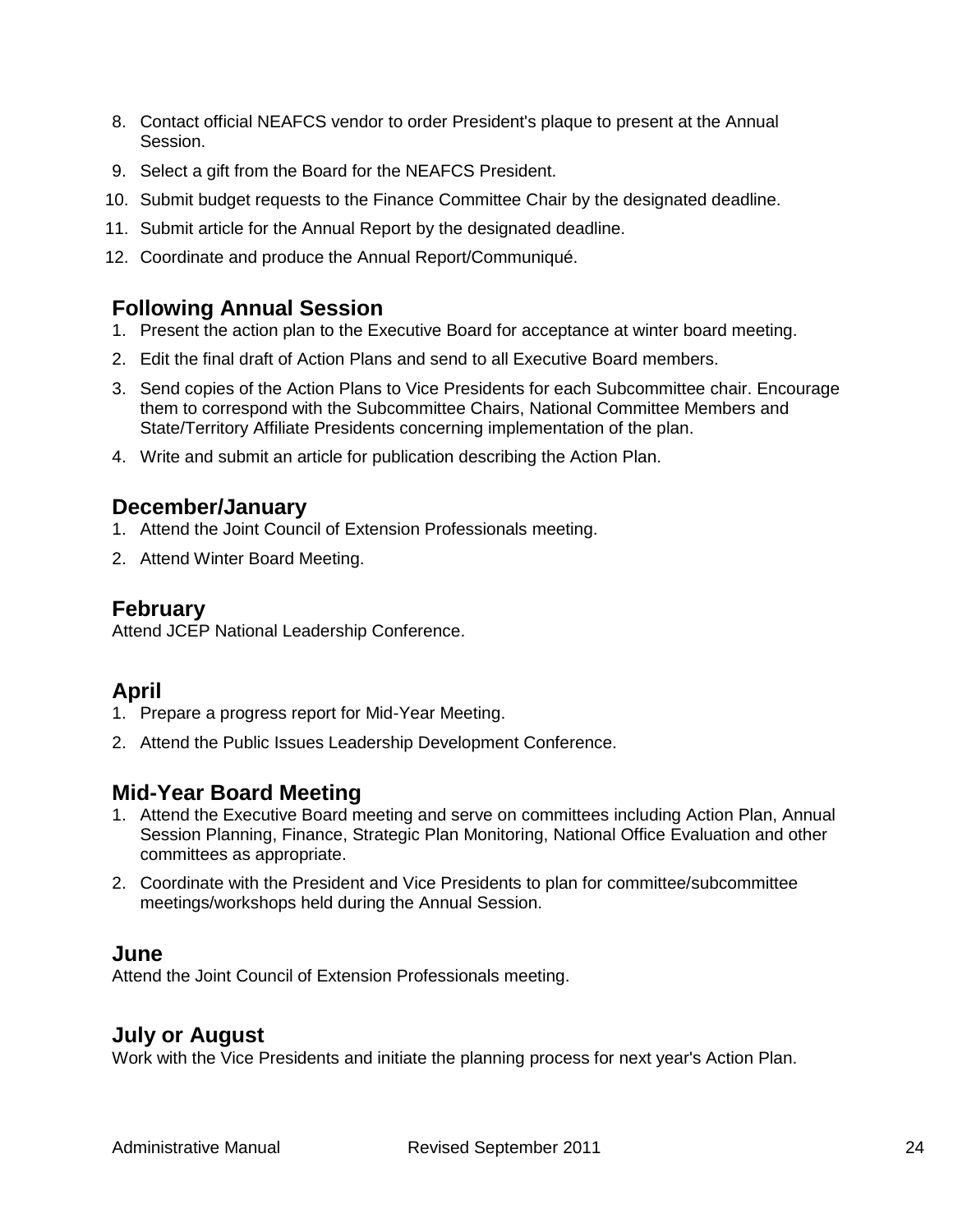### **August**

- 1. Notify Board Members and Officer Candidates of the schedule for Post Board meeting.
- 2. Remind Vice Presidents as well as other Board members to send budget request to the treasurer by the specified date. Consult with Subcommittee Chairs to insure that programs/projects for the following year will be adequately budgeted.
- 3. Prepare first President's perspective with a picture for publication according to the publication schedule.
- 4. Check with National Office to order name badges for new board members.
- 5. Prepare budget request and send to Treasurer.
- 6. Submit an Annual Report to the President for report to Members/Annual Report.

### **Annual Session**

- 1. Chair a meeting of the Vice Presidents and candidates for Vice Presidents to discuss the Action Plan to be presented to the Executive Board at Winter Board Meeting.
- 2. Remind Vice Presidents to review their duties and responsibilities with newly elected Vice Presidents.
- 3. Prepare to chair Post Annual Session Board meeting.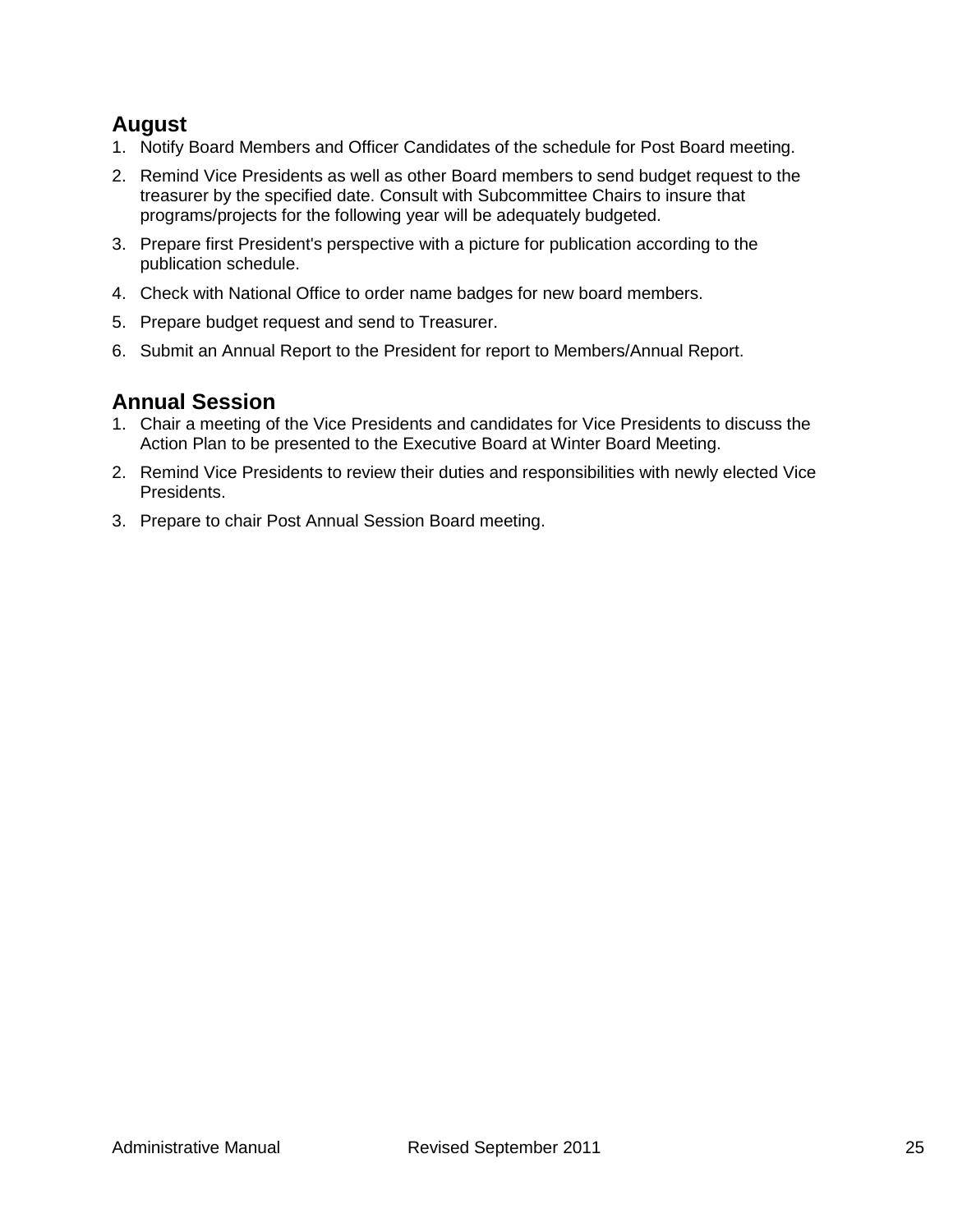# **NOTES**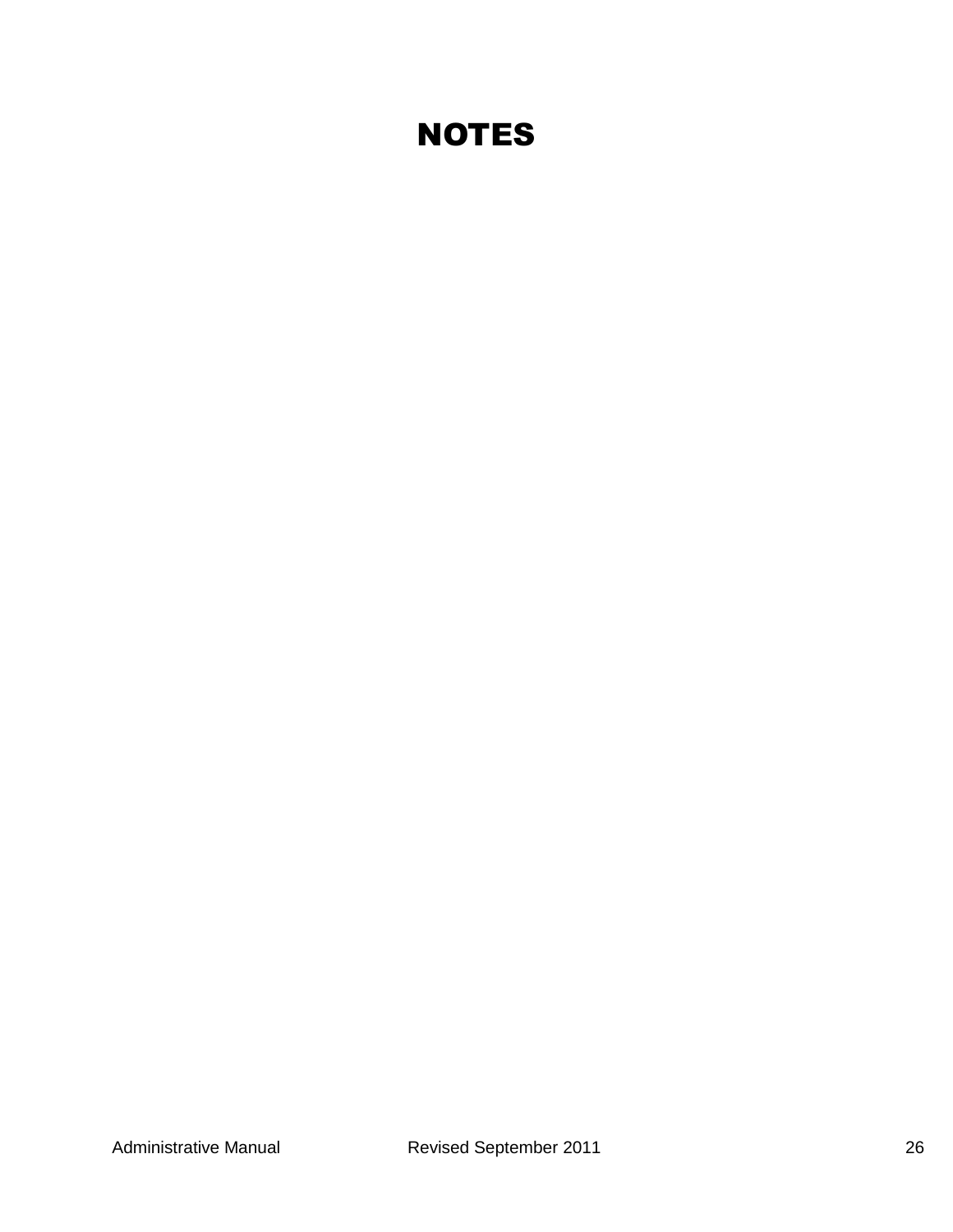# <span id="page-26-0"></span>DUTIES AND QUALIFICATIONS OF VICE-PRESIDENT FOR PUBLIC AFFAIRS

## <span id="page-26-1"></span>*TERM OF OFFICE*

Elected in uneven years; the term of office is two years.

## <span id="page-26-2"></span>*QUALIFICATIONS PREFERRED*

- 1. Attended three or more Annual Sessions
- 2. Served as State/Territory Affiliate Officer or State/Territory Affiliate Committee Chair.
- 3. Served on the National Public Affairs Committee at least two years.
- 4. Attended a National or State Public Issues or Public Policy Conference. *(Adopted, Winter Board 2001)*
- <span id="page-26-3"></span>5. Experience in legislative/public affairs. *(Adopted, Winter Board 2001)*

# *DUTIES OF THE VICE-PRESIDENT FOR PUBLIC AFFAIRS*

- 1. Perform all the duties of the office of President in the event of absence, disability, or at the request of the President and President-Elect.
- 2. Chair and serve as the liaison between the Public Affairs Committee and the Executive Board.
- 3. Coordinate the committee to develop and implement an action plan, which addresses issues, related to external communications, coalition building, public affairs education, and funding opportunities, as defined by the Executive Board.
- 4. Communicate with national committee members within 30 days of receiving committee list from national office. *(Revised Pre-Board 2000)*
- 5. With assistance of Coalitions Subcommittee Chair coordinate publicity materials, outreach efforts and follow-up with Non-Officer Representatives.
- 6. Submit requisition for purchases to current president for approval before spending association funds. Submit expenses in a timely basis.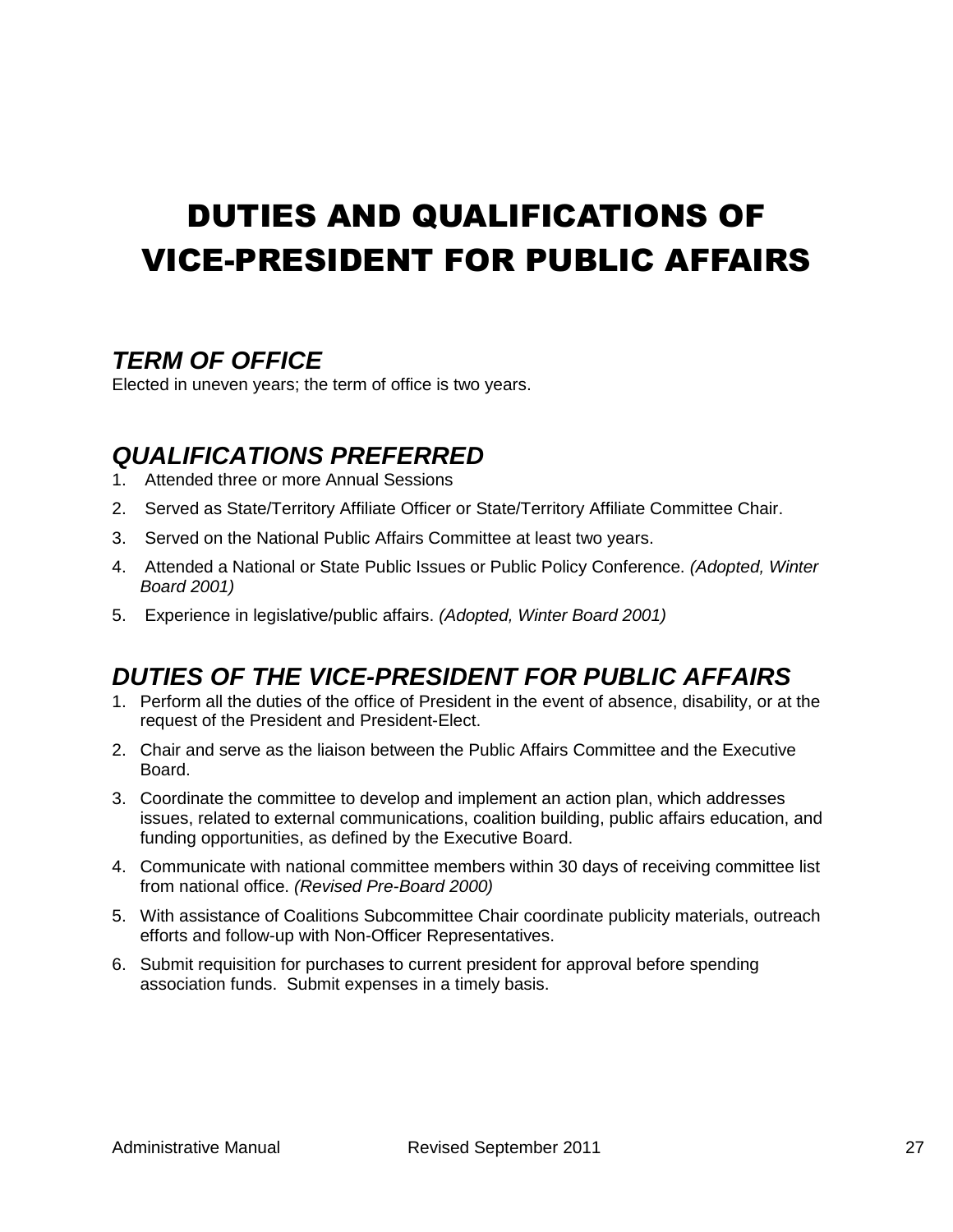# <span id="page-27-0"></span>*ADDITIONAL RESPONSIBILITIES INCLUDE*

- 1. Coordinate subcommittees through meetings during Annual Session and regular, timely communications, using electronic methods when possible.
- 2. Secure, review and submit public affairs articles for NEAFCS official publications.
- 3. Send one (1) copy of an accurate list of committee members to the historian.
- 4. Encourage the membership to conduct research projects and report significant findings to key decisions makers.
- 5. Communicate with State/Territory Affiliate VP/Chair or President at least quarterly with copies sent to Regional Directors.
- 6. Serve on the Public Issues/Leadership Development Planning Committee.
- 7. Send copies of all correspondence to the President and President-Elect.
- 8. File a copy of all correspondence.
- 9. Submit budget request to the Finance Committee Chair by designated deadline.
- 10. Submit article for the Annual Report by the designated deadline.
- 11. Work with Public Affairs Committee to develop annual impact statements.
- <span id="page-27-1"></span>12. Send electronic version of public affairs program materials to NEAFCS webmaster.

## *PUBLIC AFFAIRS COMMITTEE*

The Public Affairs Committee shall be structured into subcommittees to achieve the goals of the Strategic Plan and focus on priorities of the Executive Board and the (diverse) membership. Subcommittees may include (but are not limited to):

- ❖ Education
- Global Affairs
- ❖ Building Support/Forging Coalitions
- ❖ External Marketing

### **Subcommittee responsibilities may include but are not limited to:**

#### **Education**

- 1. Coordinate with JCEP and promote the Public Issues Conference
- 2. Serve on the Public Issues Leadership Conference Planning Committee.
- 3. Encourage participation in the Public Issues Conference through communications technology, i.e., teleconference, video and taped sessions
- 4. Encourage State/Territory Affiliates to seek grants for members to attend the Public Issues Leadership Conference.
- 5. Promote the National Public Issues Workshop sponsored by the Farm Foundation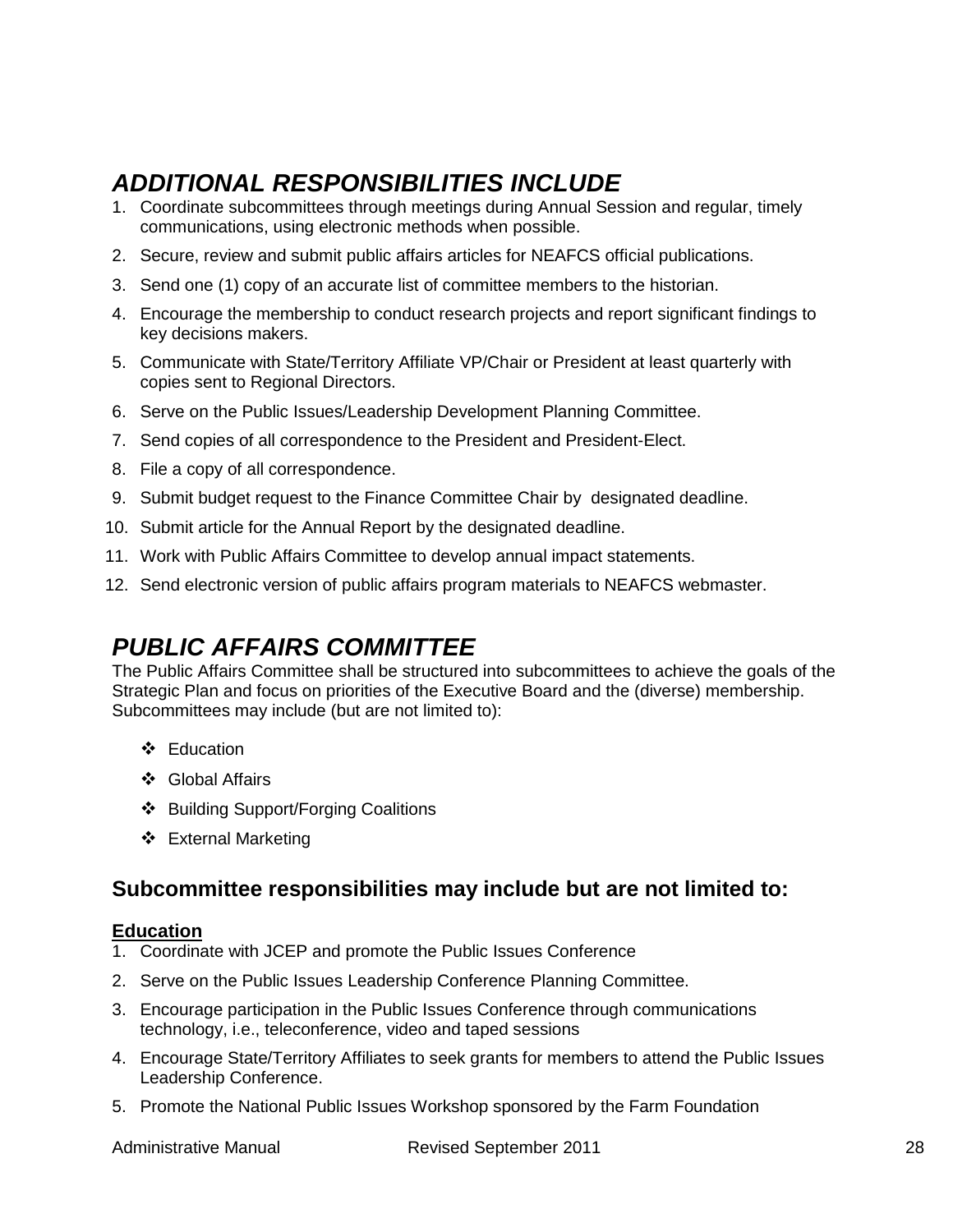- 6. Work with the Vice President for Awards and Recognition to seek financial support for a Public Affairs Award
- 7. Identify and recommend speakers who address Public Affairs Issues and process for participation at Annual Session

#### **Coalitions**

- 1. Network with other organizations addressing public affairs issues
- 2. Develop and maintain coalitions with other organizations
- 3. Offer public affairs workshops at Annual Session
- 4. Assist with liaison work of Non-Board Representatives
- 5. Communicate with other Extension associations regarding public affairs

#### **Building Support/Forging Coalitions**

- 1. Maintain and explore electronic network for communication of legislative affairs
- 2. Develop a process for identifying key issues and prepare impact statements
- 3. Develop a legislative agenda to promote Extension programming
- 4. Prioritize and communicate legislative issues in a timely manner to members via internet, fax and mail
- 5. Educate members to share impacts with decision makers

#### **External Marketing**

- 1. Develop strategies for publicizing issues and impacts
- 2. Communicate issues through fact sheets, newsletters and the NEAFCS official publication
- 3. Communicate impact information yearly to Extension Directors, legislators and media
- 4. Communicate mission and goal statements. Speak with one voice to decision makers at local, state and national levels
- 5. Support the NEAFCS marketing program based on the goals and objectives
- 6. Secure, review and submit articles for NEAFCS official publications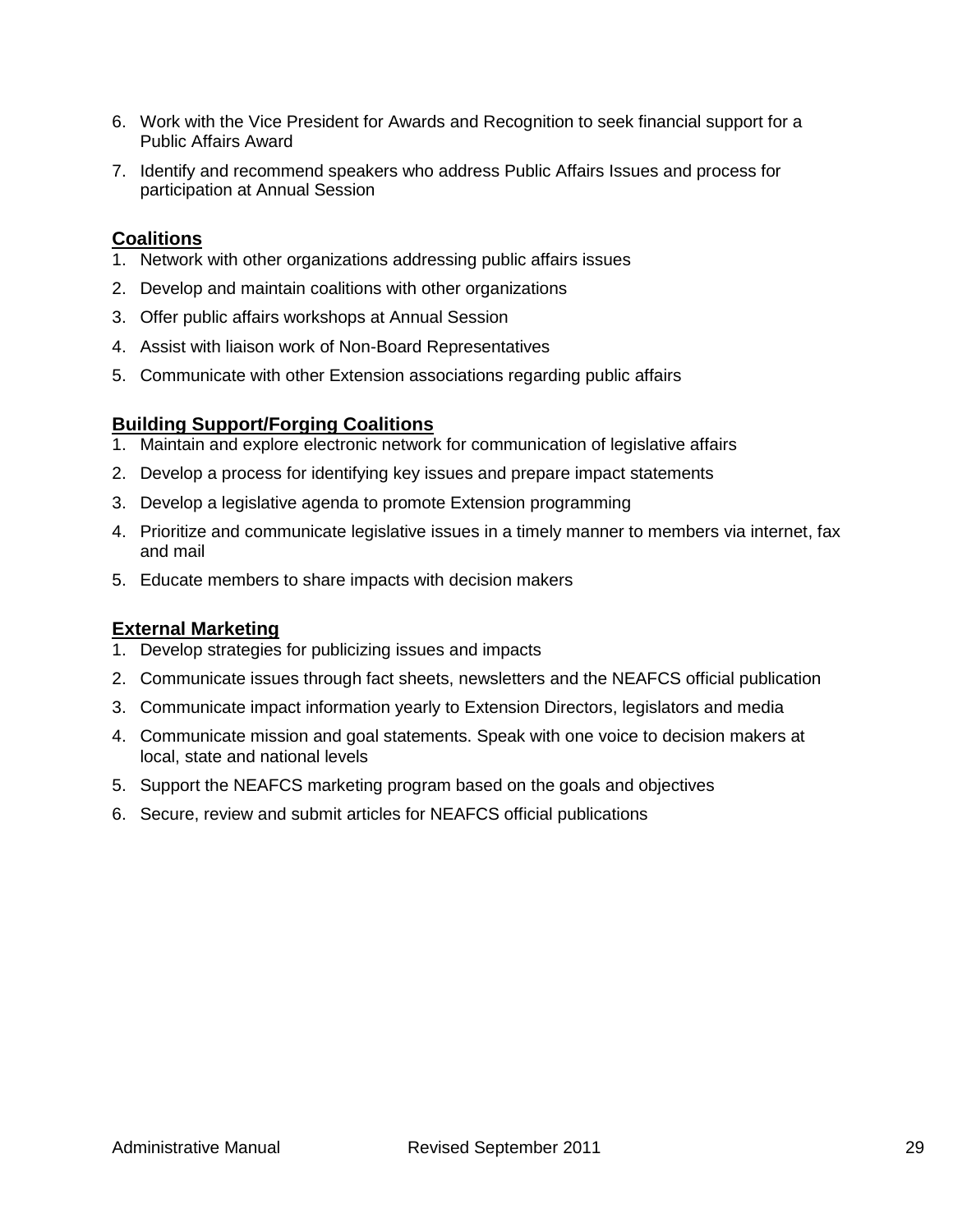# **NOTES**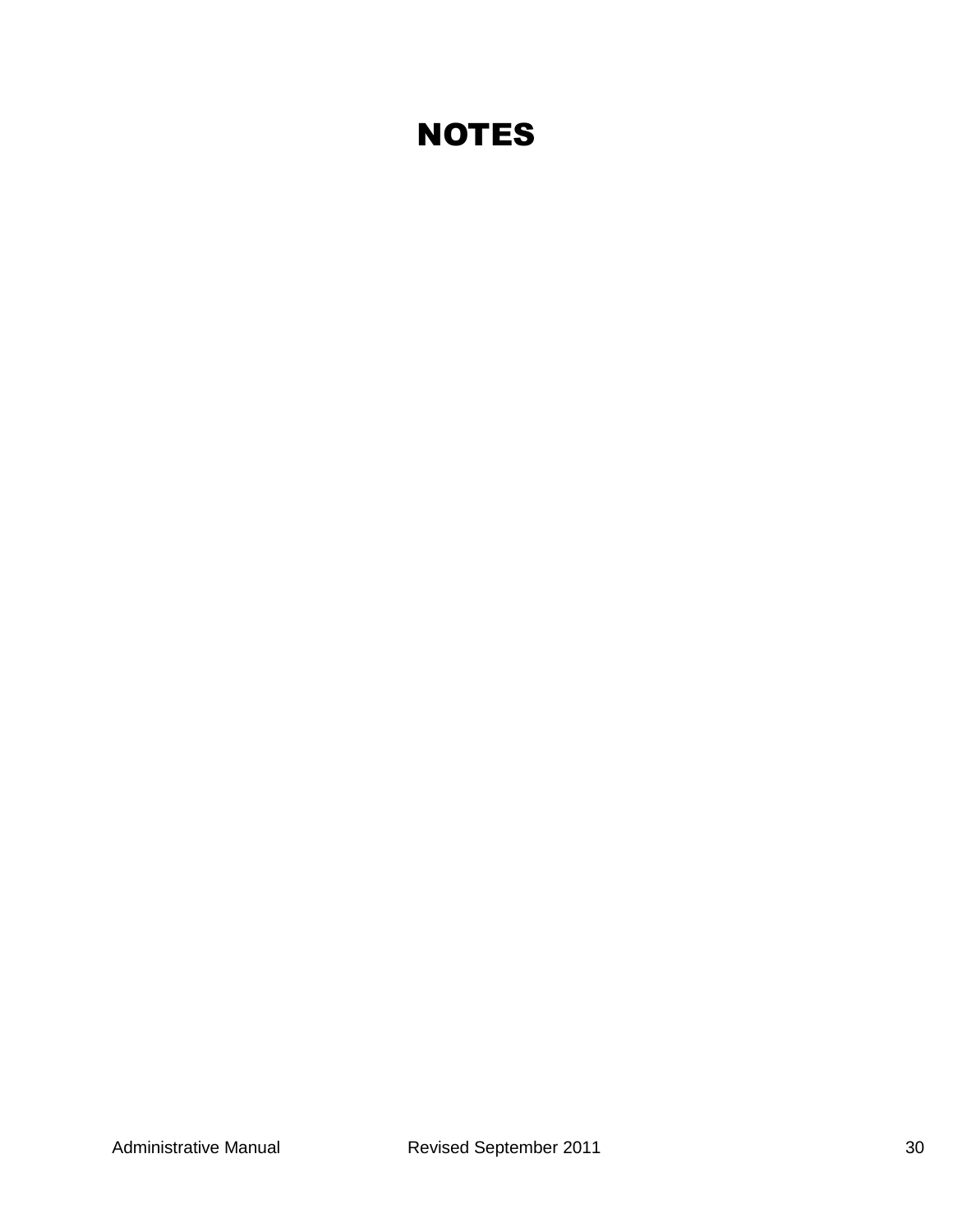# <span id="page-30-0"></span>DUTIES AND QUALIFICATIONS OF VICE-PRESIDENT FOR MEMBER RESOURCES

# <span id="page-30-1"></span>*TERM OF OFFICE*

Elected in even years; the term of office is two years.

## <span id="page-30-2"></span>*QUALIFICATIONS PREFERRED*

- 1. Attended three or more Annual Sessions.
- 2. Served as State/Territory Affiliate Officer or State/Territory Affiliate Committee Chair.
- 3. Served on the National Member Resources committee at least two years.

## <span id="page-30-3"></span>*DUTIES OF THE VICE-PRESIDENT FOR MEMBER RESOURCES*

- 1. Chair and serve as the liaison between the Member Resources Committee and the Executive Board and state affiliates. *(Revised Winter Board 2003)*
- 2. Coordinate the Committee to develop and implement an action plan, which addresses issues related to membership, mentoring, leadership, life members, diversity and marketing/communications. *(Revised Winter Board 2003)*
- 3. Provide leadership for the Committee and coordinate with the National Office development of *The Journal of NEAFCS*. *(Revised Winter Board 2003)*
- 4. Communicate with National Committee members within 30 days of receiving committee list from National Office. *(Revised Pre-Board 2000)*
- 5. Submit requisition for purchases to current president for approval before spending association funds. Submit expenses in a timely basis.

# <span id="page-30-4"></span>*ADDITIONAL RESPONSIBILITIES INCLUDE:*

- 1. Coordinate Subcommittees through meetings during Annual Session and regular, timely communications, using electronic methods when possible.
- 2. Secure, review and submit member resource articles for NEAFCS official publications.
- 3. Assist in securing articles for NEAFCS publications. *(Revised Winter Board 2003)*
- 4. Encourage membership to submit research and scholarly work to NEAFCS publications. *(Revised Winter Board 2003)*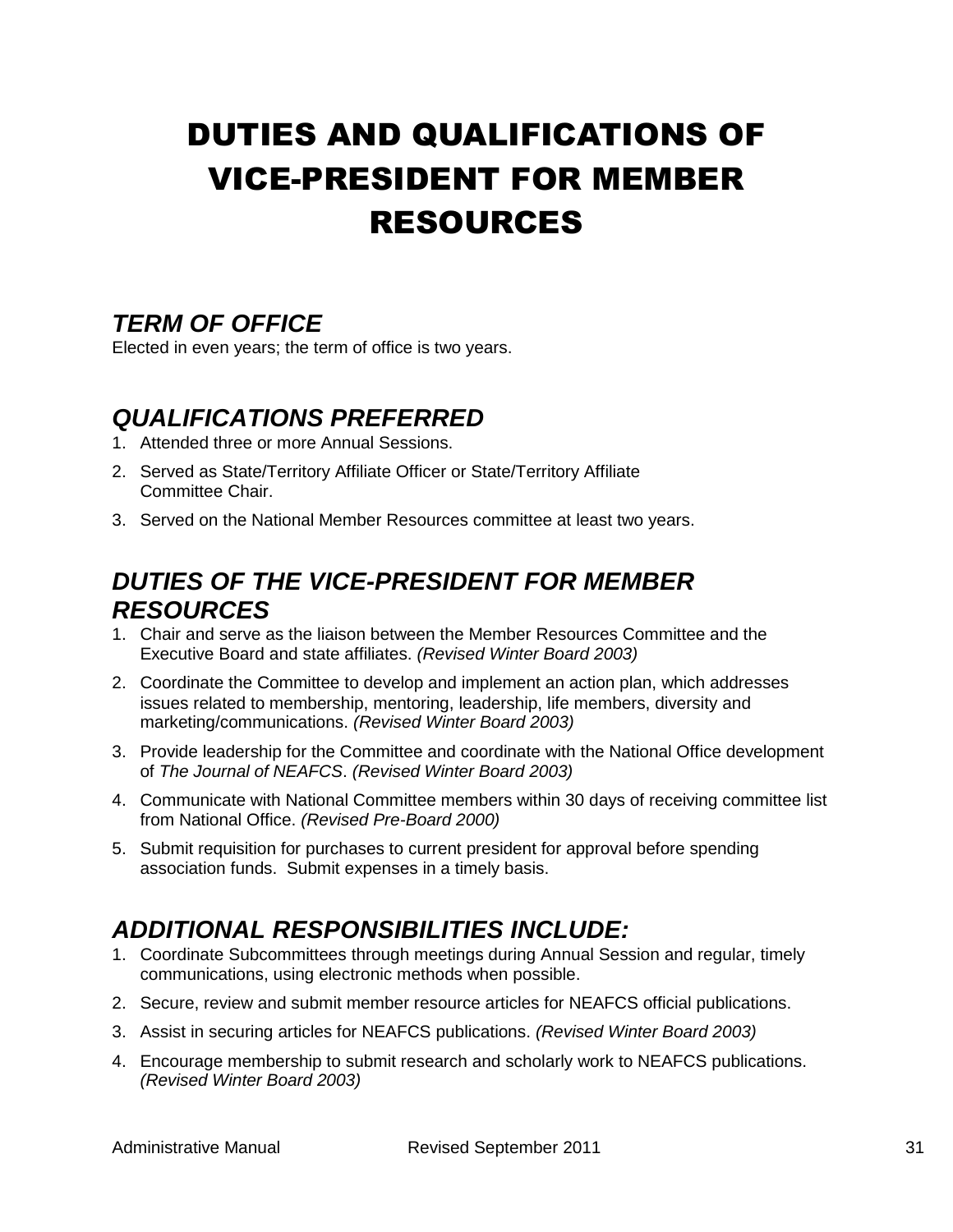- 5. Communicate with state/territory affiliate VP/chair or President at least quarterly with copies to Regional Directors.
- 6. Promote life membership and involvement of life members in the Association.
- 7. Send copies of all correspondence to the President and President-Elect. File a copy of all correspondence.
- 8. Submit budget request to the Finance Committee Chair by the designated deadline.
- 9. Submit article for the Annual Report by the designated deadline.
- 10. Send electronic version of publication and member resources information to Executive Director.
- 11. Coordinate National office evaluations completed by Affiliate Presidents and Treasurers and Executive Board Members.
- <span id="page-31-0"></span>12. Provide leadership to the National Office Committee. *(Revised Winter Board 2003)*

## *MEMBER RESOURCES COMMITTEE*

The Member Resources committee shall be structured into subcommittees to achieve the goals of the Strategic Plan and focus on priorities of the Executive Board. Subcommittees may include (but are not limited to): *(Adopted Pre-Board 2000)*

- ❖ Membership & Mentoring
- Diversity issues
- ❖ Marketing and Communications
- *The Journal* editorial
- Life Members

### **Subcommittee responsibilities may include but are not limited to:**

#### **Membership and Mentoring**

- 1. Provide support to affiliates in the recruitment of potential members
- 2. Develop a mentoring program for minority members and new members
- 3. Provide support for professional career development
- 4. Provide an updated list of external reviewers for members seeking tenure

#### **Diversity Issues**

- 1. Encourage active participation and interaction of all members
- 2. Facilitate interaction of members with special interests (i.e. minority, urban, intergenerational, and international)
- 3. Communicate concerns and issues of minority members (i.e., race, gender, culture)
- 4. Develop leadership and encourage active participation of minority members
- 5. Promote cultural diversity through concurrent sessions and publications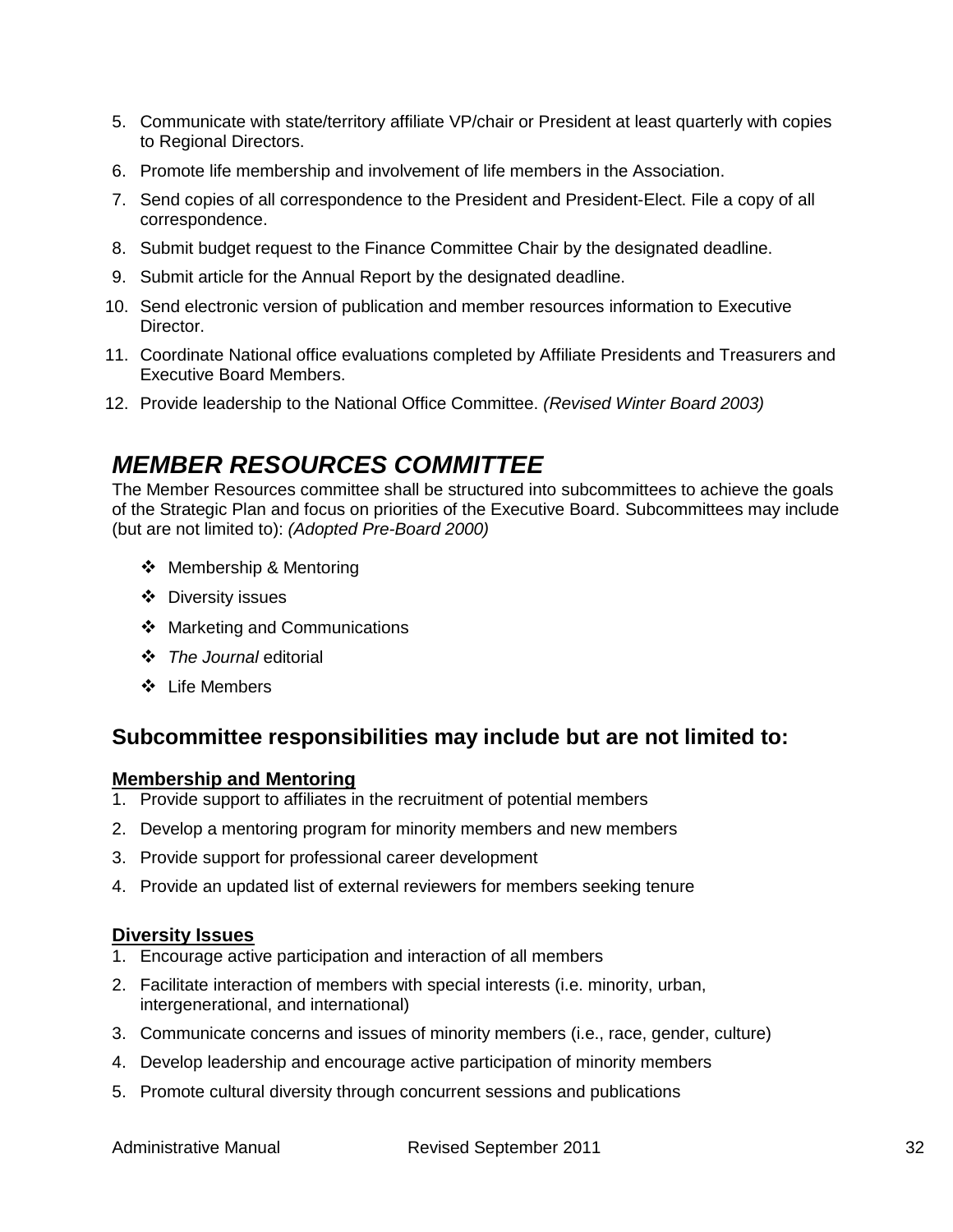6. Remove barriers that prohibit the active participation of all members.

#### **Marketing and Communications**

- 1. Support the NEAFCS marketing plan to promote the mission and goals of the association
- 2. Coordinate the sale of NEAFCS items that enhance the professional image
- 3. Secure, review and submit articles for NEAFCS official publications

#### *The Journal* **Editorial**

- 1. Review articles submitted for NEAFCS peer-reviewed *The Journal of NEAFCS* publication
- 2. Coordinate the annual publication of *The Journal of NEAFCS* with the National Office

*(Adopted Winter Board 2003)*

### **Life Members**

- 1. Provide support to affiliates in the recruitment of potential members
- 2. Provide support to affiliates in encouraging members to apply for life membership
- 3. Encourage active participation of life members.
- 4. Provide leadership in planning and implementing the First Timers and Life Members Event *(Adopted Post-Board 2004)*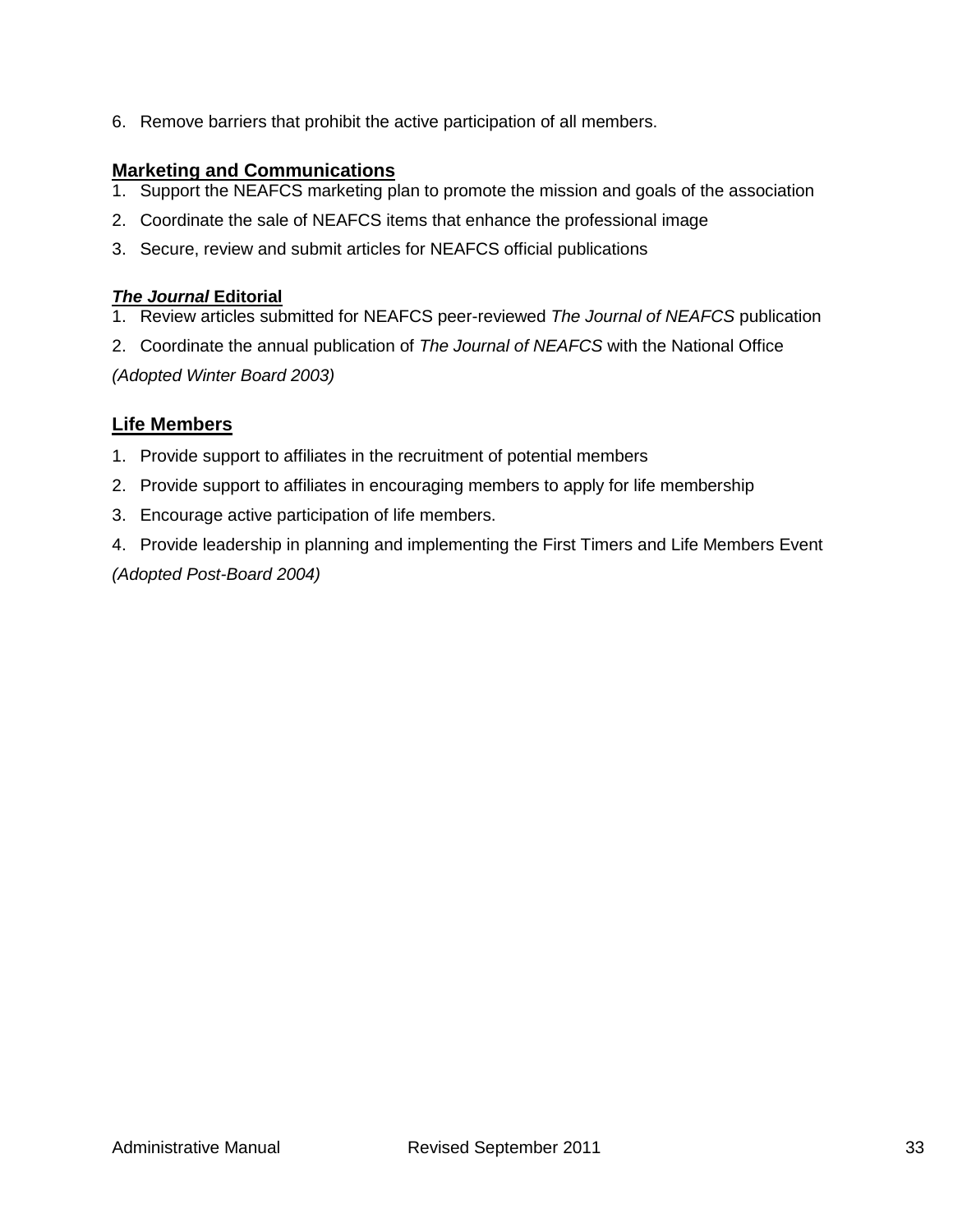# **NOTES**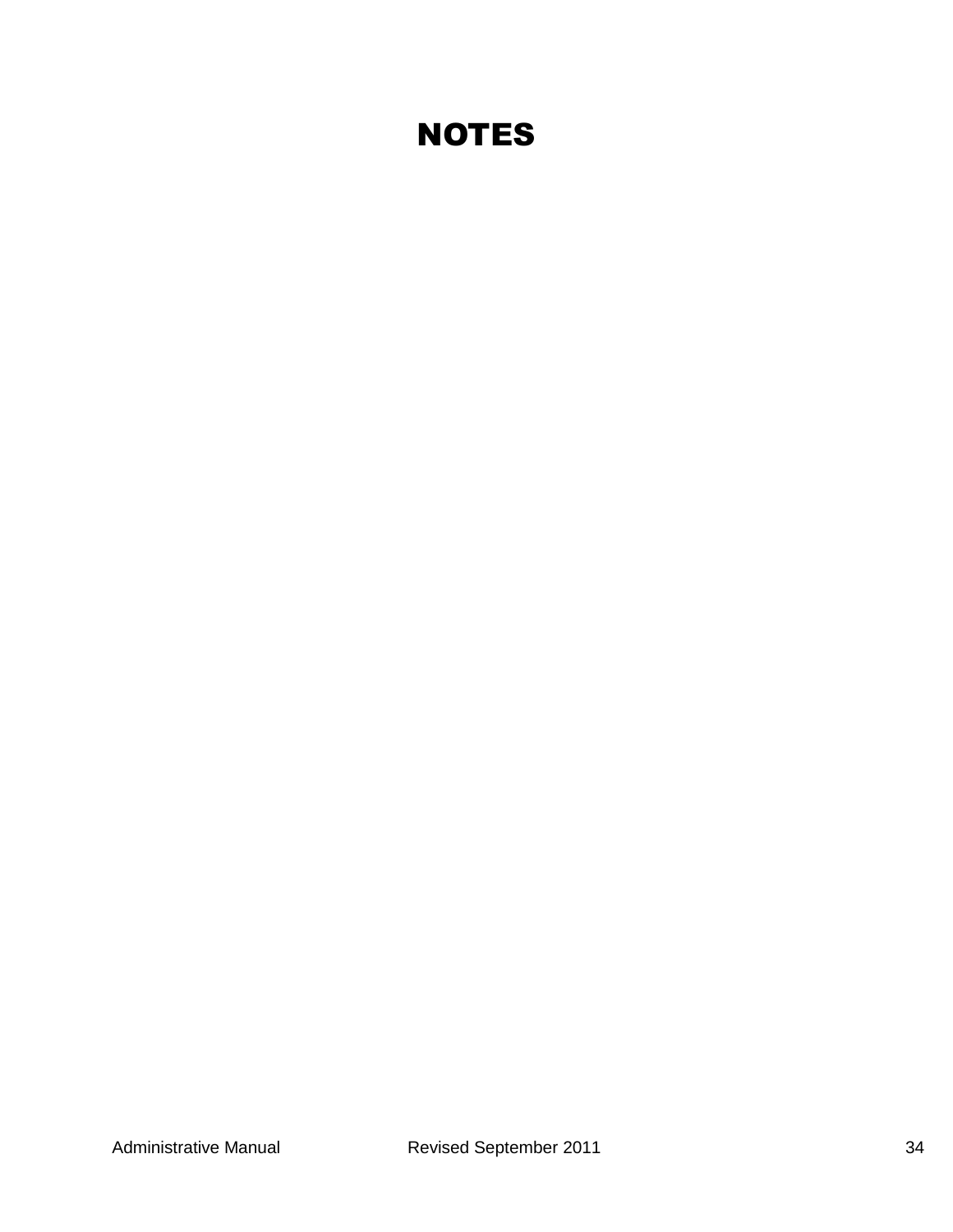# <span id="page-34-0"></span>DUTIES AND QUALIFICATIONS OF VICE-PRESIDENT FOR AWARDS AND RECOGNITION

## <span id="page-34-1"></span>*TERM OF OFFICE*

Elected in uneven years; the term of office is two years.

# <span id="page-34-2"></span>*QUALIFICATIONS PREFERRED*

- 1. Served on National Awards and Recognition Committee for at least two years.
- 2. Served as Regional Director or served as State/Territory Affiliate Awards chair/contact.
- 3. Served as State/Territory Affiliate Officer or State/Territory Affiliate Committee Chair.
- 4. Experience in awards application process, judging and recognition
- 5. Attended three or more Annual Sessions.

(Applicant must meet three of five preferred qualifications. *Adopted Pre-board Oct. 2001)*

## <span id="page-34-3"></span>*DUTIES OF THE VICE-PRESIDENT FOR AWARDS AND RECOGNITION*

- 1. Chair and serve as the liaison between the Awards and Recognition Committee and the Executive Board.
- 2. Coordinate the Committee to develop and implement an action plan, which addresses issues, related to awards.
- 3. Communicate with National Committee Members within 30 days of receiving committee list from National Office. *(Revised Pre-Board Meeting 2000)*
- 4. Submit requisition for purchases to current president for approval before spending association funds. Submit expenses in a timely basis.

# <span id="page-34-4"></span>*ADDITIONAL RESPONSIBILITIES INCLUDE*

- 1. Coordinate subcommittees through meetings during Annual Session and regular, timely communications, using electronic methods when possible.
- 2. Contact, secure and recognize award sponsors.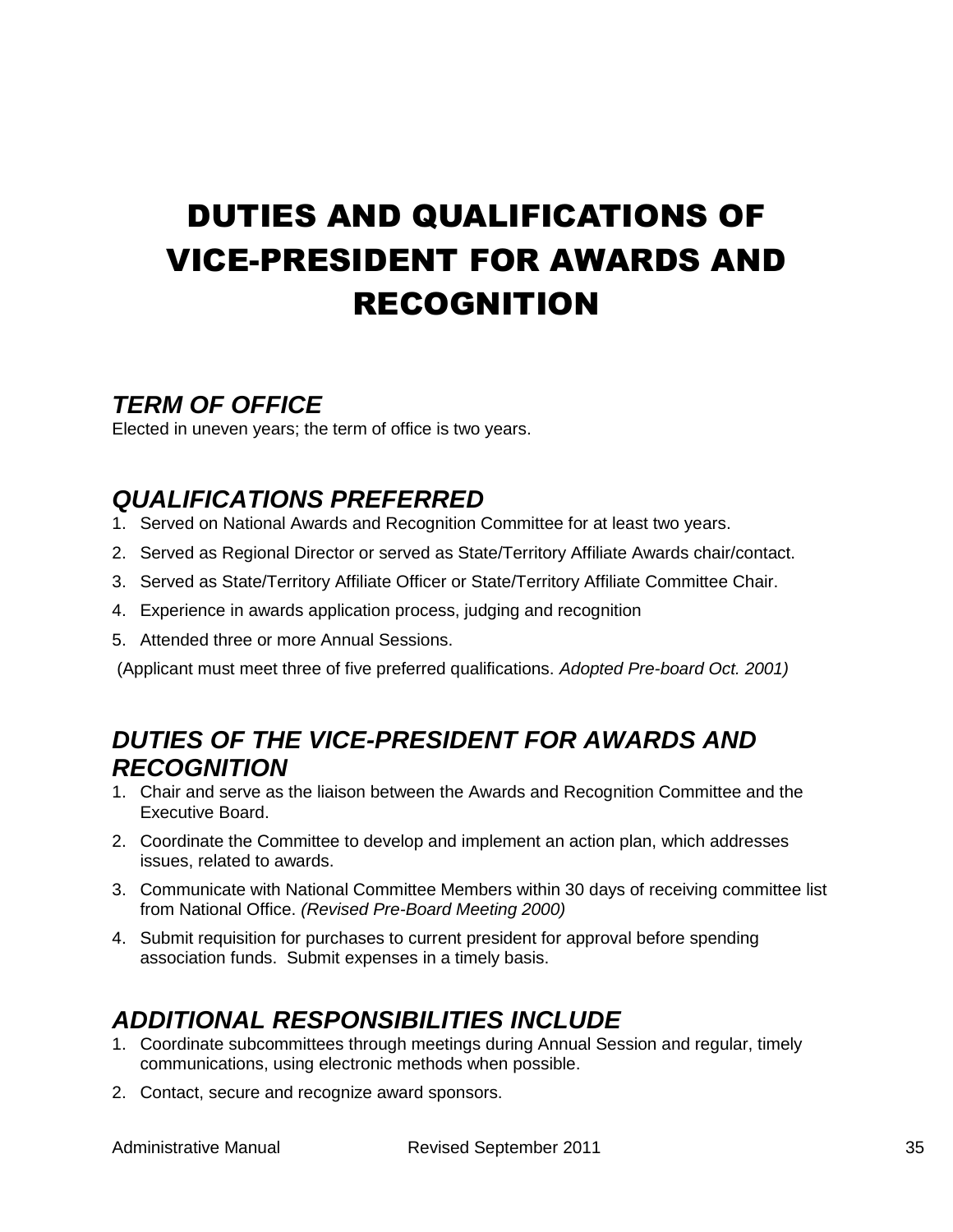- 3. Provide leadership to develop and update Awards Manual and post on website.
- 4. Encourage the membership to apply for award opportunities
- 5. Notify award winners, monitor progress and encourage completion of award requirements.
- 6. Prepare list of Award Winners to be used at the Awards Banquet and posted on website.
- 7. Plan and conduct awards ceremony(ies) with assistance of appropriate Subcommittee.
- 8. Plan and conduct awards workshop with assistance of appropriate Subcommittee.
- 5. Monitor Educational Awards Fund.
- 6. Develop and implement plans for Educational Awards Fund enhancement.
- 7. Secure, review and submit awards and recognition articles for NEAFCS official publications.
- 8. Communicate with State/Territory Affiliate Vice President/Chair, or President at least quarterly with copies to Regional Directors.
- 9. Send copies of all correspondence to the President and President-Elect. File a copy of all correspondence.
- 10. Submit budget request to the Finance Committee Chair by the designated deadline.
- <span id="page-35-0"></span>11. Submit article for the Annual Report by the designated deadline.

## *AWARDS AND RECOGNITION COMMITTEE*

The Awards and Recognition Committee shall be structured into subcommittees to achieve goals of the Strategic Plan and focus on priorities of the Executive Board (recognition of accomplishments) and of the membership. Subcommittees may include (but are not limited to):

- ❖ Sponsorship and Support
- ❖ Awards Display and History
- Ceremony
- ❖ Training

### **Subcommittee responsibilities may include but are not limited to:**

#### **Sponsorship and Support**

- 1. Investigate and contact potential sponsors
- 2. Maintain communication with current sponsors and encourage continued sponsorship
- 3. Assist with appreciation and special recognition of sponsors
- 4. Evaluate member participation in current awards and recommend changes
- 5. Evaluate current awards for relevance
- 6. Identify and recommend changes in awards to reflect needs of membership
- 7. Review and revise application forms and guidelines
- 8. Review and revise judging forms to correspond with application forms and guidelines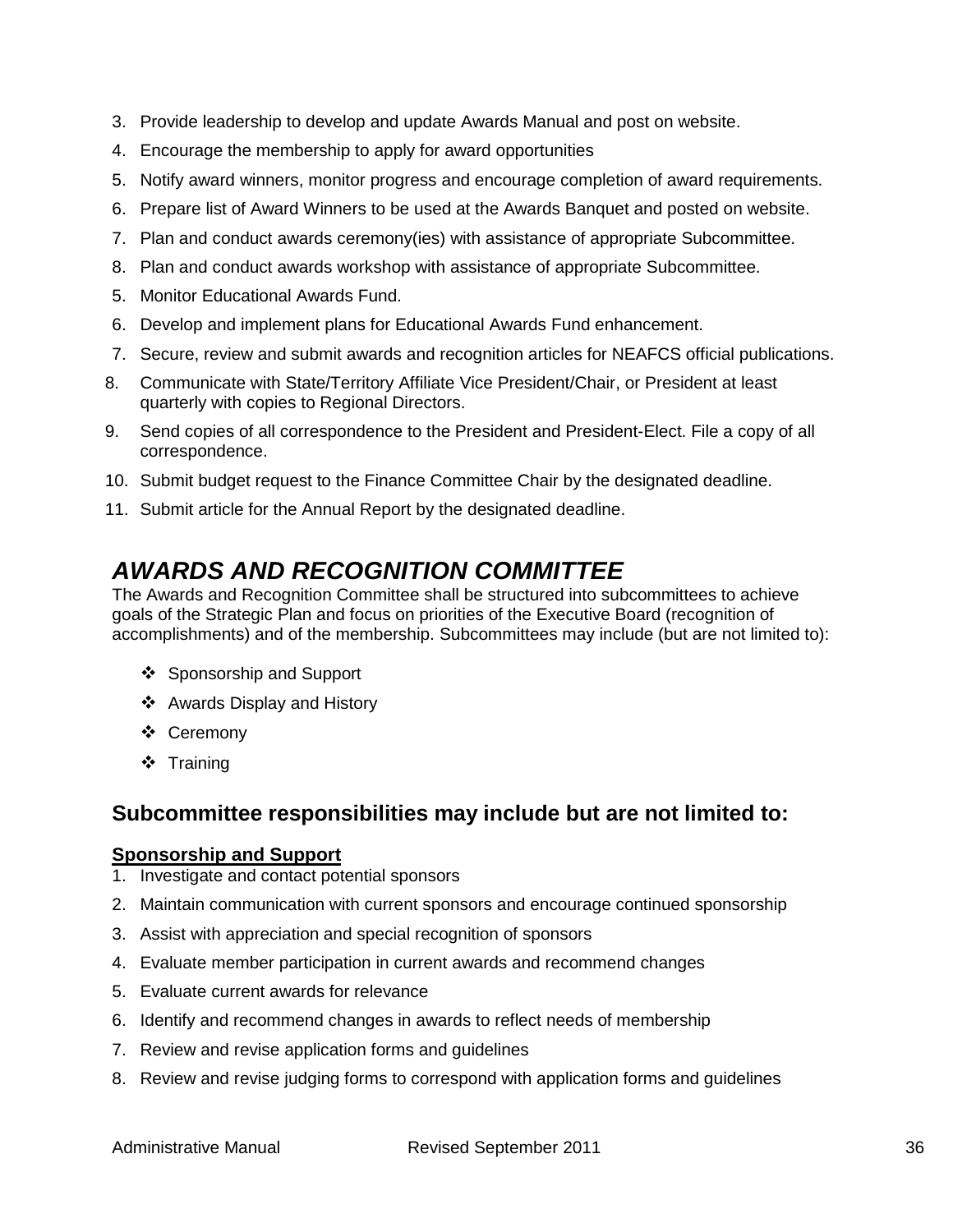#### **Awards Display and History**

- 1. Plan exhibit for national award winning applications
- 2. Responsible for set-up and take down of awards exhibit
- 3. Request awards winners to assist with awards exhibit
- 4. Obtain information from awards winners for exhibit

#### **Ceremony**

- 1. Plan and conduct regional and national awards ceremonies
- 2. Facilitate awards ceremony (and rehearsal, if applicable)

#### **Training**

- 1. Prepare and distribute news release for award winners
- 2. Assist with awards workshop at Annual Session
- 3. Secure, review and submit articles for NEAFCS official publications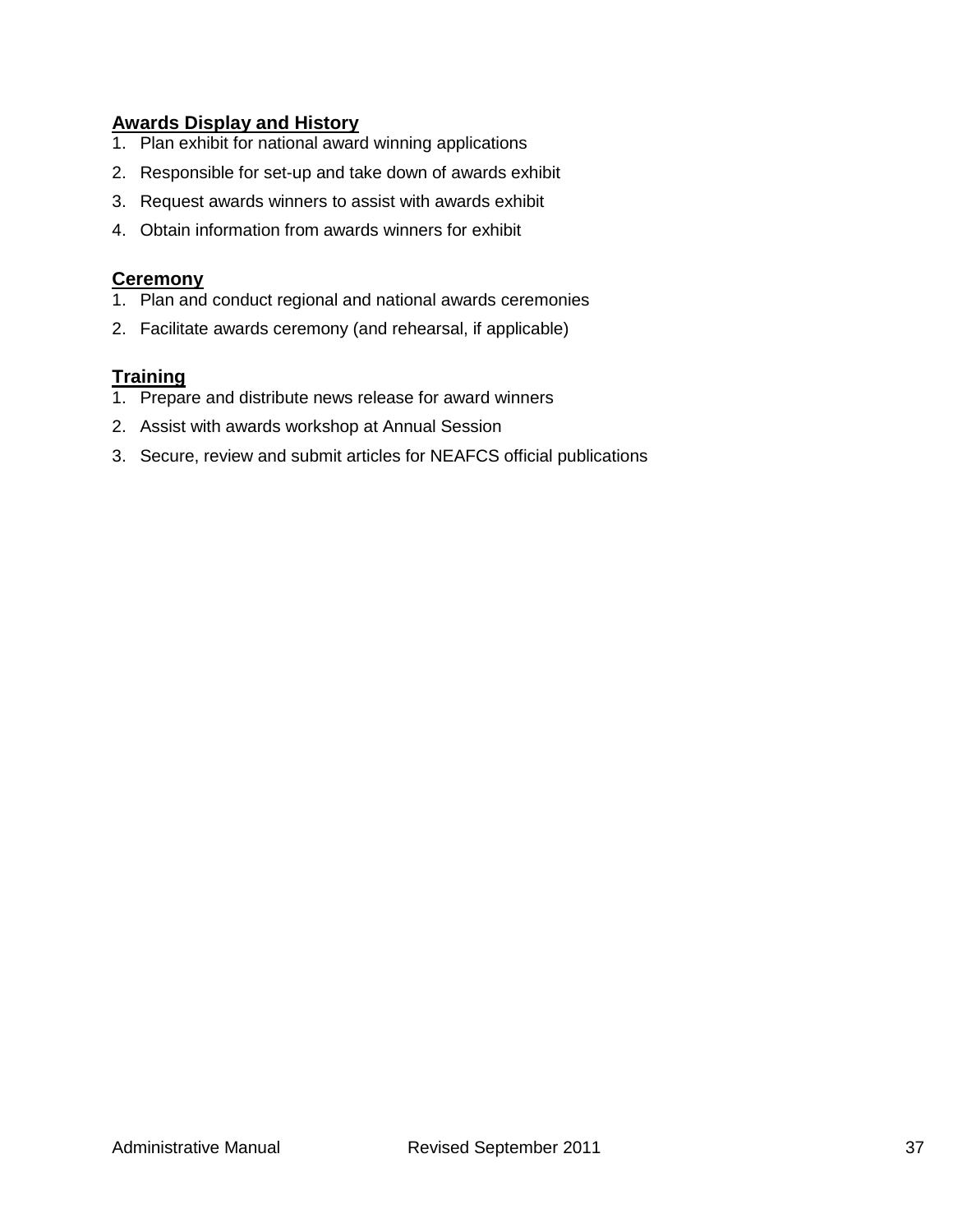## **NOTES**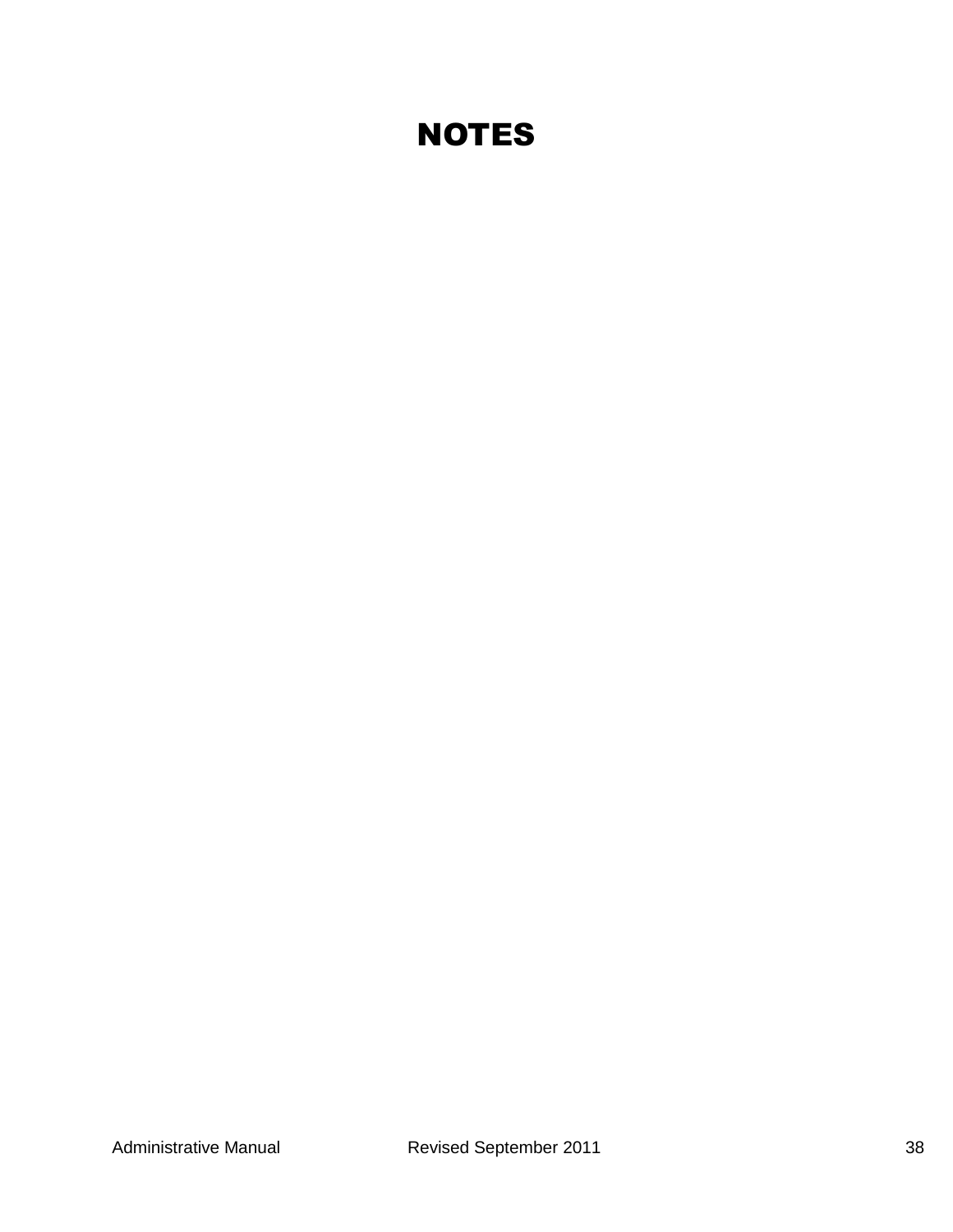# DUTIES AND QUALIFICATIONS OF VICE-PRESIDENT FOR PROFESSIONAL DEVELOPMENT

## *TERM OF OFFICE*

Elected in even years; the term of office is two years

## *QUALIFICATIONS PREFERRED*

- 1. Attended three or more Annual Sessions.
- 2. Served as State/Territory Affiliate Officer or State/Territory Affiliate Committee Chair.
- 3. Served on National Professional Development Committee at least two years.
- 4. Experienced in conference coordination and management.

## *DUTIES OF THE VICE-PRESIDENT FOR PROFESSIONAL DEVELOPMENT*

- 1. Chair and serve as the liaison between the Professional Development Committee and the Executive Board.
- 2. Coordinate the committee to develop and implement an action plan, which addresses issues, related to professional development.
- 3. Work with National Office to coordinate and manage the NEAFCS Annual Session.
- 4. Work with National Office and Professional Development Committee to coordinate and plan professional development webinars.
- 5. Coordinate Subcommittees through meetings during Annual Session and regular, timely communications, using electronic methods when possible.
- 6. Submit requisition for purchases to current president for approval before spending association funds. Submit expenses in a timely basis.

## *ADDITIONAL RESPONSIBILITIES INCLUDE*

- 1. Invite companies to provide hospitality for the Annual Session. Enclose an Association business card with the correspondence.
- 2. Recognize exhibitors and sponsors who have supported NEAFCS for one year, five, ten, fifteen, with a certificate and those participating for 20 years and every 5 years thereafter will be presented a plaque.
- 3. Provide leadership for building coalitions with other professional organizations and secure appropriate professional development credits for sponsored activities.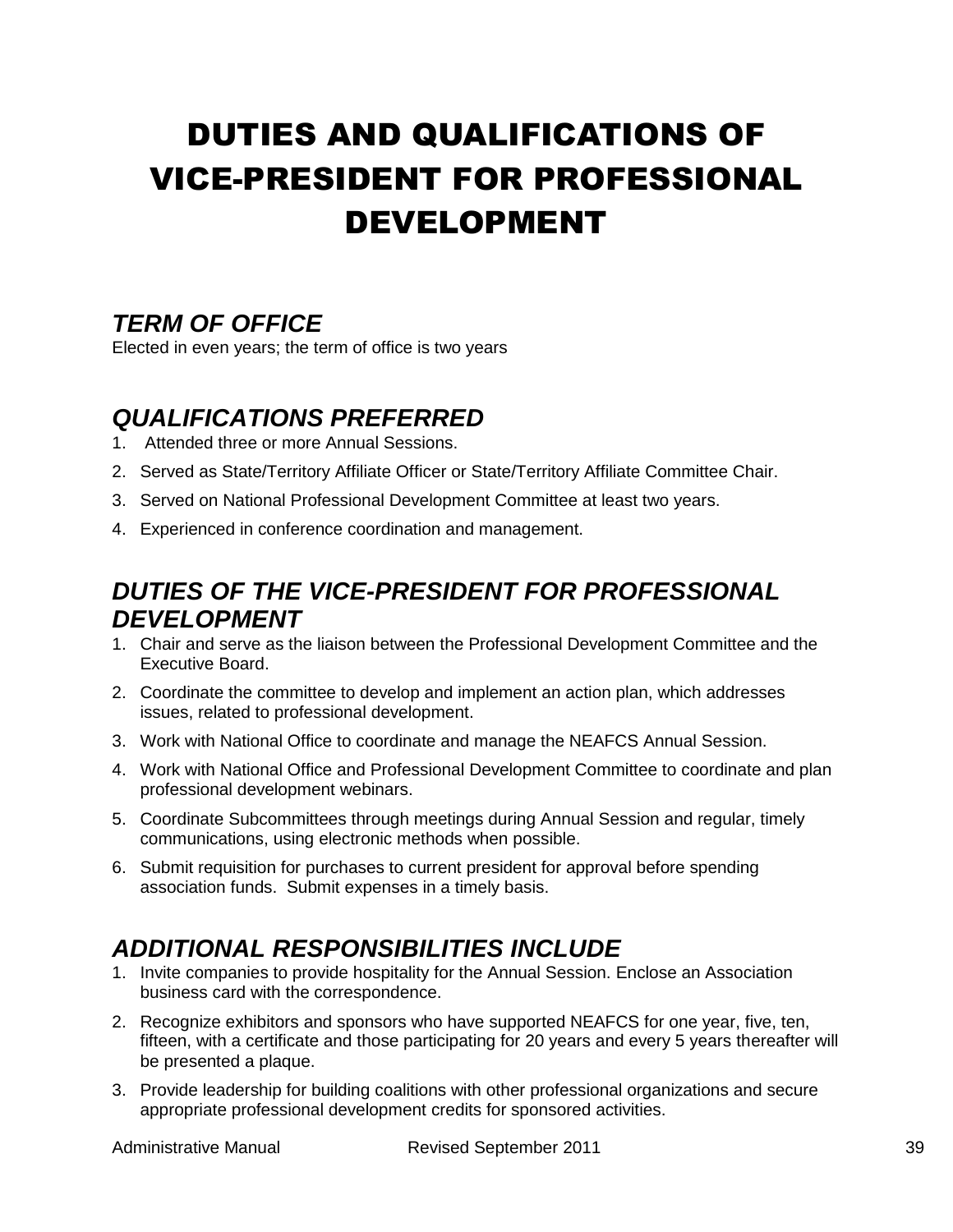- 4. Provide leadership to develop the Annual Session program book.
- 5. Provide leadership to plan and develop professional development webinars for membership.
- 6. Secure, review and submit professional development articles for NEAFCS official publications.
- 7. Send two (2) copies of Annual Session program and an accurate list of committee members to the historian.
- 8. Encourage the membership to conduct research projects and report significant findings to the membership at Annual Session and other professional development opportunities.
- 9. Communicate with state/territory affiliate Vice President/chair or President at least quarterly with copies to Regional Directors.
- 10. Send copies of all correspondence to the President and President-Elect. File a copy of all correspondence.
- 11. Submit budget request to the Finance Committee Chair by the designated deadline.
- 12. Submit an article for the Annual Report by the designated deadline.
- 13. Maintain and update Annual Session Handbook.
- 14. Send electronic version of Annual Session information to the Executive Director.

## *PROFESSIONAL DEVELOPMENT COMMITTEE*

The Professional Development Committee shall be structured into subcommittees to achieve goals of the Strategic Plan and focus on the priorities of the Executive Board and membership. Subcommittees may include (but are not limited to):

- ❖ Program Development
- ❖ Registration
- Arrangements
- Exhibits

### **Subcommittee responsibilities may include but at not limited to:**

#### **Program Development**

- 1. Develop a three to five year plan for issues to be addressed at Annual Session.
- 2. Work with Host Affiliate/Region to determine themes and goals that address emerging issues for Annual Session.
- 3. Suggest speakers who address goals and objectives of Host Affiliate/Region, as well as issues that affect total membership.
- 4. Encourage diversity in general and concurrent sessions.
- 5. Explore the feasibility of presentations through electronic technology/distance learning.
- 6. Plan and develop professional development webinars and a review process for webinars.
- 7. Assist with selection of educational topics and presenters for Annual Sessions (i.e., concurrent sessions, showcase of excellence).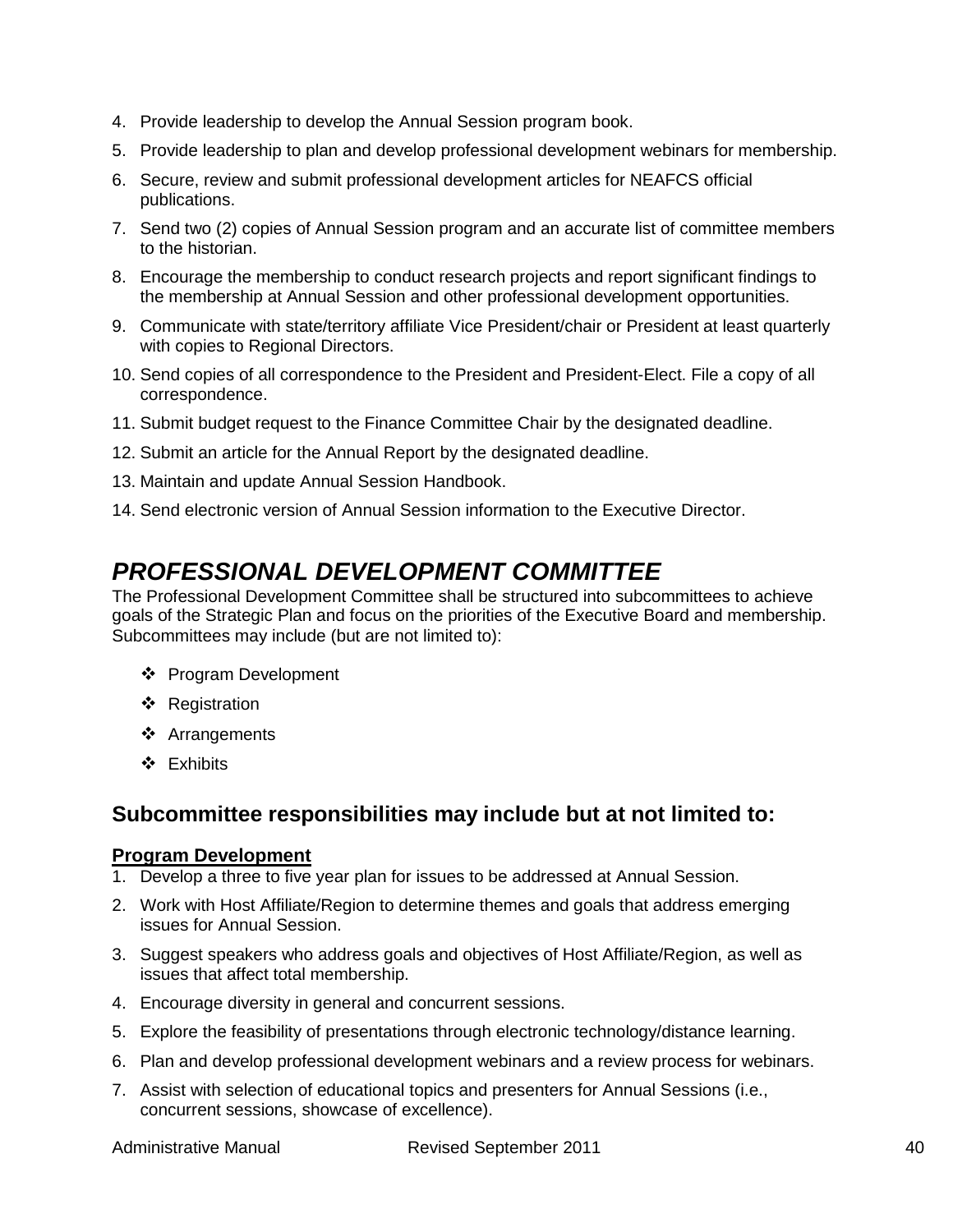- 8. Develop and coordinate an external review process of concurrent and showcase applications.
- 9. Develop evaluation criteria for Annual Session program.
- 10. Arrange certification credits from professional associations (e.g. AAFCS, American Dietetic Association, Certified Family Life Educators, Certified Financial Planners etc.).

#### **Registration**

- 1. Work with National Office Staff on registration for Annual Session.
- 2. Understand categories of registration and what materials are needed for each.

#### **Arrangements**

1. Assist speakers, presenters, officers, sponsors and guests as needed.

2. Recruit and train members to facilitate Annual Session activities (i.e. concurrent sessions, exhibits, speakers).

3. Coordinate with Member Resources committee to identify and provide for special needs of membership.

#### **Exhibits**

- 1. Work with National Office to prepare exhibits brochure.
- 2. Recruit current and new exhibitors and sponsors through member referrals and other methods.
- 3. Establish a registration procedure for exhibitors and sponsors.
- 4. Assist exhibitors and sponsors in the exhibit area as needed, including set up and take down.
- 5. Assist with recognition of exhibitors and sponsors.
- 6. Conduct an evaluation of exhibitors and sponsors.
- 7. Follow up with thank you with exhibitors following Annual Session.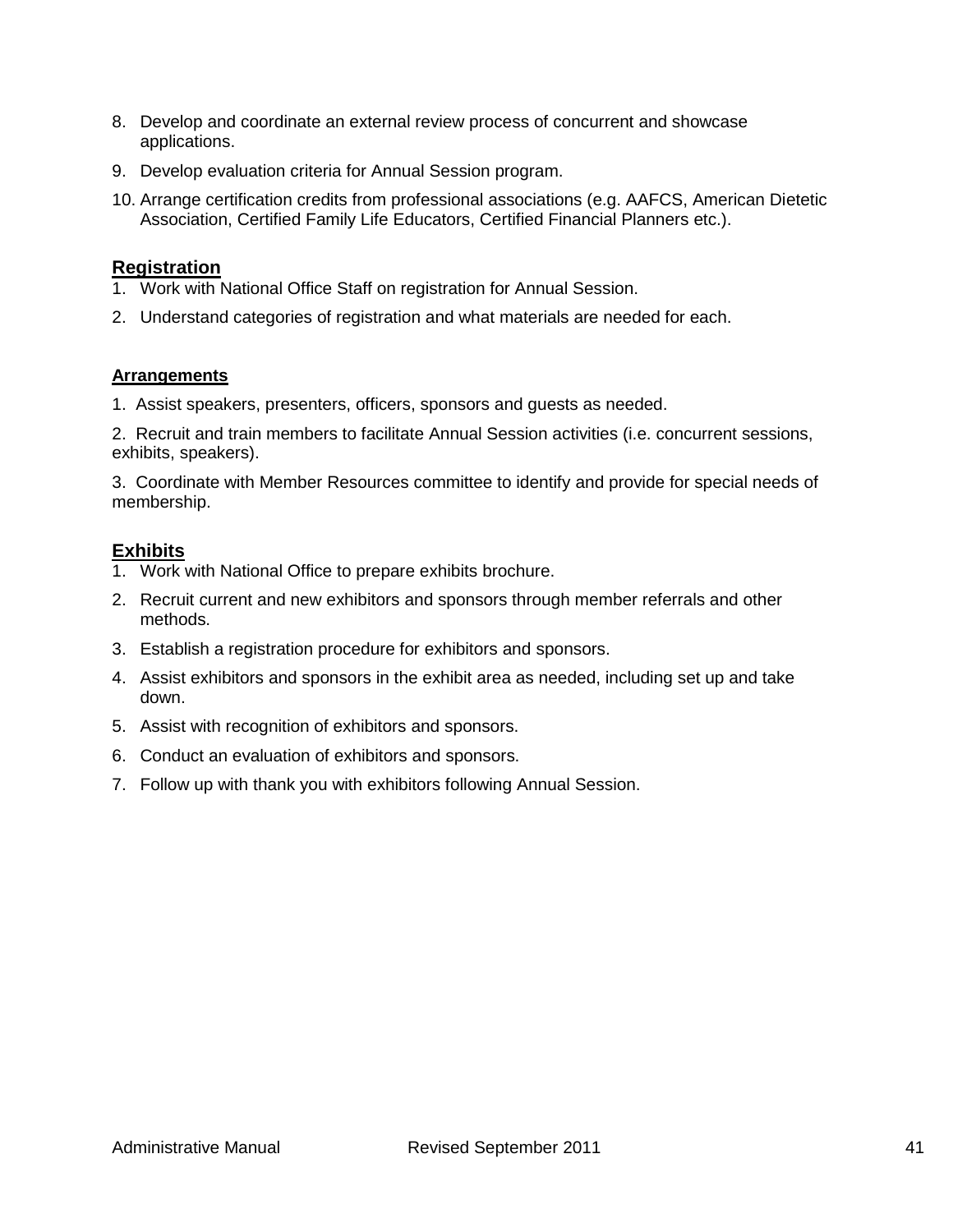## **NOTES**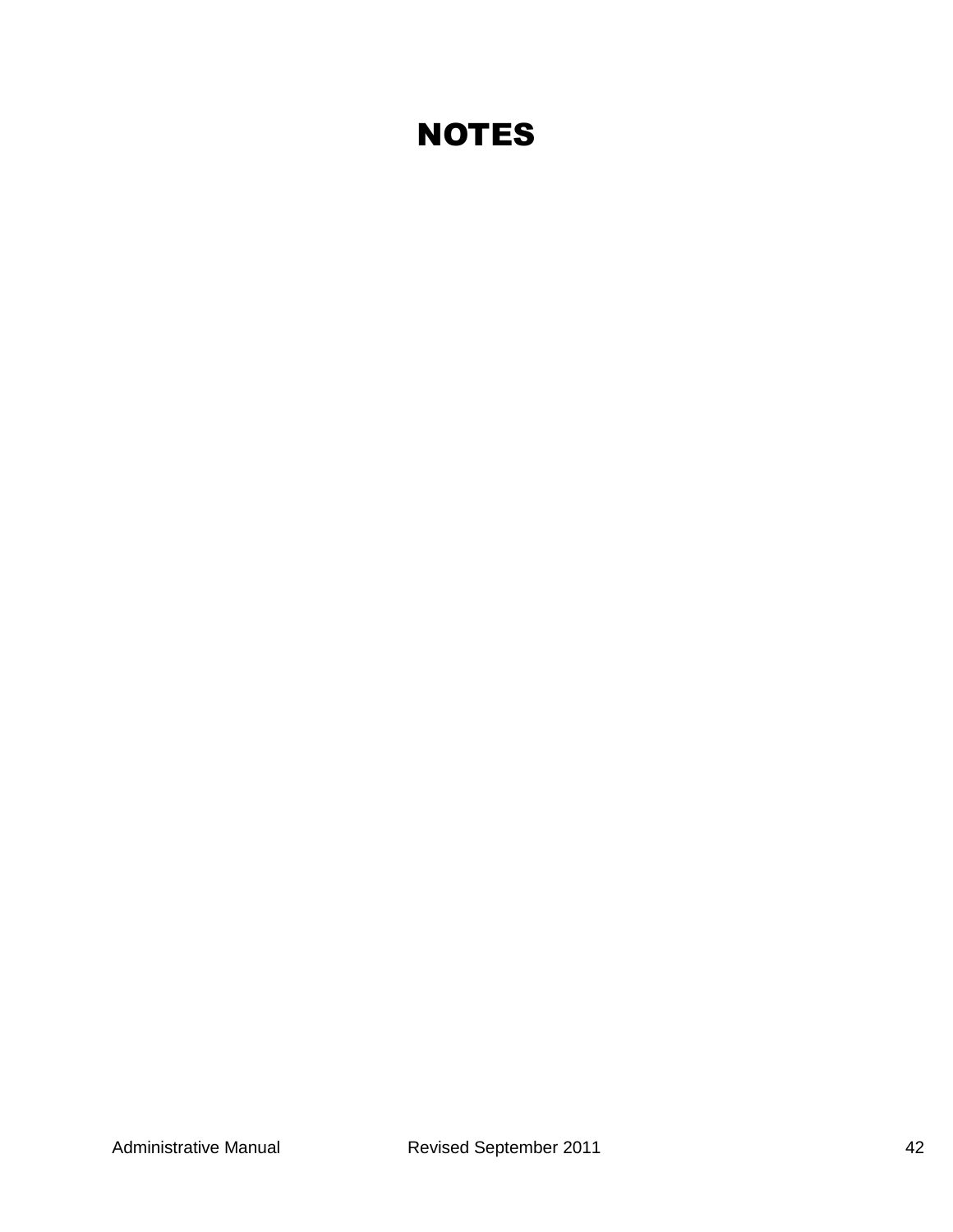## DUTIES AND QUALIFICATIONS OF **SECRETARY**

## *TERM OF OFFICE*

Elected in even years; the term of office is two years.

## *QUALIFICATIONS*

- 1. Attended three or more Annual Sessions.
- 2. Served as a State/Territory Affiliate Officer or State/Territory Affiliate Committee Chair.
- 3. Shall have knowledge of electronic communications.

## *DUTIES OF THE SECRETARY*

- 1. Keep complete, accurate records of all meetings of the Executive Board and the Association.
- 2. Chair and serve as the liaison between the Electronic Communications Committee and the Executive Board.
- 3. Edit and coordinate electronic newsletters with Executive Director and printed *Communiqué* with National Office. *(Adopted Winter Board 2003)*
- 4. Submit requisition for purchases to current president for approval before spending association funds. Submit expenses in a timely basis.

## *ADDITIONAL RESPONSIBILITIES INCLUDE*

- 1. Record minutes of all Board and Association meetings and send electronic copies of the minutes to the Board, the National Office. Responsible for typing, reviewing, and approving, and e-mailing minutes for all Board Meetings.
- 2. Send copies of all correspondence to the President and President-Elect. File a copy of all correspondence. Send electronic version of approved minutes to NEAFCS webmaster.
- 3. Bring copies of the minutes of prior meetings to all Board Meetings for reference.
- 4. Prepare a progress report. Present the Secretary's report at the Board Meeting.
- 5. Develop a list of Board actions/meetings highlights, in conjunction with the President, to be printed in the *Communiqué*. Send a copy to each Regional Director. Regional Directors will send the report to State/Territory Affiliate Presidents.
- 6. Submit budget request to the Finance Committee Chair by the designated deadline.
- 7. Keep list of running motions for all Board meetings. Send electronic copies to Board and to the Executive Director to add to the website 4 times per year (before and after Annual Session, Winter Board and Mid-Year Board). *(Revised Winter Board 2010)*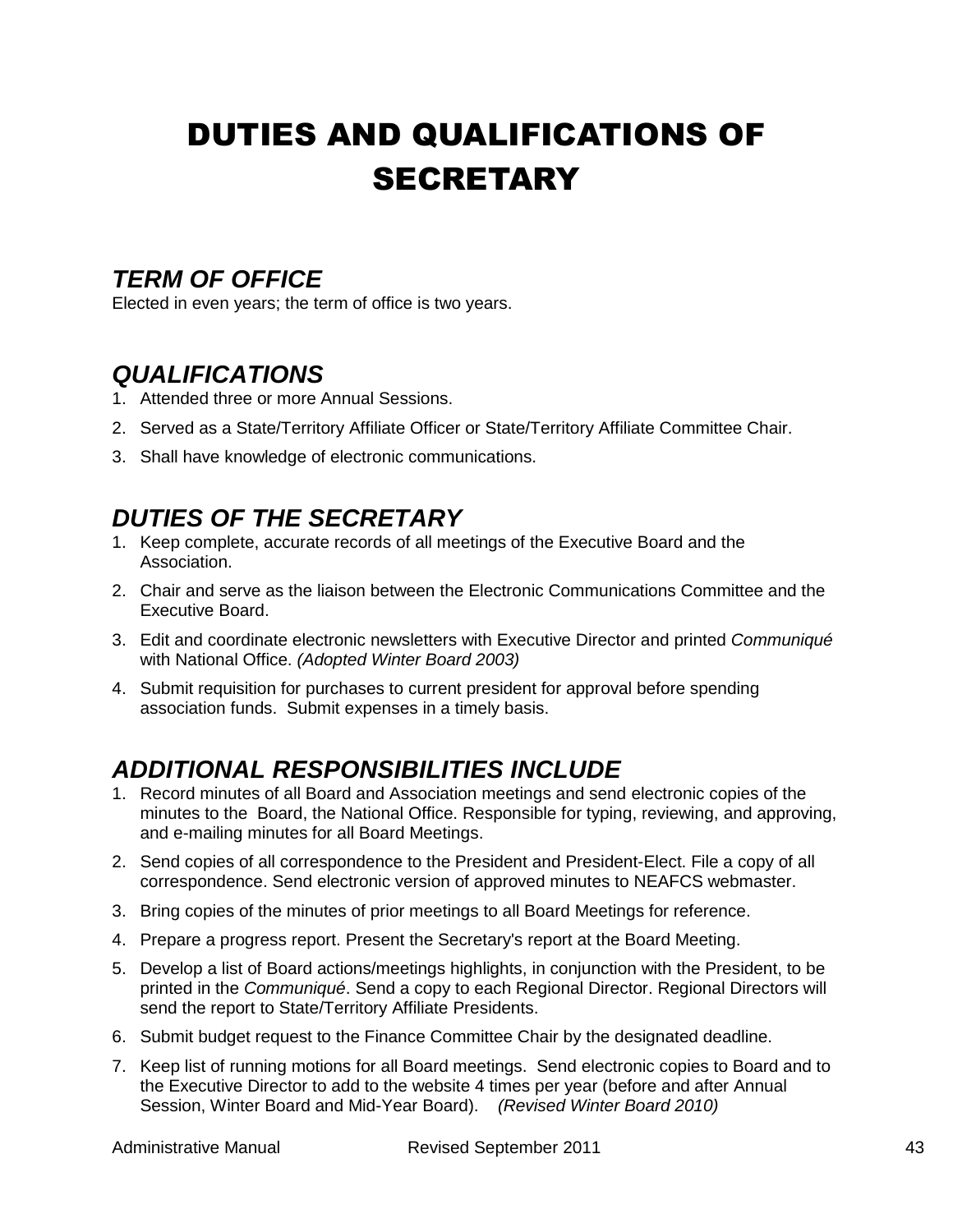8. Each year in the official minutes of the Association Business meeting list the members of the executive board for the coming year. Should include name and office held.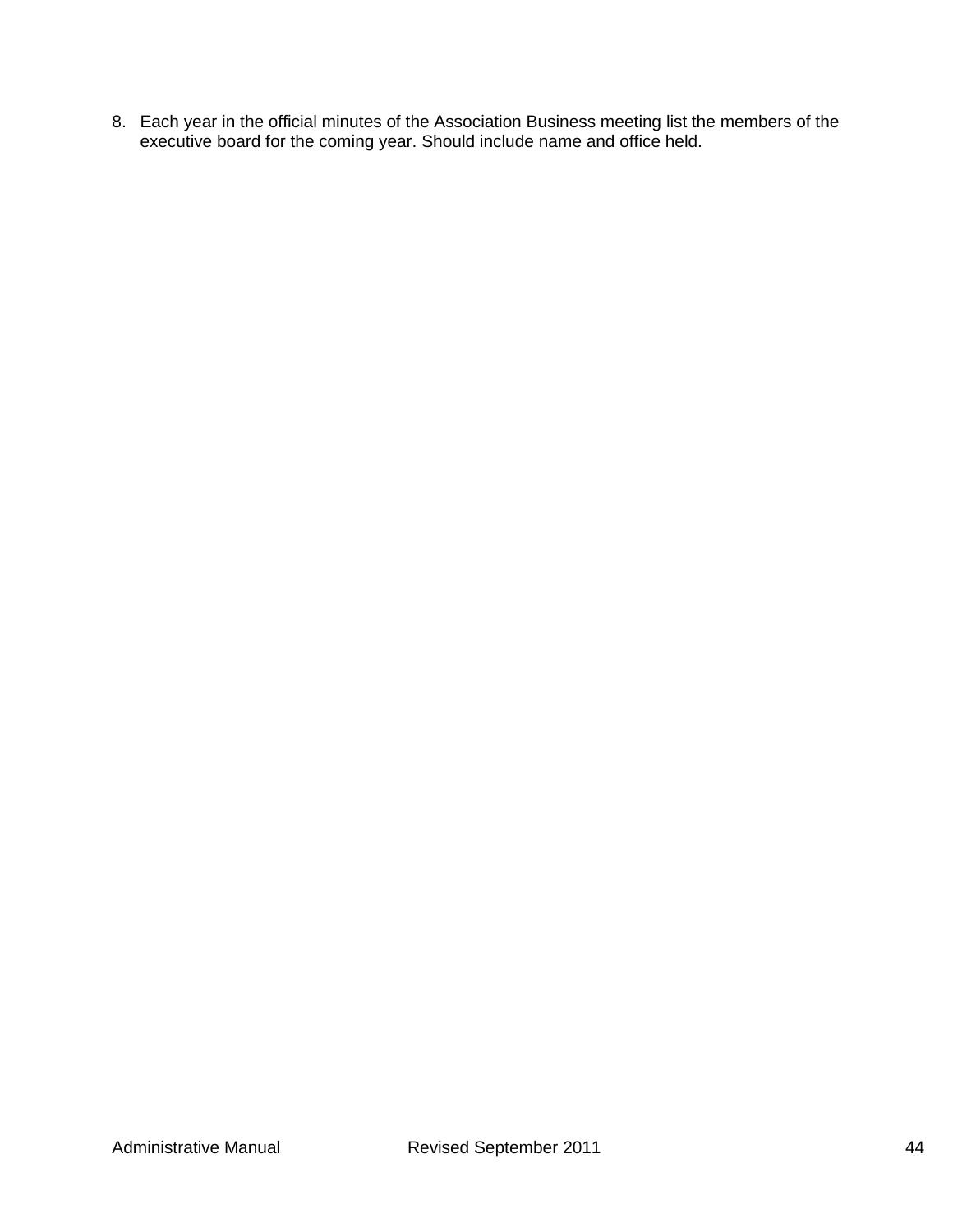## **NOTES**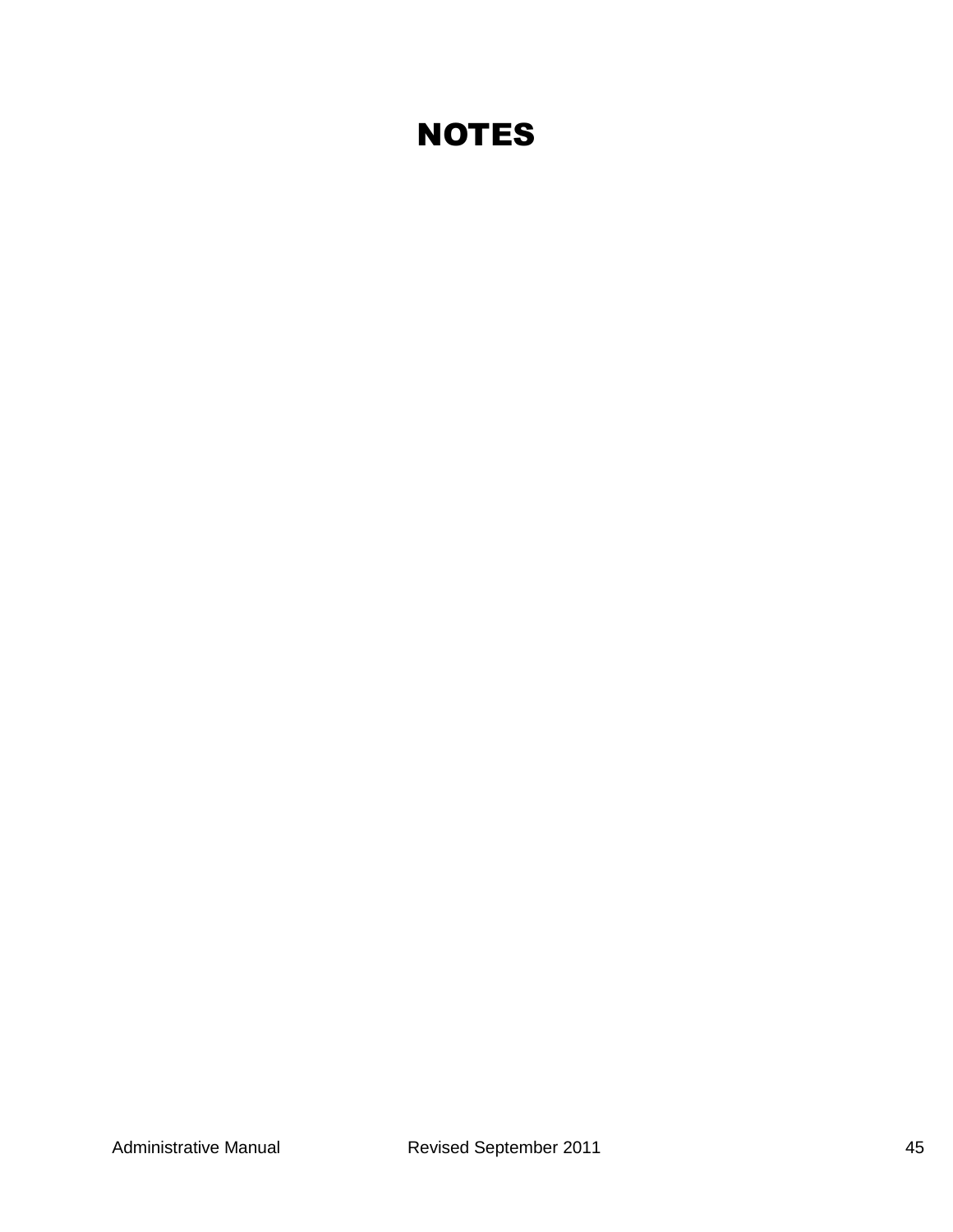## DUTIES AND QUALIFICATIONS OF TREASURER

## *TERM OF OFFICE*

Elected in uneven years; the term of office is two years

## *QUALIFICATIONS*

- 1. Attended at least three or more Annual Sessions.
- 2. Served as a State/Territory Affiliate Officer or State/Territory Affiliate Committee Chair.
- 3. Served as Treasurer of a professional organization or has appropriate educational background or training.
- 4. Must meet one of the following criteria (adopted May 2010)
	- a. Licensed in financial planning and/or related field.
	- b. Master's degree or above in a financial field; CFP or AFC

## *DUTIES OF THE TREASURER*

- 1. Oversees the finances of the Association.
- 2. Serve as chair of the Finance Committee and Investment Committee.
- 3. Submit requisition for purchases to president for approval before spending association funds. Submit expenses in a timely basis.
- 4. Approve requisition for purchases with President before spending association funds. Submit back to the Management Company to pay bills on a weekly basis.
- 5. Oversee the preparation of financial statements for Monthly Executive Board Meetings.

## *ADDITIONAL RESPONSIBILITIES INCLUDE*

- 1. Notify officers and committee chairs that vouchers for internal operating expenses must be submitted by December 1 of each calendar year.
- 2. Maintain the Association's investment accounts according to the association's financial policies.
- 3. Compare expense vouchers to monthly banking statements to verify approved expenses.
- 4. Maintain adequate communication with State/Territory Treasurers regarding the processing of membership dues and active membership data.
- 5. Present financial and investment committee reports during Annual Session.
- 6. Conduct training for State/Territory Treasurers.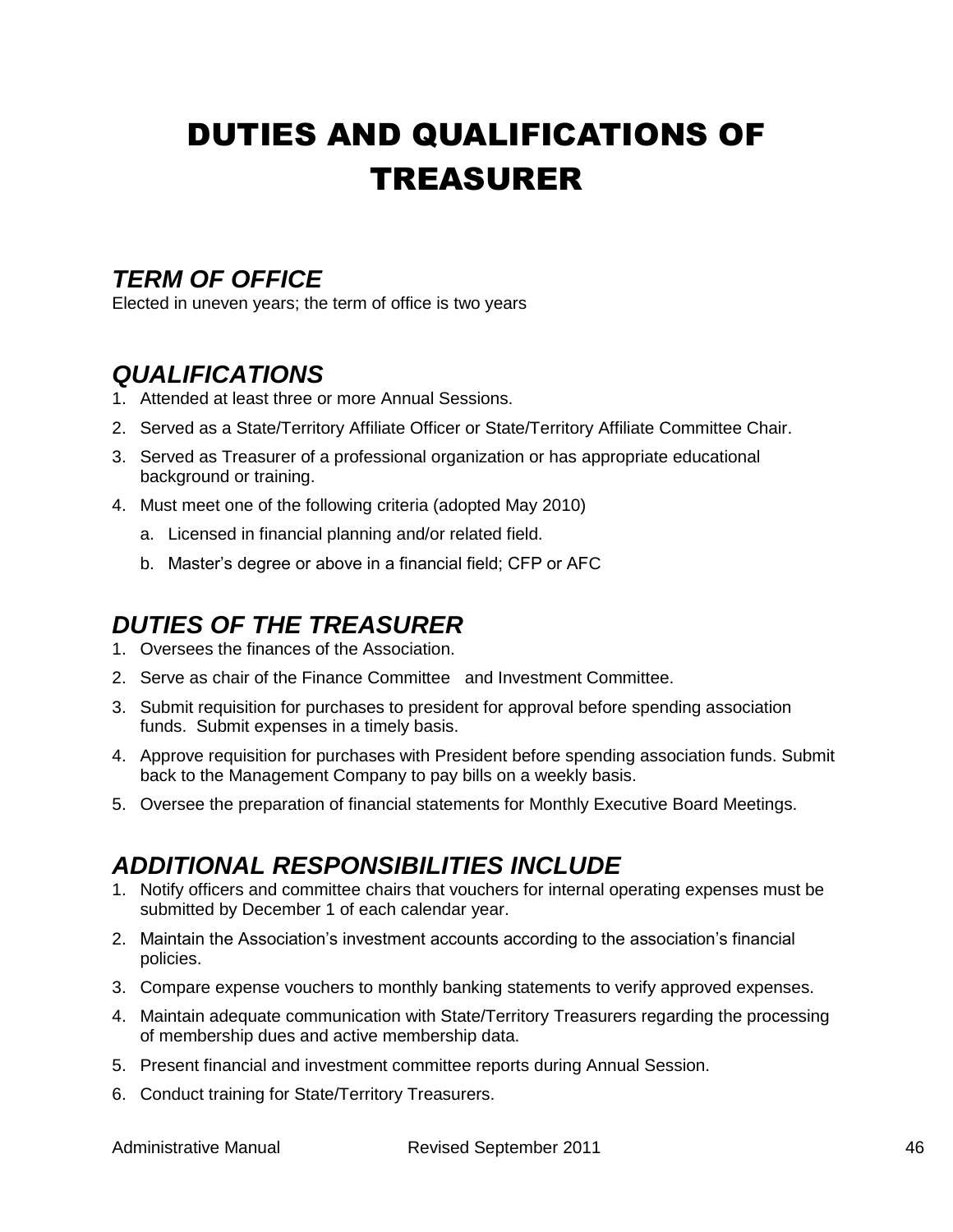- 7. Send copies of all correspondence to the President and President-Elect. File a copy of all correspondence.
- 8. Submit budget requests to the Finance Committee Chair by the designated deadline.
- 9. Submit article for Annual Report by the designated deadline.

### **January**

Assume leadership of the Investment and Finance Committee and arrange for conference calls for both committees.

### **April**

Prepare a treasurer's (officer's) report for the mid-year board meeting.

#### **May**

Participate in mid-year board meeting.

#### **June**

Send letter and form to Executive Board Members requesting budget-planning information.

### **July/August**

Prepare for Pre-Annual Session Board meeting with and Finance Committee Meeting on a conference call to prepare budget.

### **Prior to Annual Session**

- 1. Prepare financial report and bring copies for Finance Committee, Board Meeting and Business Meeting. Include:
	- a. Itemized statement of cash receipts and disbursements. Coordinate with Management **Company**
- 2. Prepare article for the Annual Report.

### **Annual Session**

- 1. Present financial reports at the Annual Business Meeting.
- 2. Bring extra copies of the expense vouchers to the Annual Session.
- 3. Meet with the President (outgoing), National Office Staff, and affiliate liaison to review Annual Session expenses prior to leaving the site.
- 4. Meet with the new Treasurer, explain duties and make arrangements for the transfer of financial records. The books are transferred following the Annual Session. The books are closed December 31 and audited each year.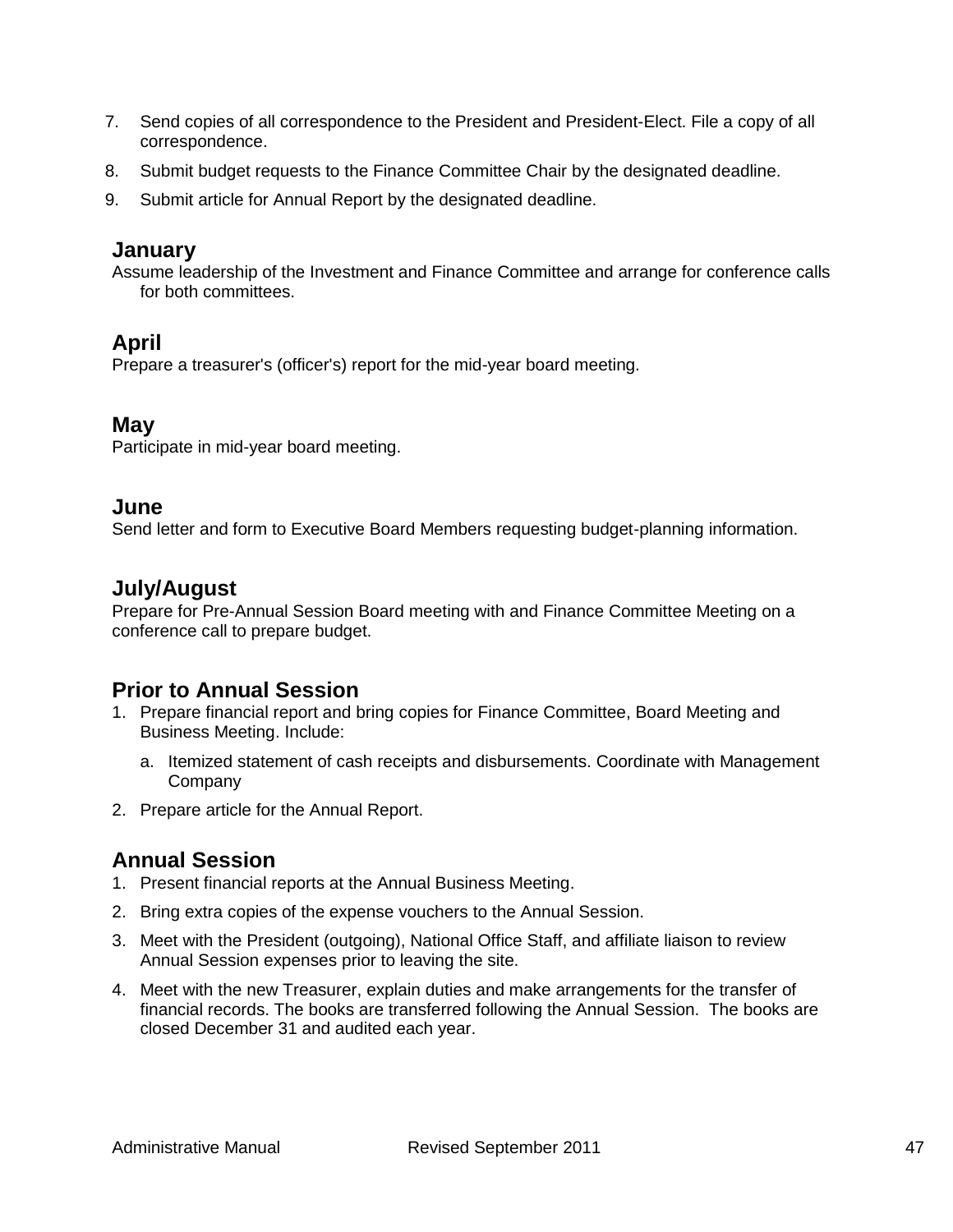### **Change of Treasurer**

- 1. Transfer all books and records to the new Treasurer after Annual Session.
- 2. Meet with the new Treasurer at Annual Session to review duties and train the Treasurer.

### **November**

Write article for eNews about the dues paying process for Affiliates.

### **December**

- 1. Attend winter board meeting.
- 2. Bring annual finance report to winter board meeting.
- 3. Remind Affiliates about the dues and answer questions as needed for Affiliate Treasurers.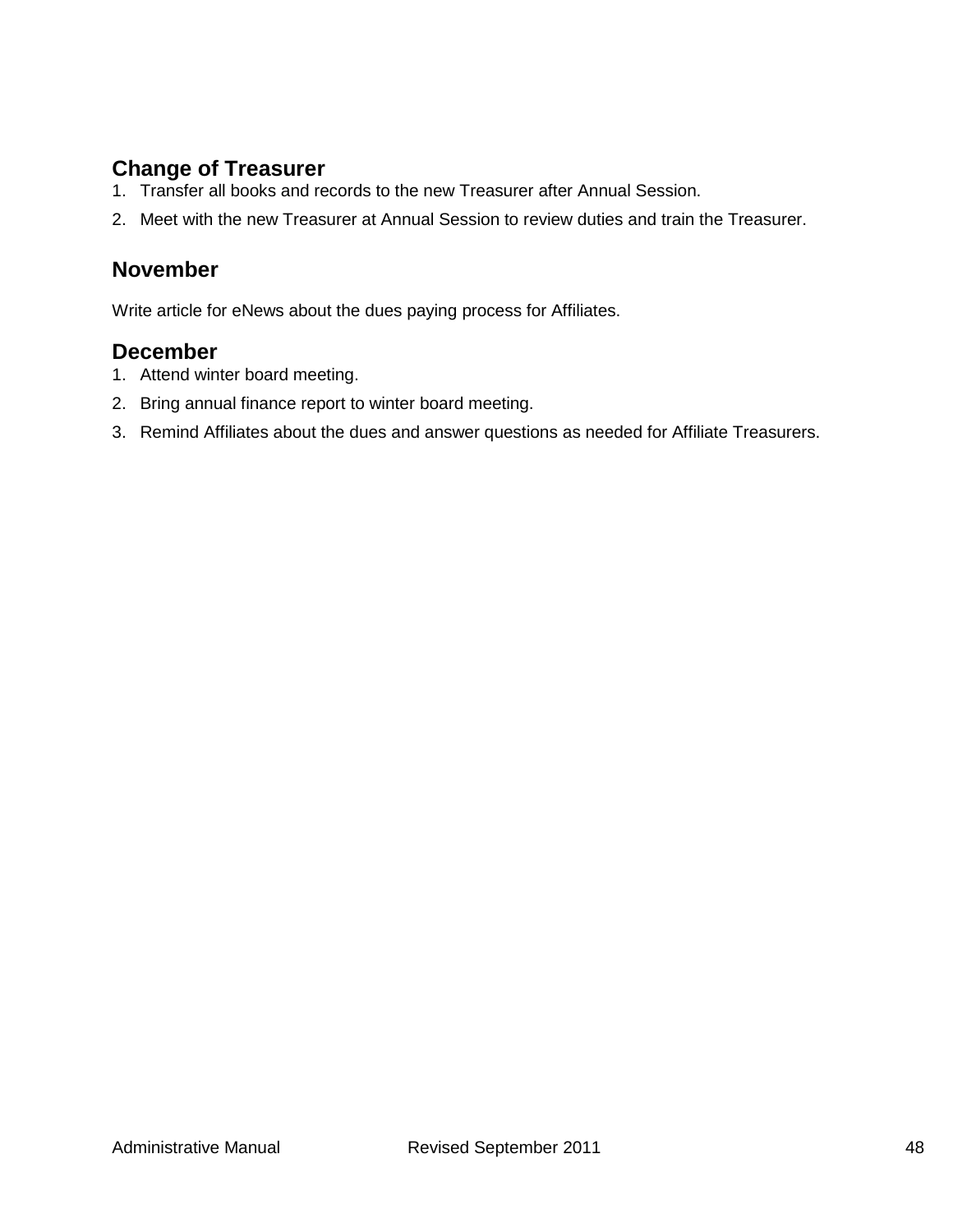## **NOTES**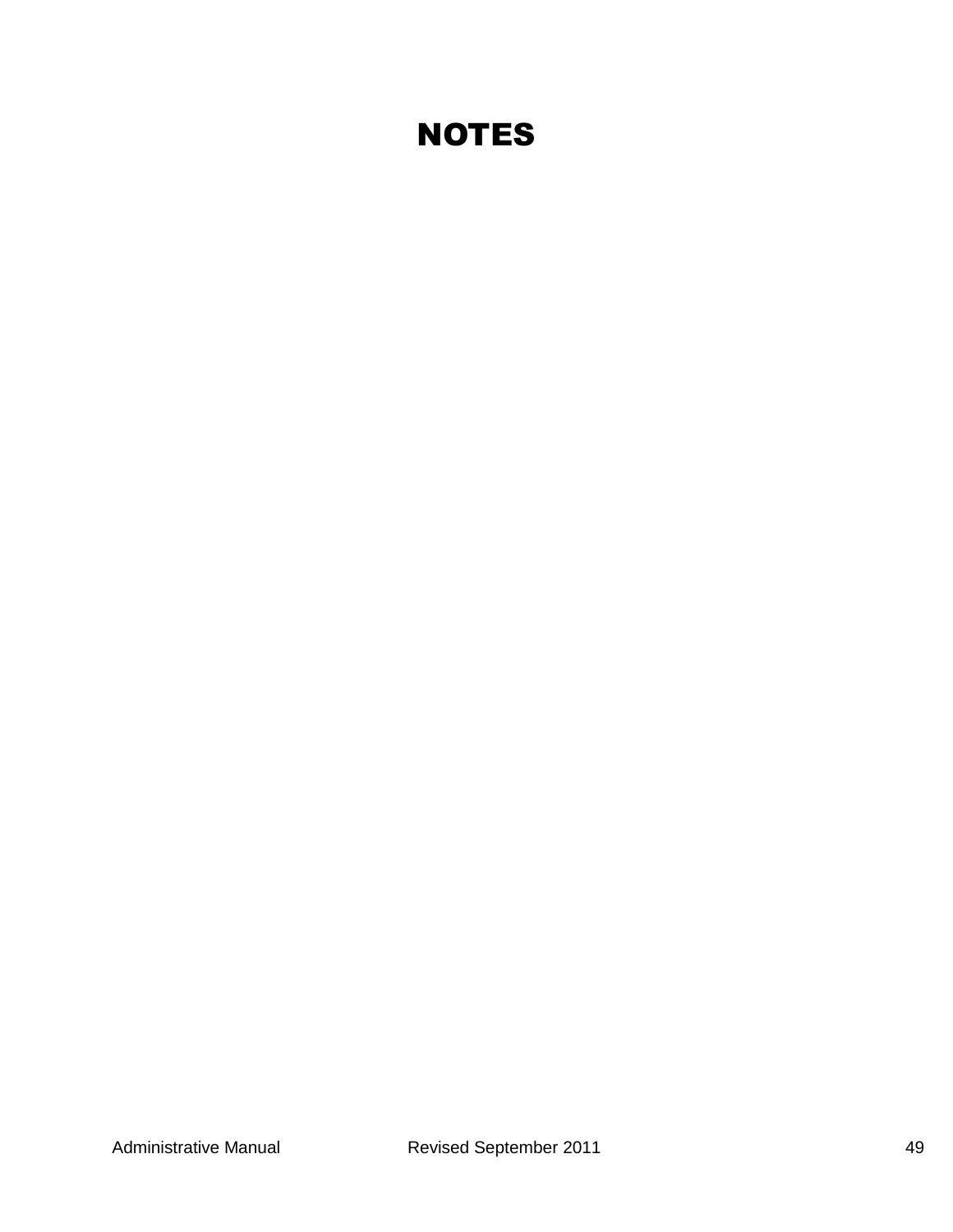# DUTIES AND QUALIFICATIONS OF REGIONAL DIRECTOR

## *TERM OF OFFICE*

Regional directors for the Central and Southern regions shall be elected in uneven years; Regional Directors for the Eastern and Western regions shall be elected in even years by the Voting Delegates in their respective regions. The term of office is two years.

## *QUALIFICATIONS*

- 1. Attended three or more Annual Sessions.
- 2. Served as a State/Territory Affiliate Officer or State/Territory Affiliate Committee Chair.
- 3. Served on a National Committee or similar service in another professional association.

## *DUTIES OF THE REGIONAL DIRECTOR*

Serve as the liaison between the Executive Board and the State/Territory Affiliate Presidents and members within their region.

1. Submit requisition for purchases to current president for approval before spending association funds. Submit expenses in a timely basis.

## *ADDITIONAL RESPONSIBILITIES INCLUDE*

- 1. Serve as a member of the NEAFCS Executive Board, complete appropriate reports and other responsibilities as determined by the Executive Board.
- 2. Facilitate the process of information flow between State/Territory Affiliates and the National Association by conducting regular and timely communications/correspondence regarding deadlines and other relevant information.
- 3. Convey responses, concerns, requests/questions, etc. and recommendations from State/Territory Affiliates to the NEAFCS Executive Board.
- 4. Promote/encourage leadership and member involvement in NEAFCS.
- 5. Work with the Executive Board to establish/determine agendas for JCEP Leadership Conference and Regional Business Meetings conducted at Annual Session.
- 6. Conduct the Regional Business meeting as scheduled during Annual Session. Compile and distribute Business Meeting Materials. See "Guidelines for Regional Business Meetings Held during Annual Session" section for details.
- 7. Send one (1) copy of minutes of Regional Meetings to the Historian.
- 8. Provide Executive Board members and National Office with current State/Territory Affiliate Officer rosters as changes are made. Send hard copies, email, etc.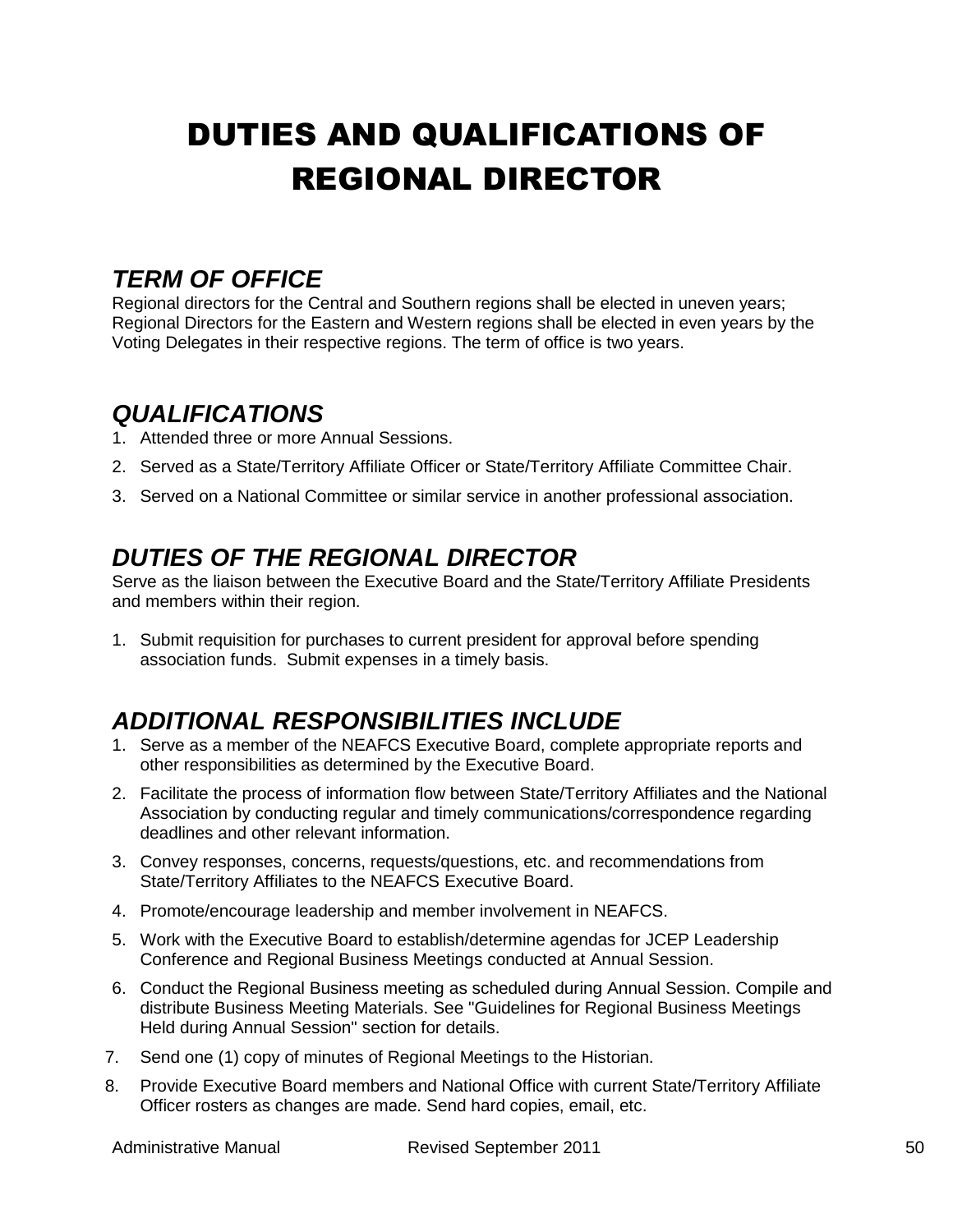- 9. Send copies of all correspondence including email to the President and President-Elect. File a copy of all correspondence.
- 10. Submit budget requests to the Treasurer by the designated deadline.
- 11. Submit budget requests to the Finance Committee Chair by the designated deadline.
- 12. Submit article for the NEAFCS Annual Report by the designated deadline.

### **December/January/February**

- 1. Attend Winter Board meeting. Provide regional report to the Board and the National Office at least two weeks prior to the meeting.
- 2. Work with President to solicit host affiliate bids for Annual Session according to rotation schedule.
- 3. Remind State/Territory Affiliate Presidents of February 15<sup>th</sup> deadline for awards applications. and officer nominations.

### **March/April**

- 1. Remind State/Territory Affiliate Presidents of April 1st deadline for the Candidate for National Office Applications.
- 2. Prepare a report for the Mid-Year Board meeting and send to the Board and the National Office at least two weeks prior to the meeting.

### **May/June**

Participate Mid-Year Board Meeting.

#### **July/August**

- 1. Request list of Voting Delegates from State/Territory Affiliate Presidents. Send a copy to the National Office. Send responsibilities/duties, including times to be present, to Voting Delegates. For more information see section, "Voting Delegate Responsibilities".
- 2. Request applications for National Nominating Committees *(Adopted pre-board 2000)* and prepare a ballot for the Regional Business Meeting.
- 3. Develop agenda for the Regional Business Meeting at Annual Session. Provide to National Office for duplication.
- 4. The second year of the term of the Regional Director, prepare the Regional Director Ballot and bring to the Regional Business Meeting at the Annual Session.
- 5. Prepare credentials report by States/Territory Affiliates indicating number of voting delegates granted each state. Refer to bylaws. (The President appoints one of the senior Regional Directors to serve as the chair of the credential's committee.)
- 6. Request agenda items from the Executive Board for the Regional Business Meeting at Annual Session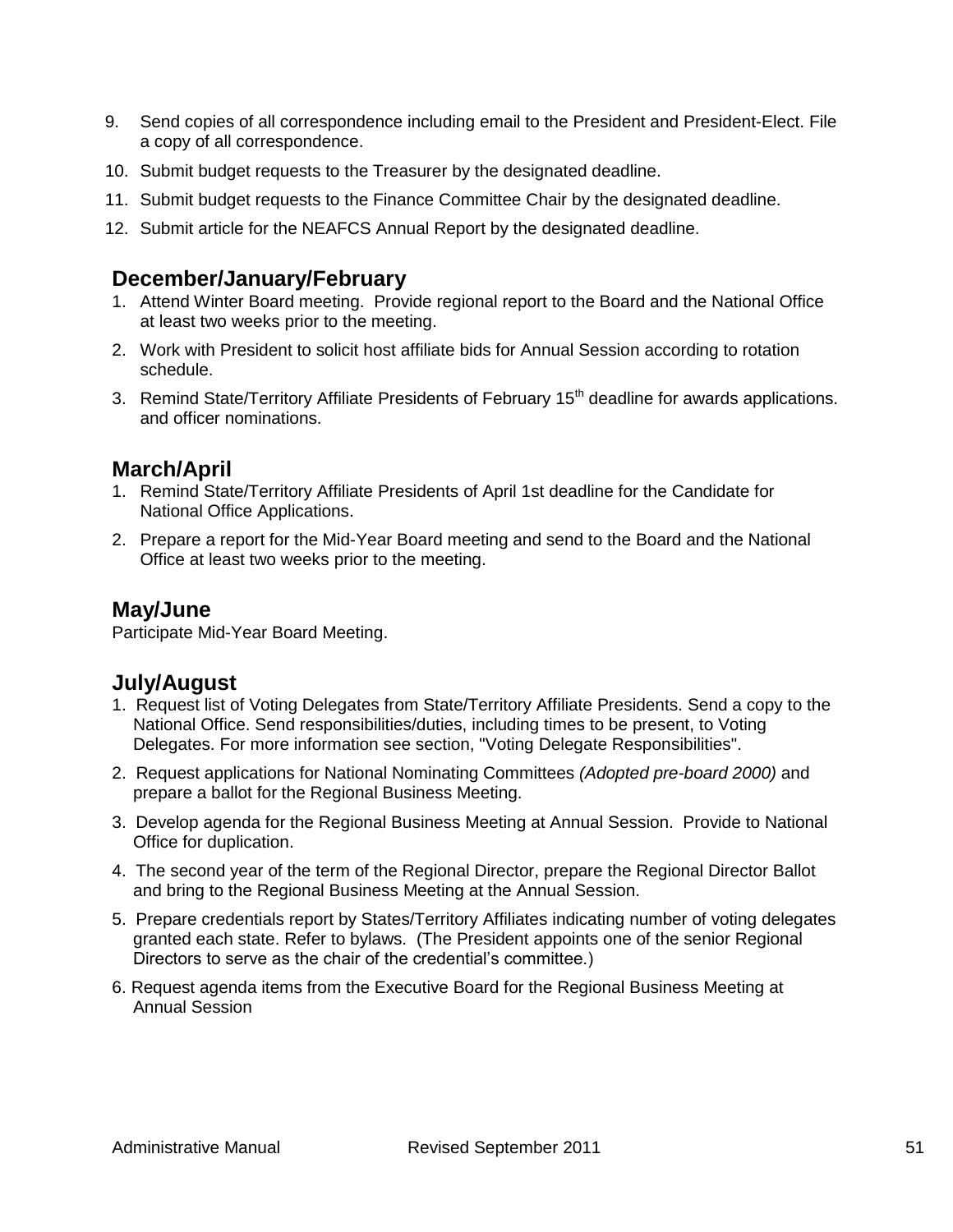### **Annual Session**

- 1. Attend the Annual Session and participate in the Executive Board meetings and Annual Business meeting.
- 2. For Regional Business meetings, provide to the National Office the information needed to prepare and copy the agendas. Recruit volunteers to serve as Parliamentarian, Recorder, Reviewers of Minutes, Tellers, and preside at the Regional Business meeting. See section "Guidelines for Regional Business Meetings held during Annual Session" for more information. *(Up-dated Pre-board 2000)*
- 3. Work with the National Office as the Business Meeting Materials are compiled to ensure timeliness and completeness of materials. See section "Business Meeting Materials" for more information.
- 4. Work with Credential's Committee that verifies and checks the Voting Delegates for the Annual Business meeting. (The President appoints one of the senior Regional Directors to serve as the chair of the credential's committee.)

### **October**

- 1. After election and/or completion of Annual Session, make initial contact with State/Territory Affiliate Presidents and Presidents-elect.
- 2. Solicit Officer's forms from State/Territory Affiliate Presidents. Compile a summary report and provide electronically to the board and national office.

#### **November**

- 1. Assist President and President-elect with the JCEP National Leadership Conference agenda with planning and implementation as necessary.
- 2. Remind State/Territory Affiliate Presidents that National Committee applications are due to the National Office postmarked by December 10.
- 3. Remind Treasurers to submit dues and membership updates postmarked by December 10.

### **December**

- 1. Remind State/Territory Presidents that applications for NEAFCS officers and Regional Directors are due postmarked by April 1. Refer to the bylaws and/or policies and procedures for additional information.
- 2. Prepare a report for the Winter Board meeting.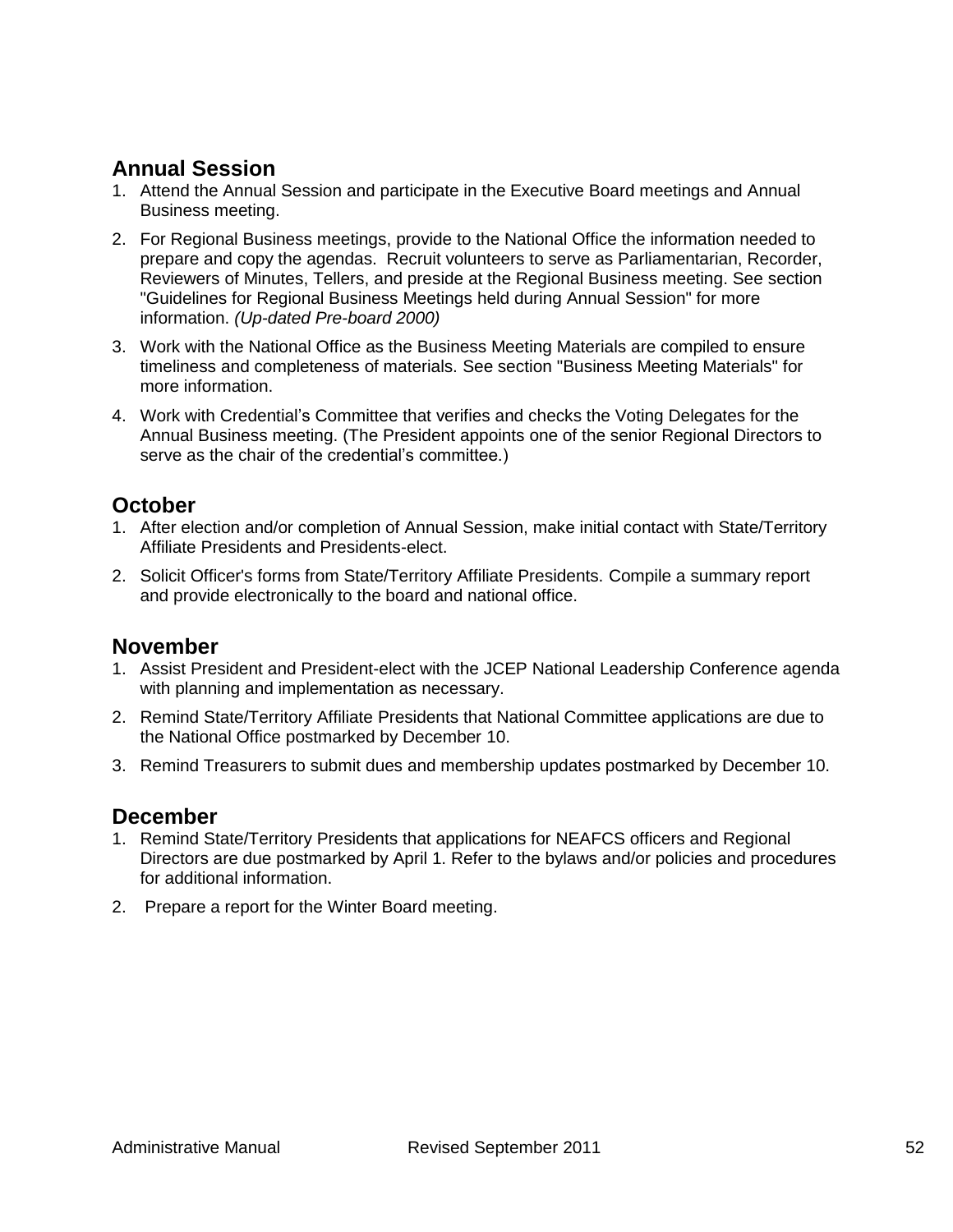## **NOTES**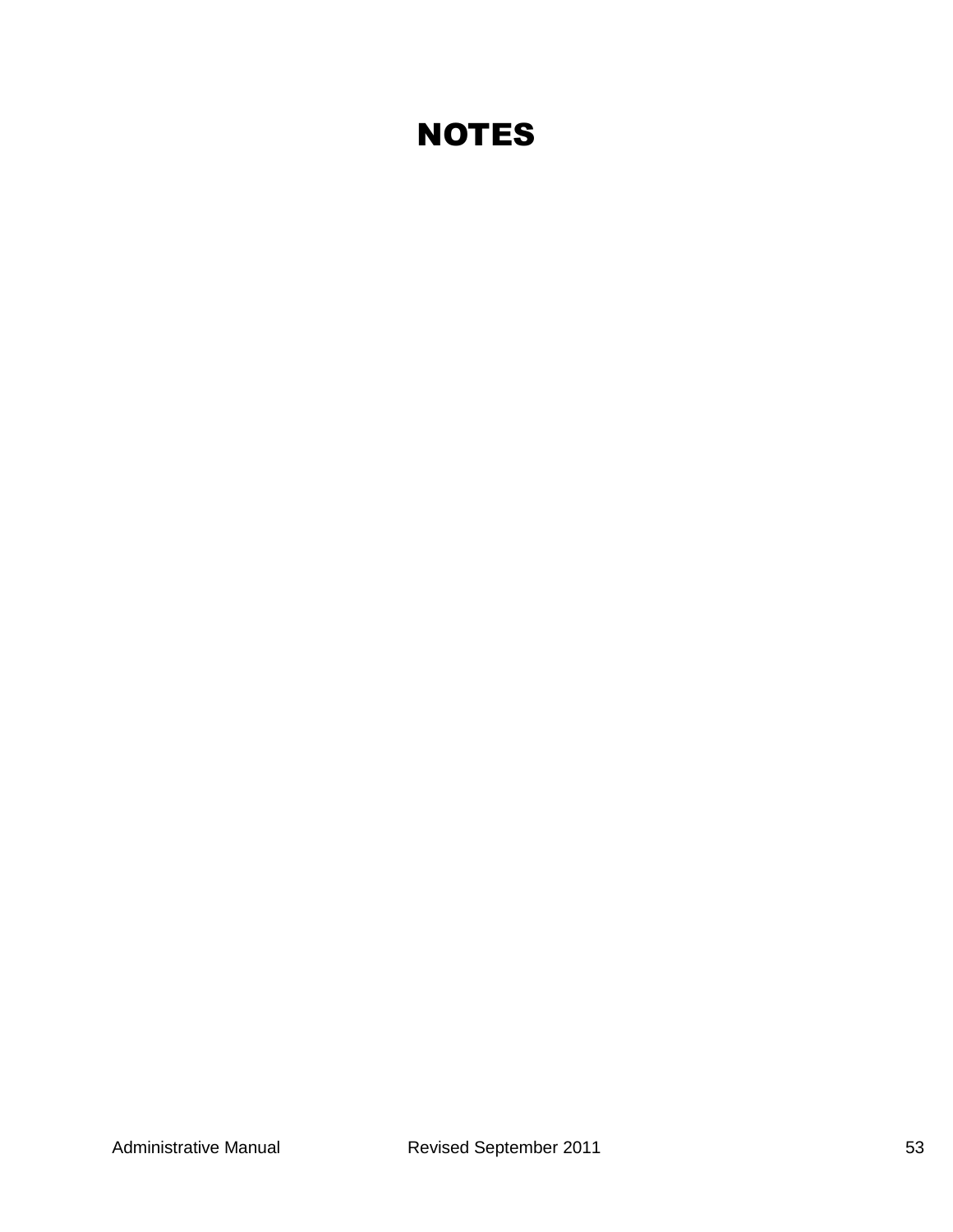# DUTIES AND QUALIFICATIONS OF IMMEDIATE PAST PRESIDENT

## *TERM OF OFFICE*

One year immediately following serving as President.

## *QUALIFICATIONS*

Served as President-Elect and President of NEAFCS.

## *DUTIES OF THE IMMEDIATE PAST PRESIDENT*

- 1. Serve as Parliamentarian at Executive Board meetings
- 2. Swear in National Officers during Annual Session
- 3. Chair the Site Review Committee
- 4. Serve on Bylaws Committee
- 5. Serve on the Finance Committee
- 6. Serve on the Endowment Committee
- 7. Serve as Chair of the National Nominating Committee
- 8. Serve on the National Office Performance Committee
- 9. Serve on JCEP (the Joint Council of Extension Professionals)
- 10. Serve as mediator or third party advisor in cases of questions about association expenses and vouchers.
- 11. Submit requisition for purchases to current president for approval before spending association funds. Submit expenses in a timely basis.
- 12. Approve expense vouchers of the current president.

### **Following Annual Session**

- 1. Send thank you letters to all Program Participants, Executive Board Members, and Companies providing hospitality, Exhibitors and others to whom appreciation should be expressed on behalf of the Association.
- 2. Write thank you letters to administrators and/or deans for their support given to board members. (*Adopted, Midyear Board, 1999)*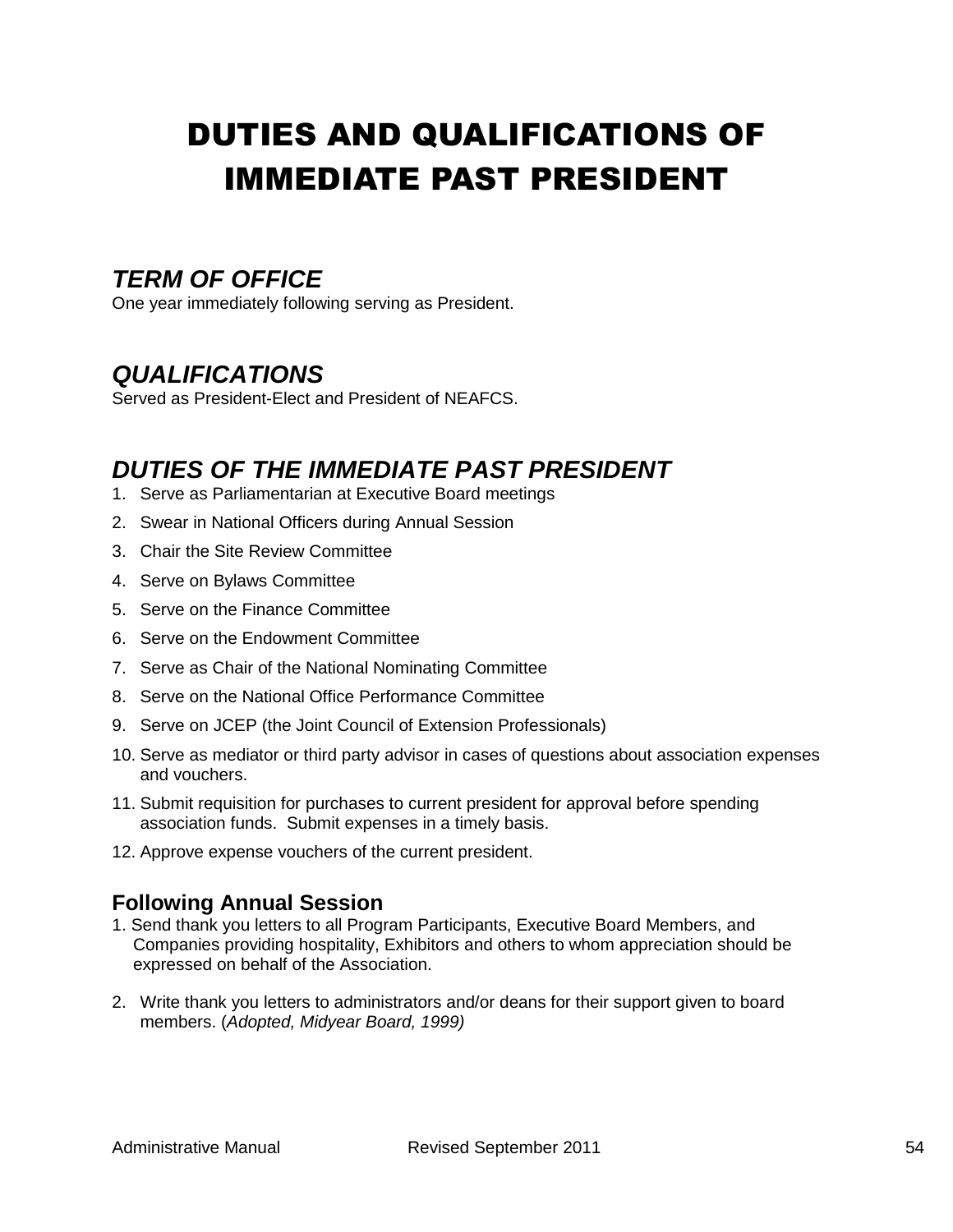## **NOTES**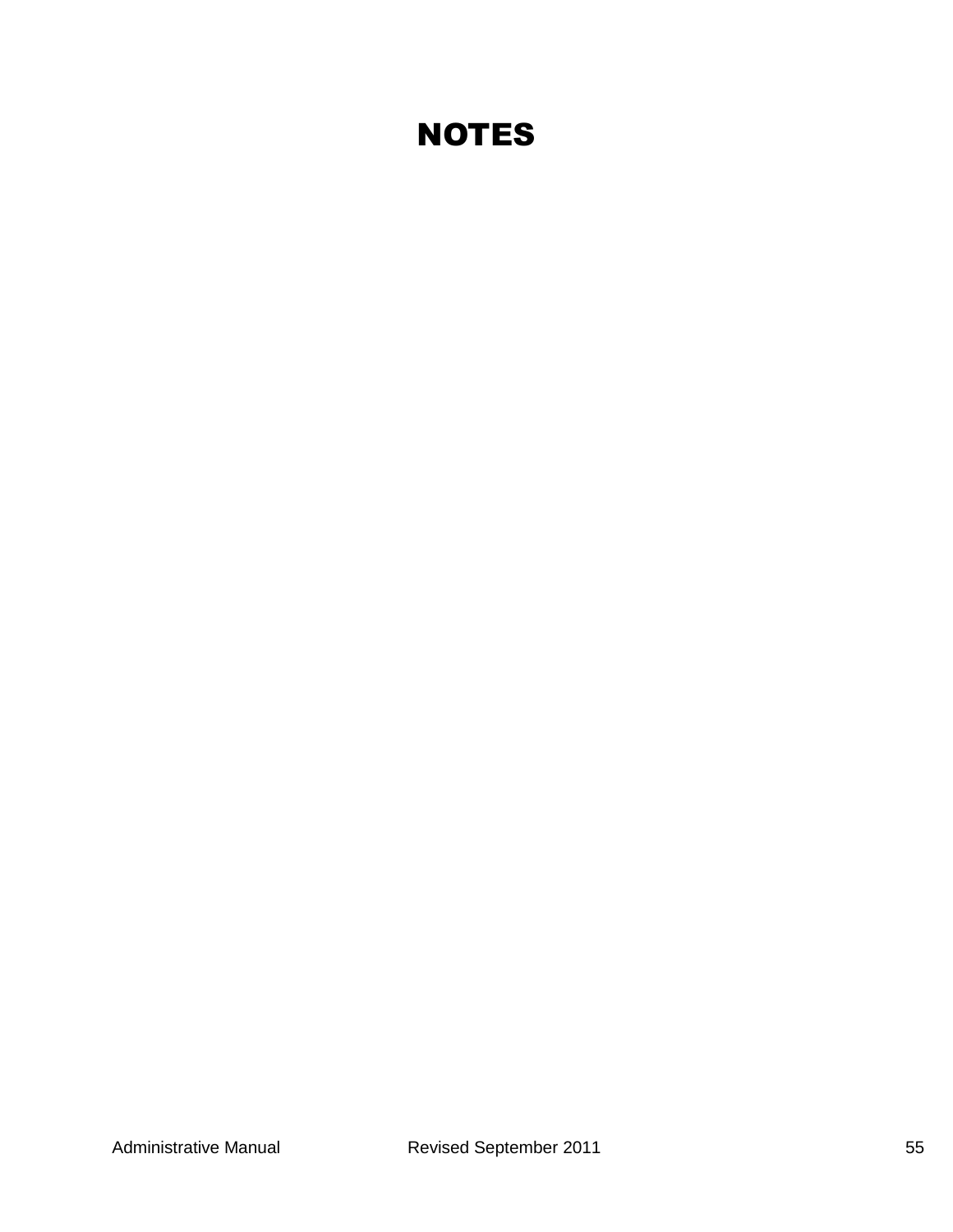# DUTIES AND QUALIFICATIONS OF HISTORIAN

## *TERM OF OFFICE*

Appointed in uneven years; term of office is four years

## *QUALIFICATIONS*

Knowledge of NEAFCS mission and History, Bylaws, Policies, Committee Structure, Program of Work, Duties of Officers, Operating Procedures, Business and Annual Session meetings.

## *DUTIES OF HISTORIAN*

- 1. Maintain history files, as necessary for ready reference.
- 2. Maintain communication with Archives at Cornell and place additional items in archive as needed.
- 3. Utilize the web-based NEAFCS site when possible and work with National Office to keep the Historical Archives on the web updated.
- 4. File materials by year.
- 5. Remind president to write a summary of the year. Summary due after the annual session. An outline provided by the historian.
- 6. Prepare a column for NEAFCS publications as requested.
- 7. Answer requests for historical information. If request is questionable (out of house), contact NEAFCS president protocol on the issue.
- 8. Prepare a written report as requested by the president.
- 9. Estimate annual projected cost of expenses as requested by the president.
- 10. Attend NEAFCS Annual Session and board meetings as requested by the president.

## *INFORMATION NEEDED BY HISTORIAN*

- 1. Current list of past presidents. List is filed in a notebook. Coordinate with chairman of the past presidents group prior to annual session.
- 2. Current list of recipients of Past Presidents' Award.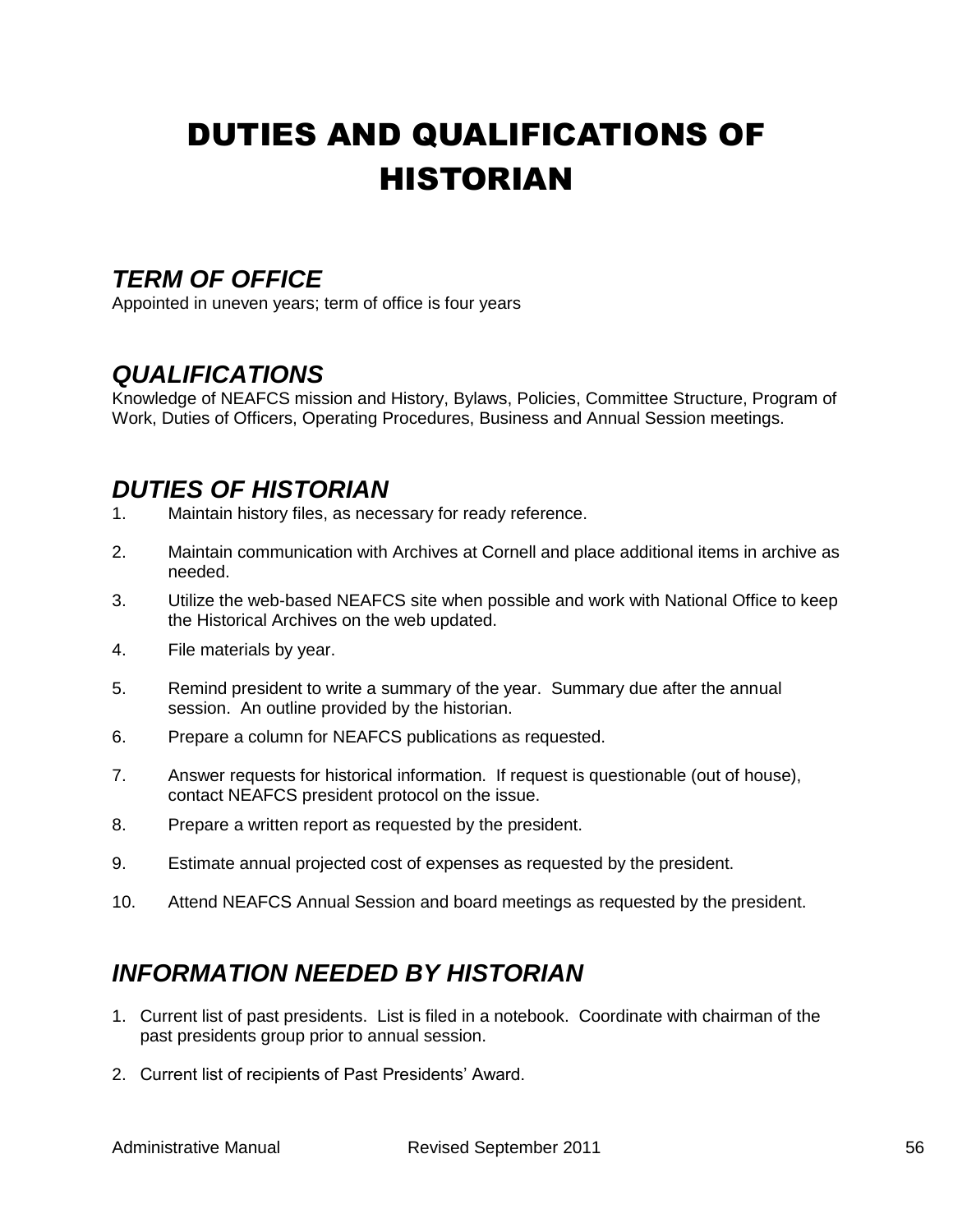- 3. Photos of presidents.
- 4. Group photo of past presidents at Annual Session.
- 5. Minutes of past presidents meeting at Annual Session.
- 6. Annual historian reports
- 7. Microfilm and CD-ROM from prior years (1933-1988) (at Cornell)
- 8. Photos of Annual Session including national officers.
- 9. Board meetings, award meeting and Annual Session minutes on a CD provided at the end of the year by the secretary.
- 10. Running list of motions provided at the end of the year by the secretary.
- 11. Regional meeting minutes provided by the regional directors.
- 12. Regional leadership workshop minutes provided by the regional directors.
- 13. Annual Session, awards, and exhibits booklets.
- 14. Leaflets or brochures printed by NEAFCS.
- 15. Annual Report to Membership.
- 16. Printed history.
- 17. Summary provided by the president at the end of each year.

## *COORDINATE WITH NATIONAL OFFICE TO ARCHIVE INFORMATION ON WEBSITE:*

- 1. Photos of Past Presidents
- 2. Photos of Executive Boards
- 3. Annual Reports
- 4. Award Books
- 5. Annual President's Reports
- 6. Photos of Past Presidents at Annual Session
- 7. Board Minutes/Running List of Motions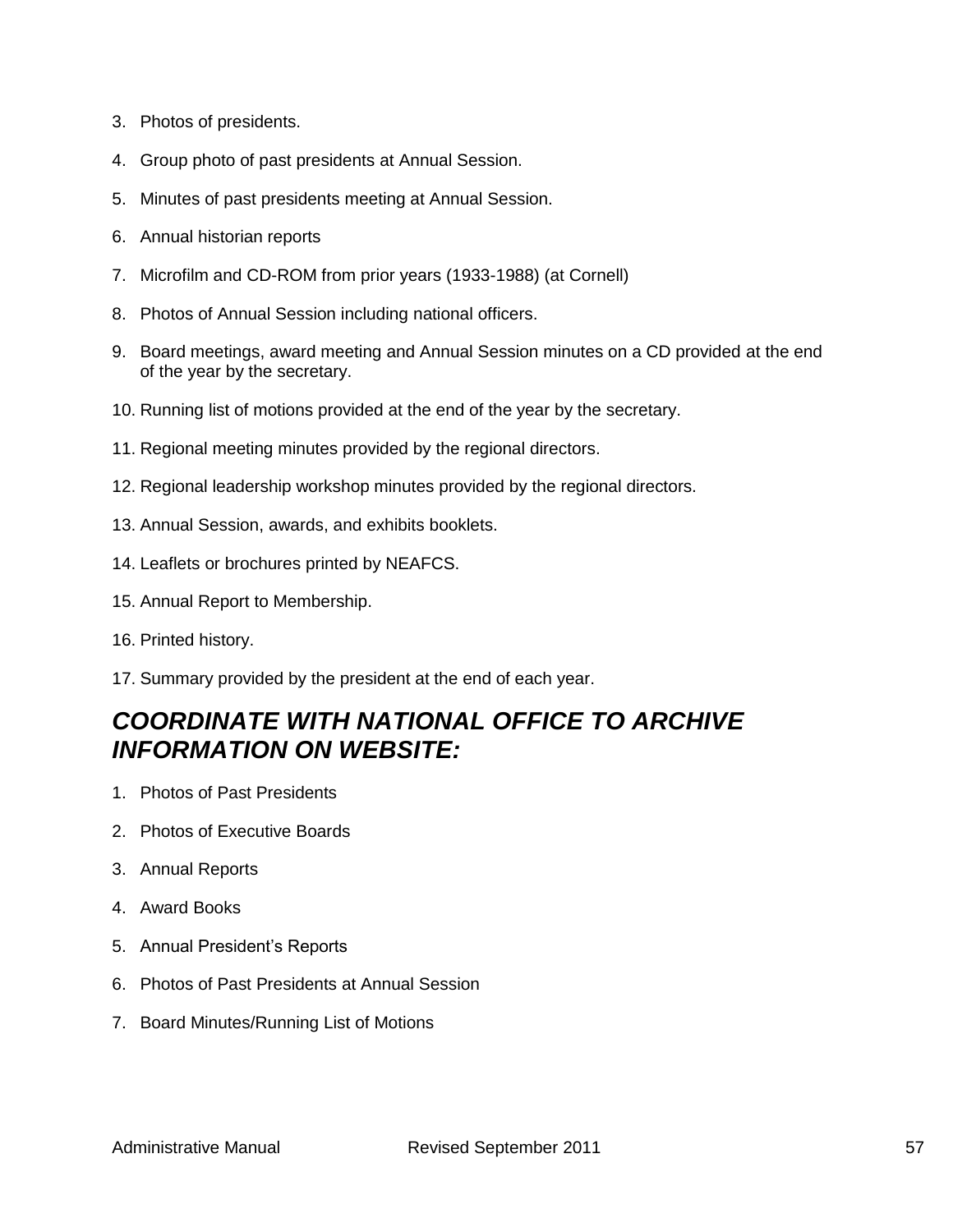## DUTIES OF STATE/TERRITORY AFFILIATE PRESIDENT

## *GENERAL DUTIES*

- 1. Attend the JCEP Leadership Conference. Submit a copy of your State/Territory Affiliate Report as directed by your Regional Director.
- 2. Keep membership informed of actions of the NEAFCS Board and the Association.
- 3. Read the Bylaws, Standing Rules, Rules Of Order, Policies, and the NEAFCS Mission Statement.
- 4. Handle correspondence promptly. (No penalty mail use.)
- 5. Remind State/Territory Affiliate Committee Chairs/Vice Presidents to submit materials to NEAFCS Vice Presidents promptly. (Observe deadlines.)
- 6. Encourage members and State/Territory Affiliate Chair/Vice Presidents to send news items to the Vice President for Member Resources for inclusion in the National publications.
- 7. Encourage State/Territory Affiliate and/or members to contribute to the NEAFCS Educational Awards Fund.
- 8. Mail or e-mail one (1) copy of the State/Territory Affiliate officers' roster form to the Regional Director and the National Office as soon as they are elected/change. Notify the Regional Director and National Office of officer changes if there are any during the year.
- 9. Remind State/Territory Affiliate Treasurer to submit dues and membership list to National Office by December 15.
- 10. Keep an accurate list of names and addresses of life members from your state (or assign duty to the State/Territory Vice President for Member Resources/Membership Chair). Also verify and submit life member applications and fee when submitting active member dues/lists. Forms are printed in the Administrative Manual. Send completed life member forms and any changes regarding life members to the National office. *(Adopted, Midyear board, 1999)*
- 11. Update the name of the State/Territory Leader/Director/Administrator, etc who receives a complimentary e-subscription of the NEAFCS publications (two per state/territory). Send information to the National office by April 1.
- 12. Perform other responsibilities as determined by State/Territory Affiliates.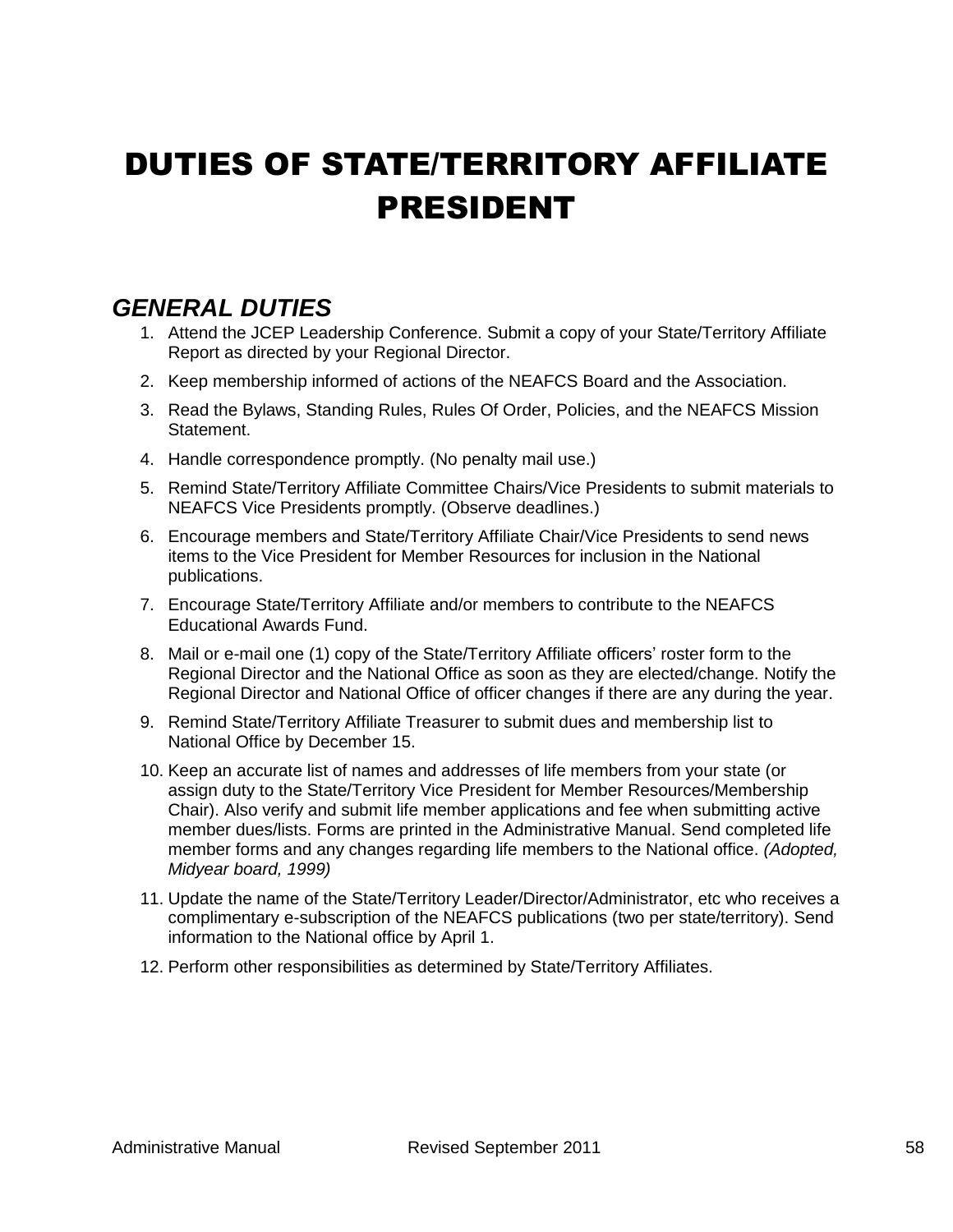#### **January**

Remind and encourage members to apply for Annual Session Showcase of Excellence and Concurrent Sessions, which are due January 15..

### **February**

- 1. Remind affiliates that award applications are sent to the Vice President of Awards and Recognition and must be postmarked by February 15.
- 2. Encourage members to run for National offices. Send applications for NEAFCS office and Regional Directors to qualified individuals. Qualifications are in the Winter Issue of NEAFCS official publications and the Administrative Manual. Officer applications are due to National Nominating Committee chair by April 1. *(Adopted, post- board, 2000)*

#### **National officers/directors are elected at the Annual Session**

| <b>Even Years:</b>                          | <b>Odd Years</b>                          |
|---------------------------------------------|-------------------------------------------|
| President-Elect                             | President-Elect                           |
| Vice President for Member Resources         | Vice President for Awards and Recognition |
| Vice President for Professional Development | Treasurer                                 |
| Secretary                                   | <b>Vice President Public Affairs</b>      |
| <b>Eastern Region Director</b>              | <b>Central Region Director</b>            |
| <b>Western Region Director</b>              | Southern Region Director                  |

Letter of support and recommendation from the following individuals must accompany the application.

- State/territory Director/Administrator of Extension (required)
- State/territory Program Leader or immediate supervisor (one required)
- NEAFCS board member or state/territory affiliate President (optional)

#### **March**

1. Send State/Territory Extension administration a list of members serving on National Committees when National Committee appointments are confirmed.

### **April**

Send State/Territory Administrator's names/addresses for complimentary NEAFCS publications to National office by April 1.

#### **May**

Send name of State/Territory Affiliate President to be listed in the Annual Session Program Book to the Vice President for Professional Development.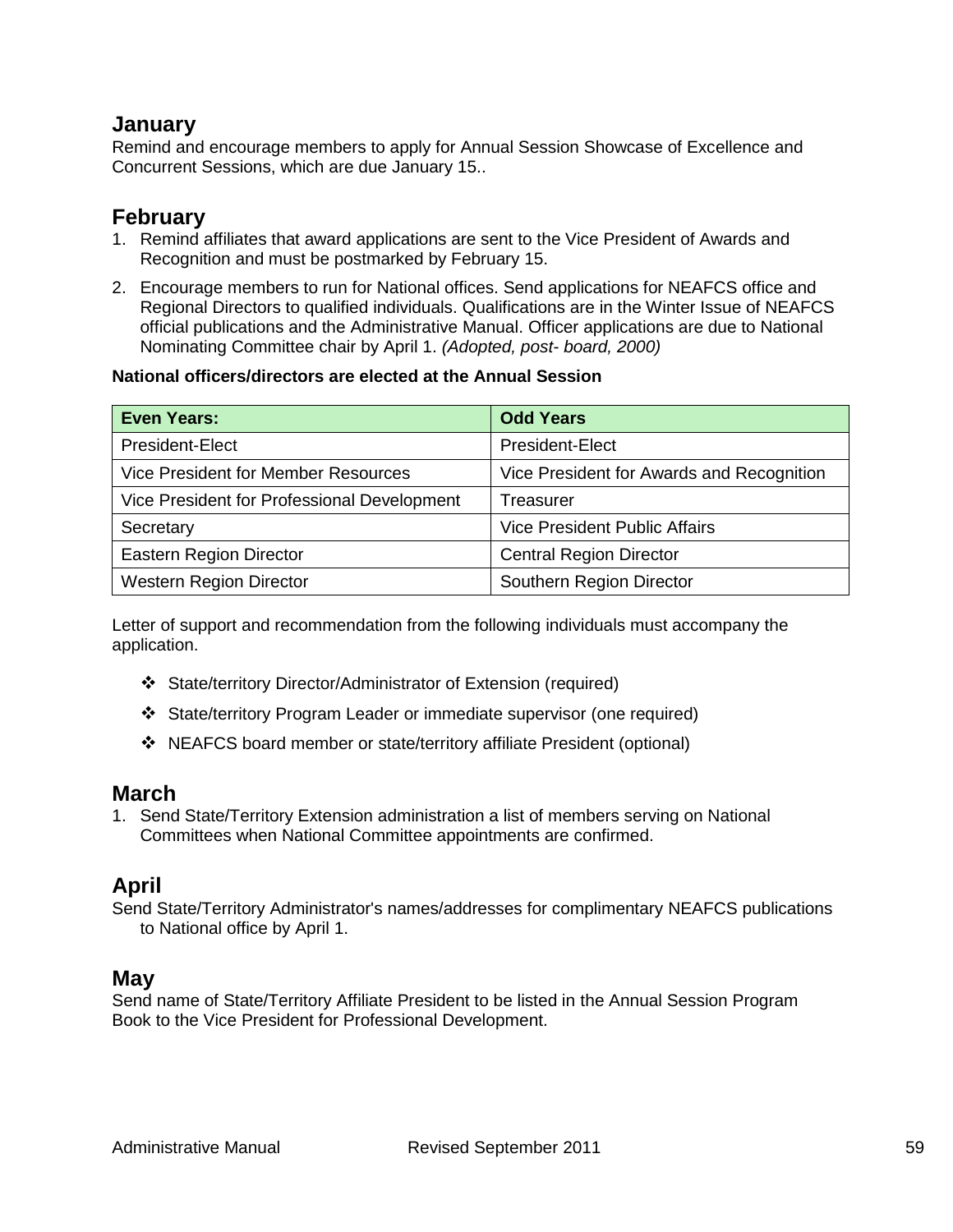#### **June**

- 1. Be prepared to nominate a member from your State/Territory Affiliate to serve on the National Nominating Committee. Each Region is represented on the committee. Election will be conducted at the Regional Business Meeting held during Annual Session.
- 2. Encourage members to attend the Annual Session.

#### **July**

Remind State/Territory Affiliate Treasurer to get additional dues to National Office by August 1. The number of members as of August 1 determines the number of Voting Delegates.

#### **August**

Send names of Voting Delegates to the Regional Director. Be sure to include the name of the State/Territory Affiliate President if he/she will be a Voting Delegate.

### **Annual Session**

Attend the Regional Business meeting held during the Annual Session. Other Annual Session events include.

- Opening Session
- ❖ Member Caucus
- Affiliate Officer Meeting
- Annual Business Meeting

### **November/December**

- 1. Return evaluation of the National Office. Due December 1 to Vice President of Member Resources.
- 2. Encourage members to apply for National Committee membership. All committee applications are due to the National Office postmarked by December 31
- 3. Encourage members to apply for Annual Session Showcase of Excellence and Concurrent Sessions.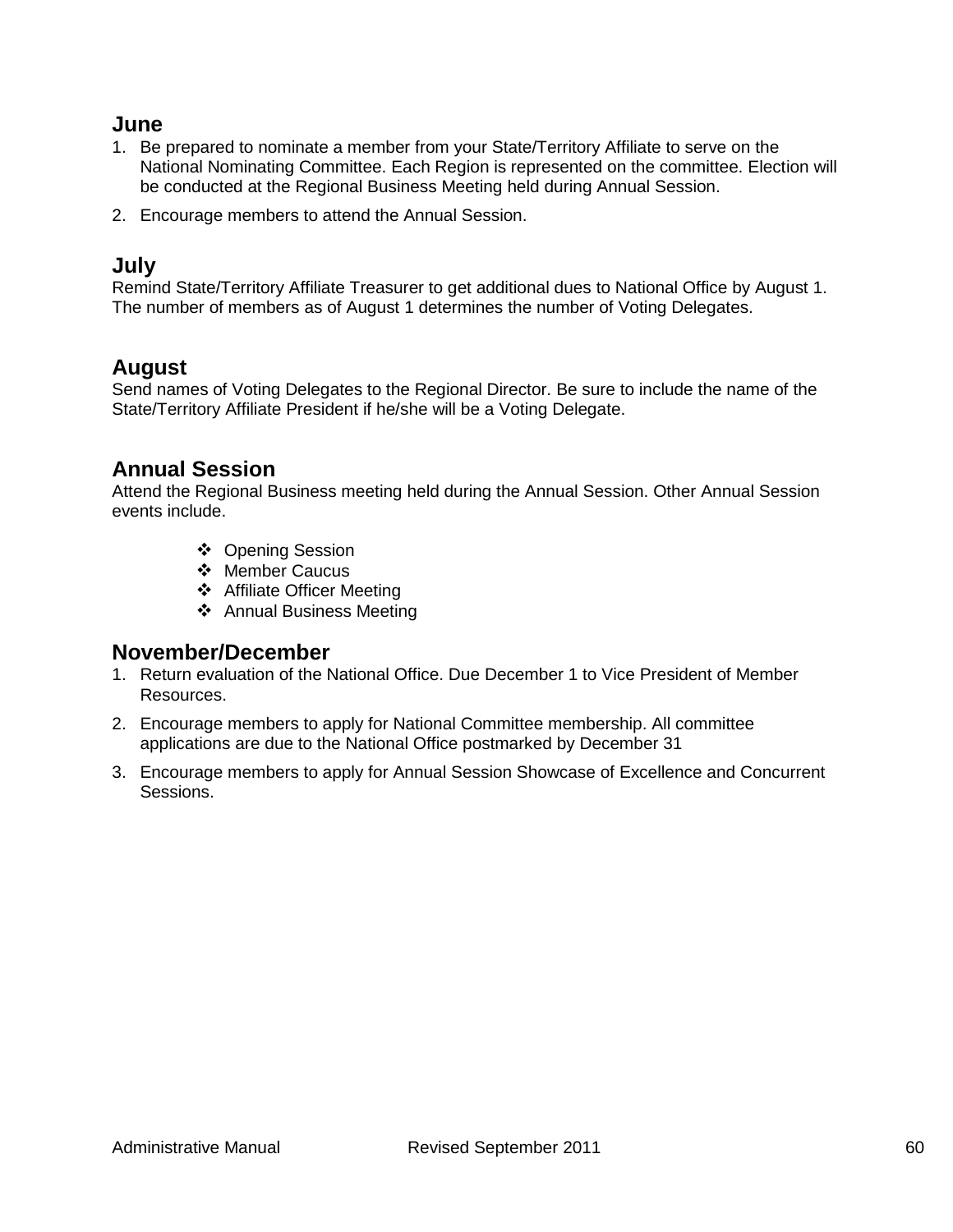## **NOTES**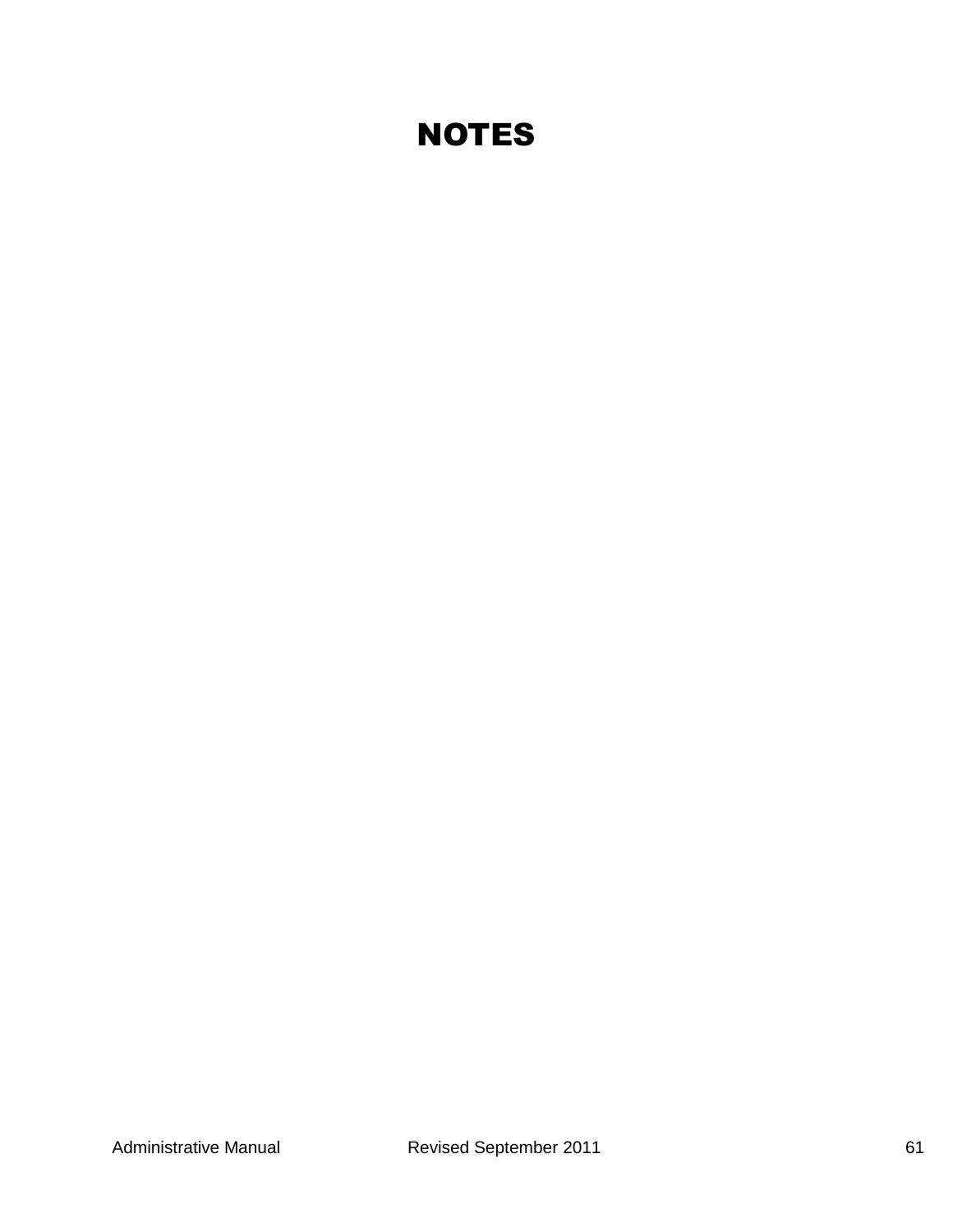# GUIDELINES FOR REGIONAL BUSINESS MEETINGS HELD DURING ANNUAL **SESSION**

#### **Regional Business meetings will be held at the Annual Session.**

- 1. The Regional Director is the presiding officer and will develop the agenda in collaboration with the other Regional Directors and the National Board .
- 2. The Regional Director will appoint a Recorder, Parliamentarian, and Reviewers of Minutes, Tellers, and any other helpers (Thought for the Day, etc.) as needed. *(Adopted pre-board 2000)*
- 3. Voting Delegates should have arranged seating at the front of the room. National Board members do not have Voting Privileges at Regional Business Meetings. *(Adopted Midyear Board, 1999)*
- 4. State/Territory Affiliate Presidents, not serving as Voting Delegates, should attend. The meeting is open to all members of the region.
- 5. Regional Business will be conducted as follows:
	- a. Each year elect two members and an alternate from the region to serve on the national nominating committee. (Adopted post-board 2000)
	- b. Any tie votes that occur during Regional Business Meetings will be handled as follows: Voting Delegates will caucus and revote. This procedure will be repeated until there is a majority vote. *(Adopted mid-year board, 1999)*
	- c. Report election results at Post Annual Session Board meeting. *(Adopted pre-board 2000)*
- 6. Regional Directors may arrange for the following:
	- a. Recognition of first-timers and life members
	- b. Recognition of State Extension staff present
	- c. Presentations from NEAFCS officers, NEAFCS committee members, NIFA staff, etc.
	- d. Recognition of Regional Awards Winners by presentation of certificates
	- e. Discussion of association issues
	- f. Reports of special projects
	- g. Other

For additional information, refer to the duties of the Regional Director.

7. After the regional business meeting minutes are reviewed and are in final draft form, they are sent to the Executive Director to be placed on the web site in draft form until approval at the next Regional Meeting at Annual Session.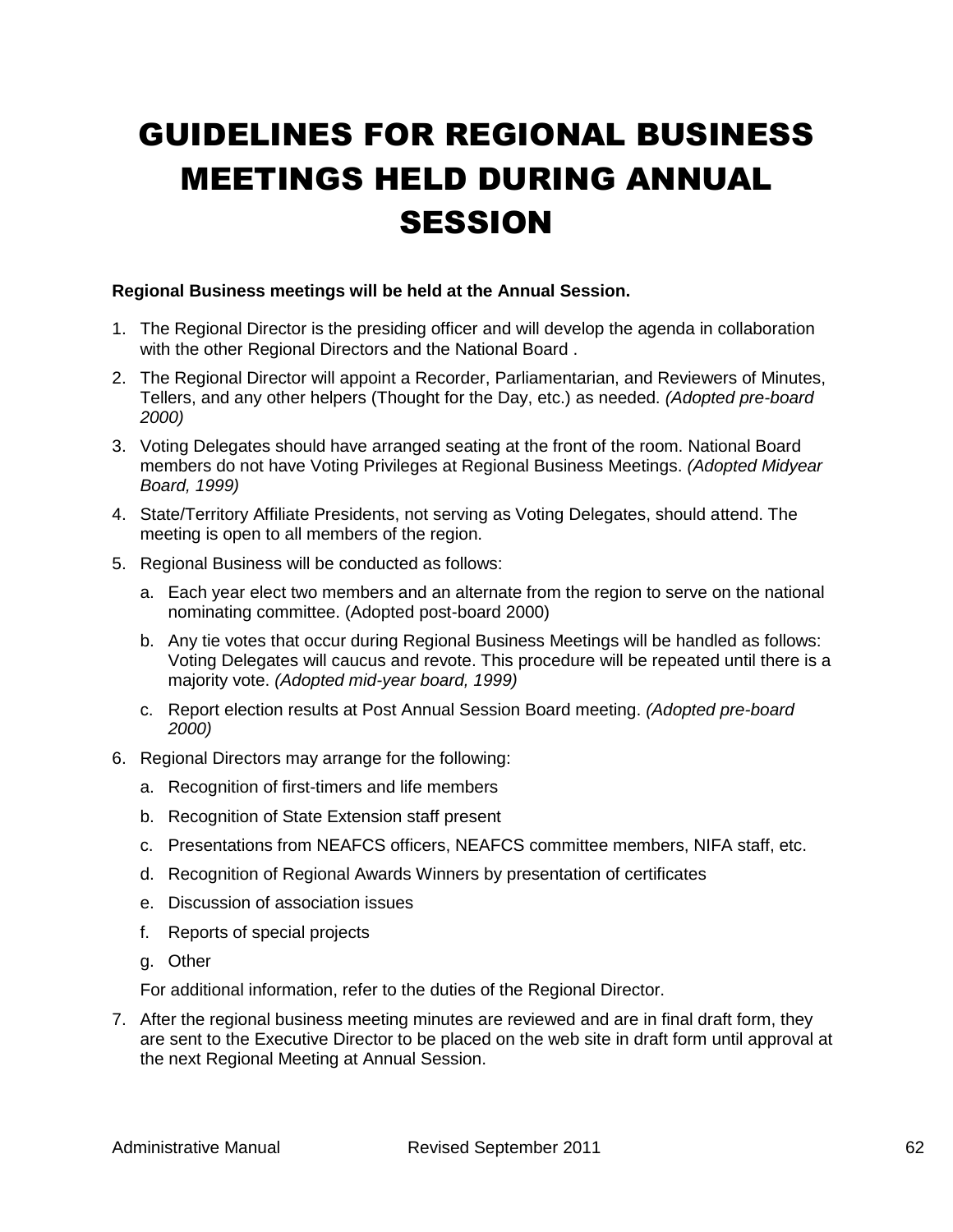## *BUSINESS MEETING MATERIALS*

Each set of materials should include the following for the Regional Business Meeting:

| Agenda                                                         | <b>Regional Director</b> |
|----------------------------------------------------------------|--------------------------|
| <b>Credentials Report NEAFCS</b>                               | <b>Regional Director</b> |
| <b>Blank Application for the National Nominating Committee</b> | <b>Regional Director</b> |
| <b>Regional Officer Ballot</b>                                 | <b>Regional Director</b> |
| <b>Awards Booklet</b>                                          | <b>Regional Director</b> |
| Credentials of nominees for national nominating committees     | <b>Regional Director</b> |
| Regional workshop meeting minutes                              | <b>Regional Director</b> |
| <b>Voting Delegate responsibilities</b>                        | <b>Regional Director</b> |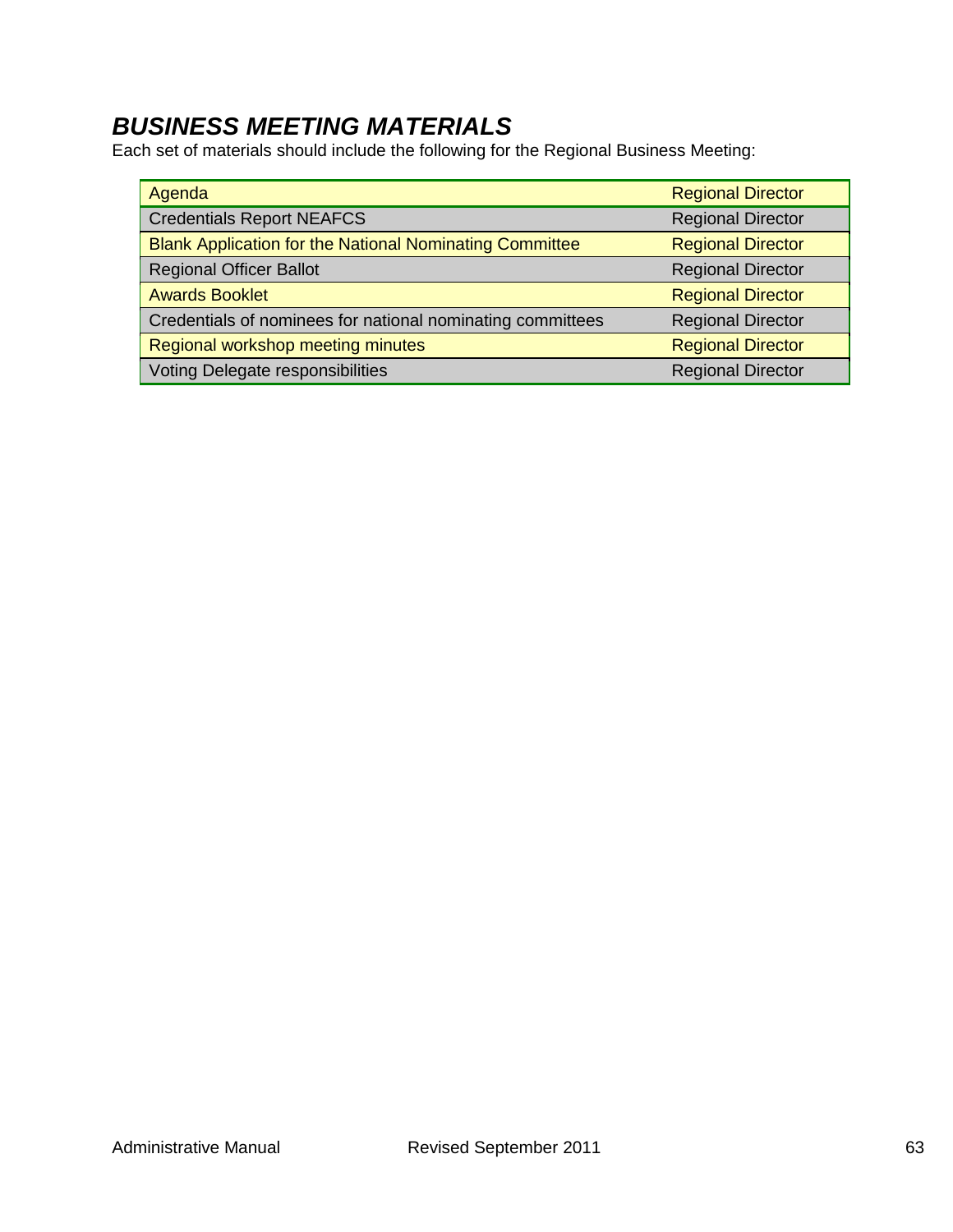## NEAFCS LOGO



The logotype for the National Extension Association of Family and Consumer Sciences is comprised of three elements.

- 1. the letter "n" in lowercase
- 2. the initials NEAFCS in uppercase
- 3. a series of three icons which simultaneously represent
	- a. family—figures representative of families of all forms
	- b. three keyholes the paths to another plane or level
	- c. three principles symbolic of the association:
		- i. being the voice for professionals in extension family & consumer sciences program development
		- ii. providing an information network and continuing education for extension professionals
		- iii. Recognizing extension professionals through awards and recognition.

4. Use of the NEAFCS logo by other organizations is prohibited without permission granted by the NEAFCS Board. If permission is granted, the logo must be used as is and intact*. (Adopted Teleconference, July 26, 2006)*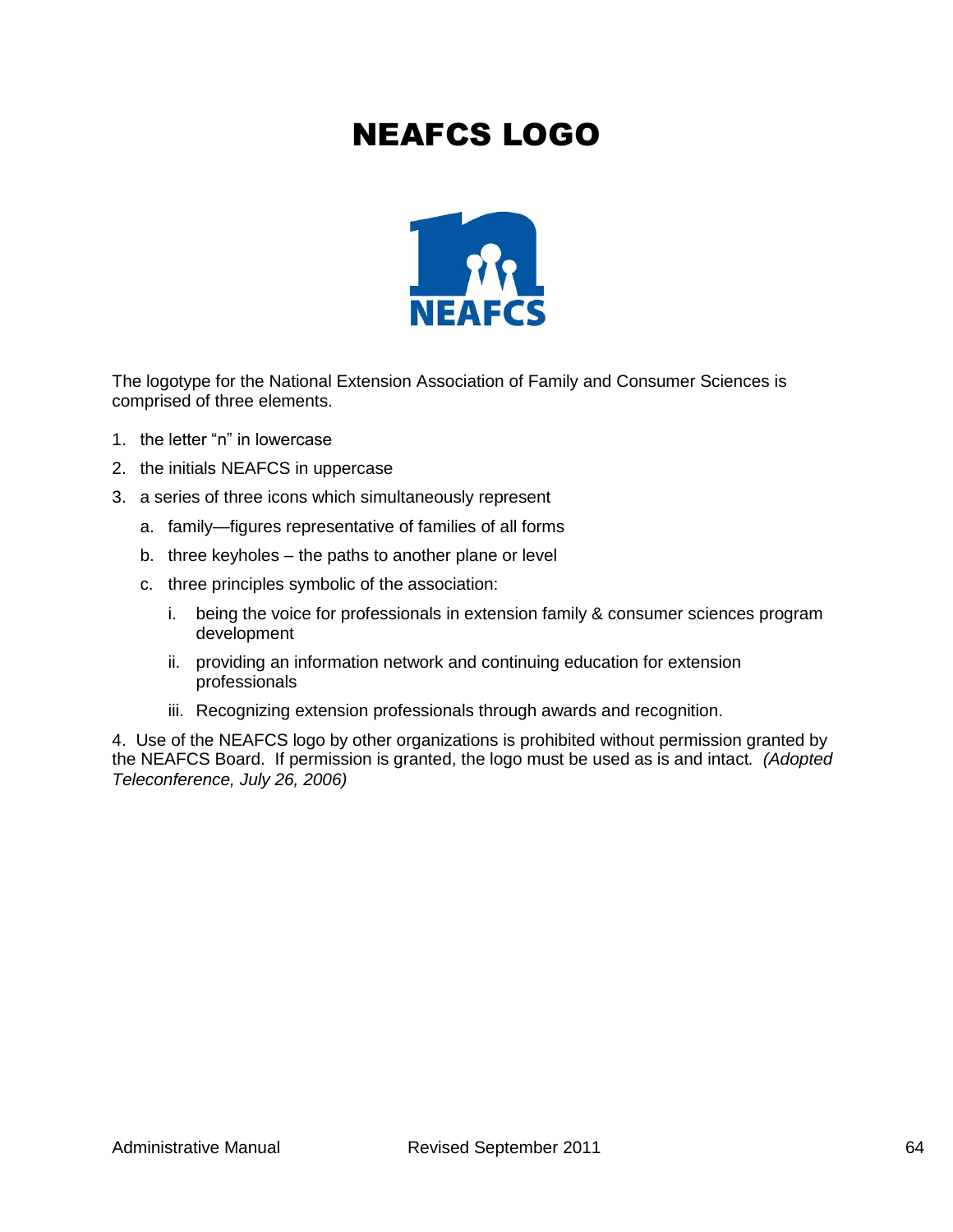# GUIDELINES FOR STATE/TERRITORY AFFILIATE USE OF NATIONAL LOGO

1. The NEAFCS texted logo must be used as is and intact. This include the large N, the letters NEAFCS underneath, and where appropriate the words National Extension Association of Family and Consumer Sciences spelled out underneath. The size of the logo may be larger or smaller than the illustration below, but must be kept intact.



- 2. States/Territories wishing to use it may use the above logo and add a solid line under the NEAFCS words and put "(state/territory name) affiliate."
- 3. The official color of the NEAFCS logo is reflex blue. *(Revised mid-year board 2000)*
- 4. Logo may be placed on information for use in promoting the Extension Family and Consumer Science profession, materials to be used with policy makers, administrators, and other professional associations.
- 5. The logo may also be placed on items to be used by members of the association and to give to others that have contributed to the profession.
- 6. The State/Territory Association may use it to place on items that they will sell to raise money for the Association. (*Adopted, Pre-Board Meeting, September 14, 1996)*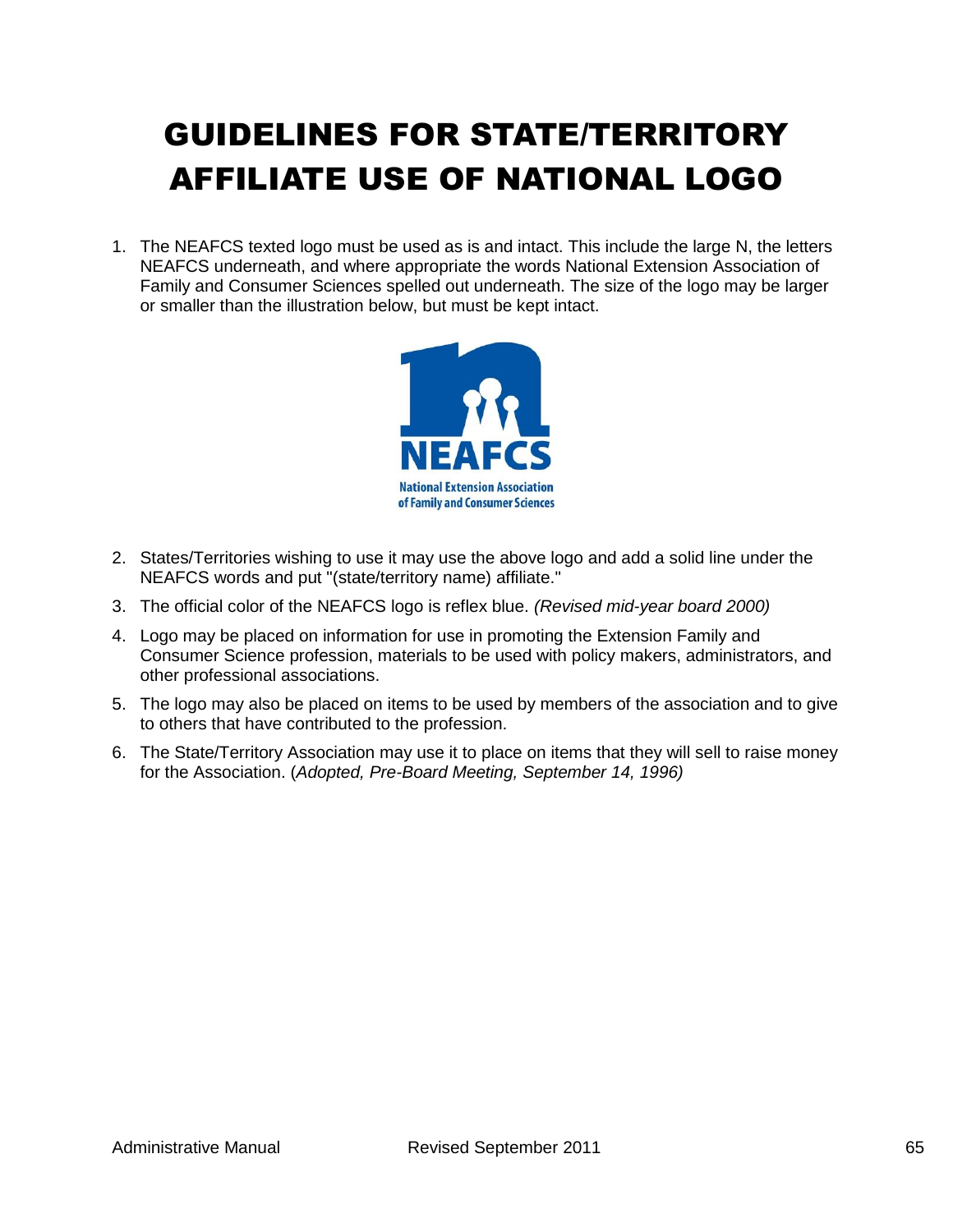## NEAFCS WEB LINKAGE POLICY

- 1. All exhibitors at Annual Session will be given a free 1-year linkage from our website to their website as a perk for exhibiting with NEAFCS. The linkage will be in effect from the time of the paid exhibitor application is received at the National Office until September  $1<sup>st</sup>$  of the following year.
- 2. The NEAFCS Board must approve requests for linkage from a company (.com) that does not exhibit at our Annual Session. Linkage agreements will be on a calendar year, January 1 - December 31. The NEAFCS Board will determine fees for linkage. The Executive Director and the Executive Board will evaluate linkages for content appropriateness for our membership each year. If a link is found to be a nature that is not in keeping with the mission, goals and priority issues of NEAFCS, it shall be decision of the Board as to whether to renew the contract for another year.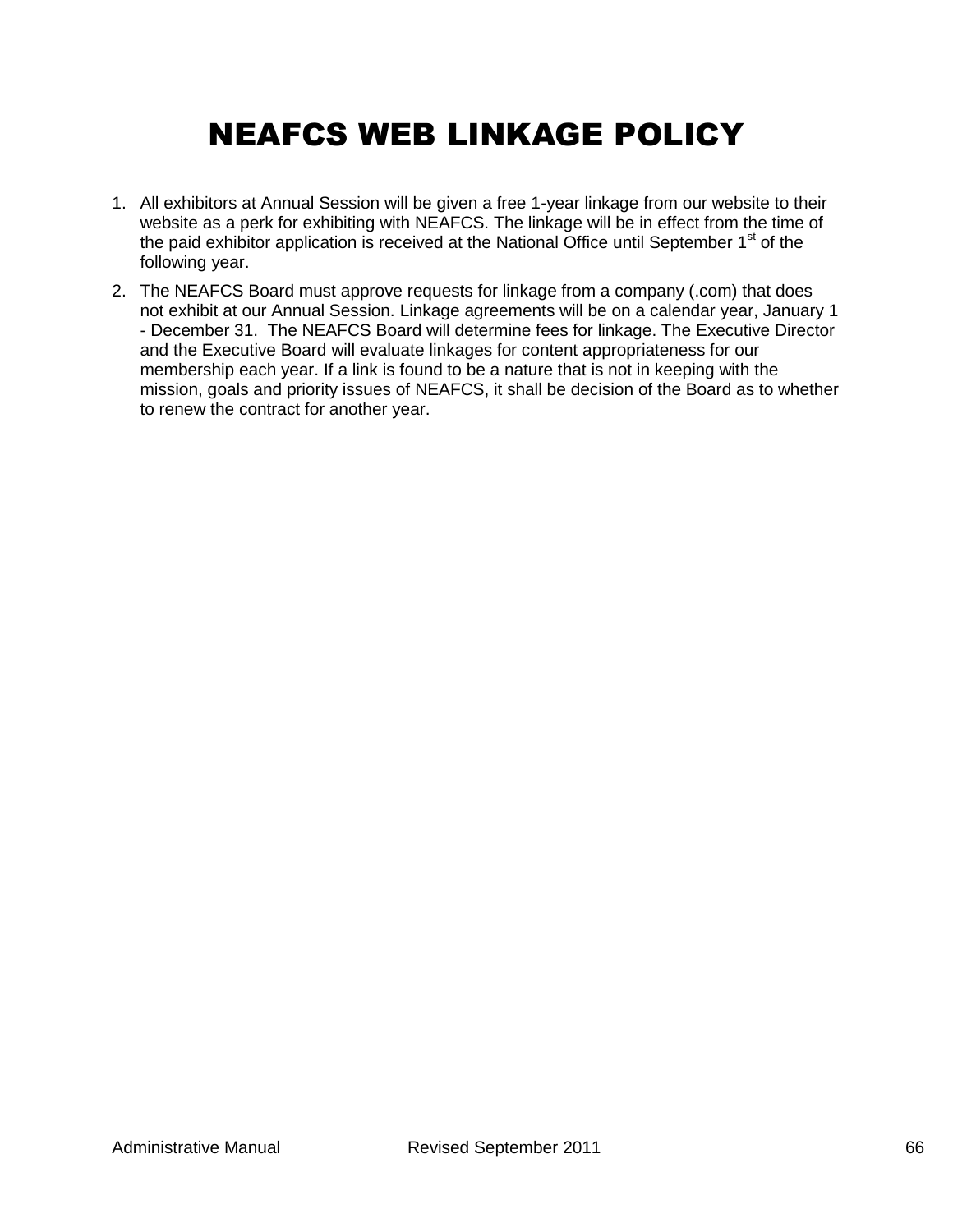# NEAFCS NATIONAL OFFICE JOB DESCRIPTION

## *NATURE AND PURPOSE*

The National Office works together with the National Extension Association of Family and Consumer Sciences (NEAFCS) Executive Board and membership to support the work of the association. It provides a permanent address and services to maintain the association.

## *DUTIES AND RESPONSIBILITIES*

- 1. Provide permanent address, telephone number, fax and email
- 2. Maintain database for active, associate and life membership and provide access for Board members as requested.
- 3. Arrange for legal counsel as needed
- 4. Make quarterly reports to President
- 5. Send back-up copies of membership files, the inventory list and other important information to the President on a regular basis, at least quarterly
- 6. Provide storage space for permanent files and display Boards
- 7. Inventory and maintain display Boards, files, etc. and ship display boards as requested
- 8. Attend Board meetings, taking minutes when requested, assisting Board members with duties
- 9. Field questions from members over the phone, fax and email. Answer questions or forward to the appropriate Board members
- 10. Send orientation materials via email to new members.
- 11. Provide staff to communicate with members in language of their choice
- 12. Communicate with businesses/individuals that wish to make contact with NEAFCS concerning selling membership labels, advertising in publications and those sponsoring awards, etc.
- 13. Receive affiliate dues and process.
- 14. Assume other responsibilities as requested by the President and/or Executive Board members
- 15. Maintain database for national committee chaired by Vice Presidents and provide Vice Presidents and Regional Directors with information
- 16. Submit requisition for purchases to current president for approval before spending association funds. Submit expenses in a timely basis with appropriate receipts.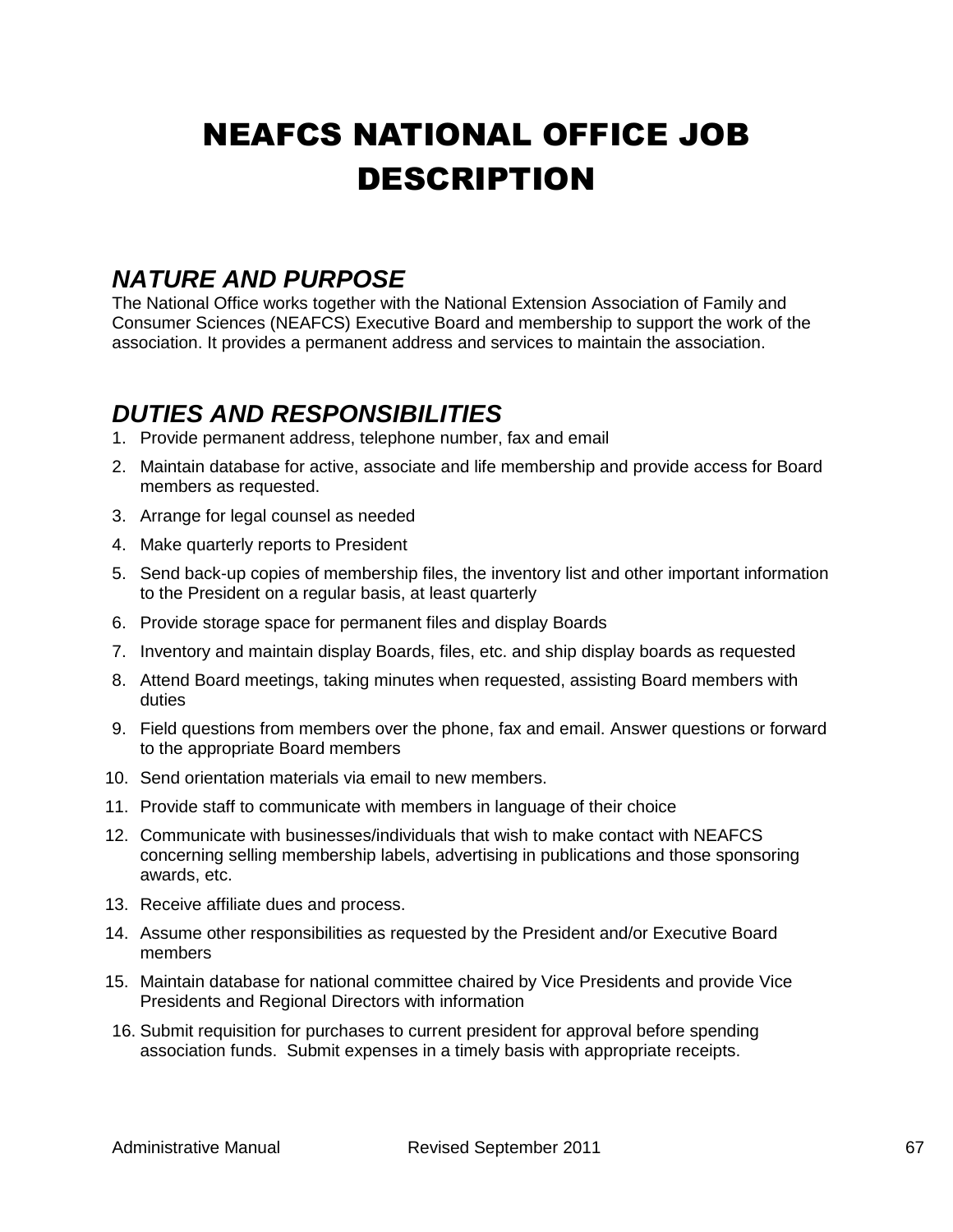### **Publications**

- 1. Confer with the President on all printed materials prior to production
- 2. Layout, edit and publish an electronic newsletter 10-12 issues to the membership and provide on the website under the direction of the Secretary
- 3. Layout, edit, print and mail Annual Session registration postcard under the direction of the Vice President for Professional Development
- 4. Layout, edit, print and mail exhibitor packet under the direction of the Vice President for Professional Development
- 5. Layout, edit, print and ship to Annual Session location the program/proceedings book(s) for Annual Session under the direction of the Vice President for Professional Development
- 6. Post National and Regional Award winners to website.
- 7. Print certificates for all award winners
- 8. Maintain electronic stationary files on website.
- 9. Print other materials as requested by the President and Executive Board
- 10. Assume other responsibilities as requested by the President and/or Executive Board
- 11. Refer to and use the bylaws and policy and procedures as a guide in all matters.

### **Annual Session**

- 1. Negotiate with the convention center and hotels for meeting rooms, sleeping room, meal costs, etc, under the direction of the President and Vice President for Professional Development
- 2. Work with the Vice President for Professional Development and the host affiliate to plan and implement each Annual Session
- 3. Refer to and use the Annual Session Handbook as a guide in all matters
- 4. Process registration from members and other attendees, send confirmation
- 5. Assemble registration packets, meal tickets, name tags, etc.
- 6. Provide on-site support to assist Registration Subcommittee
- 7. Support Annual Session on-site office with miscellaneous supplies and staff to assist Executive Board members with duties
- 8. Work with the exhibit contractor for exhibit space for exhibitors
- 9. Contact potential exhibitors with information packet. Field questions and process their registration
- 10. Provide on-site support to assist exhibits, arrangements and registration Subcommittees
- 11. Maintain exhibitor history in cooperation with Exhibits Subcommittee Chair and Vice President for Professional Development
- 12. Maintain up-to-date database of potential exhibitors
- 13. Assume other responsibilities as requested by the President and/or Executive Board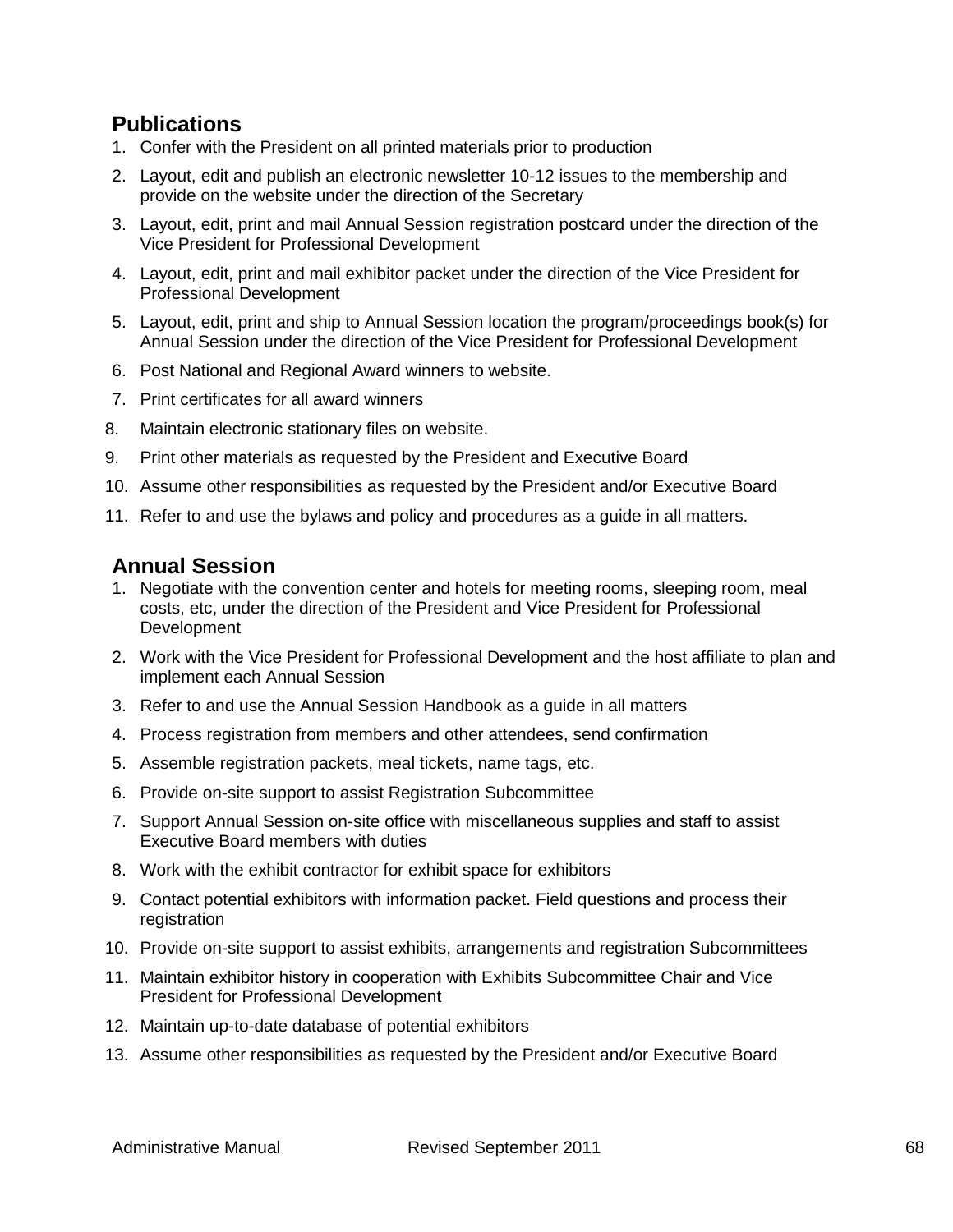### **Meetings and Seminars**

- 1. Work with the President to make hotel and meeting room arrangements for Board meetings
- 2. Negotiate rooms for Board and other related meetings as requested
- 3. Work with affiliates/regions to plan, coordinate and arrange for other Regional and national meetings as requested by the Executive Board
- 4. Assume other responsibilities as requested by the President and/or the Executive Board

#### **Financial Matters**

- 1. Receive and deposit membership dues
- 2. Process membership into a data program
- 3. Deposit all monies in NEAFCS account
- 4. Forward documentation to the Treasurer
- 5. Reconcile money received with membership list
- 6. Submit requisition for purchases to current president for approval before spending association funds.
- 7. Assume other responsibilities as requested by the President and/or the Executive Board

## *RELATIONSHIPS AND RESPONSIBILITIES*

#### **President**

- 1. Work with the President in all aspects of association business
- 2. Defer to the President in decision making

### **Executive Board:**

Support Executive Board members in accomplishing the duties of their offices

#### **Affiliates:**

- 1. Provide information and approved materials
- 2. Respond to inquiries of affiliates

#### **Individual Members:**

- 1. Provide information and approved materials
- 2. Respond to inquiries or refer to appropriate member of the executive board
- 3. Serve as the accessible/frontline contact for individual members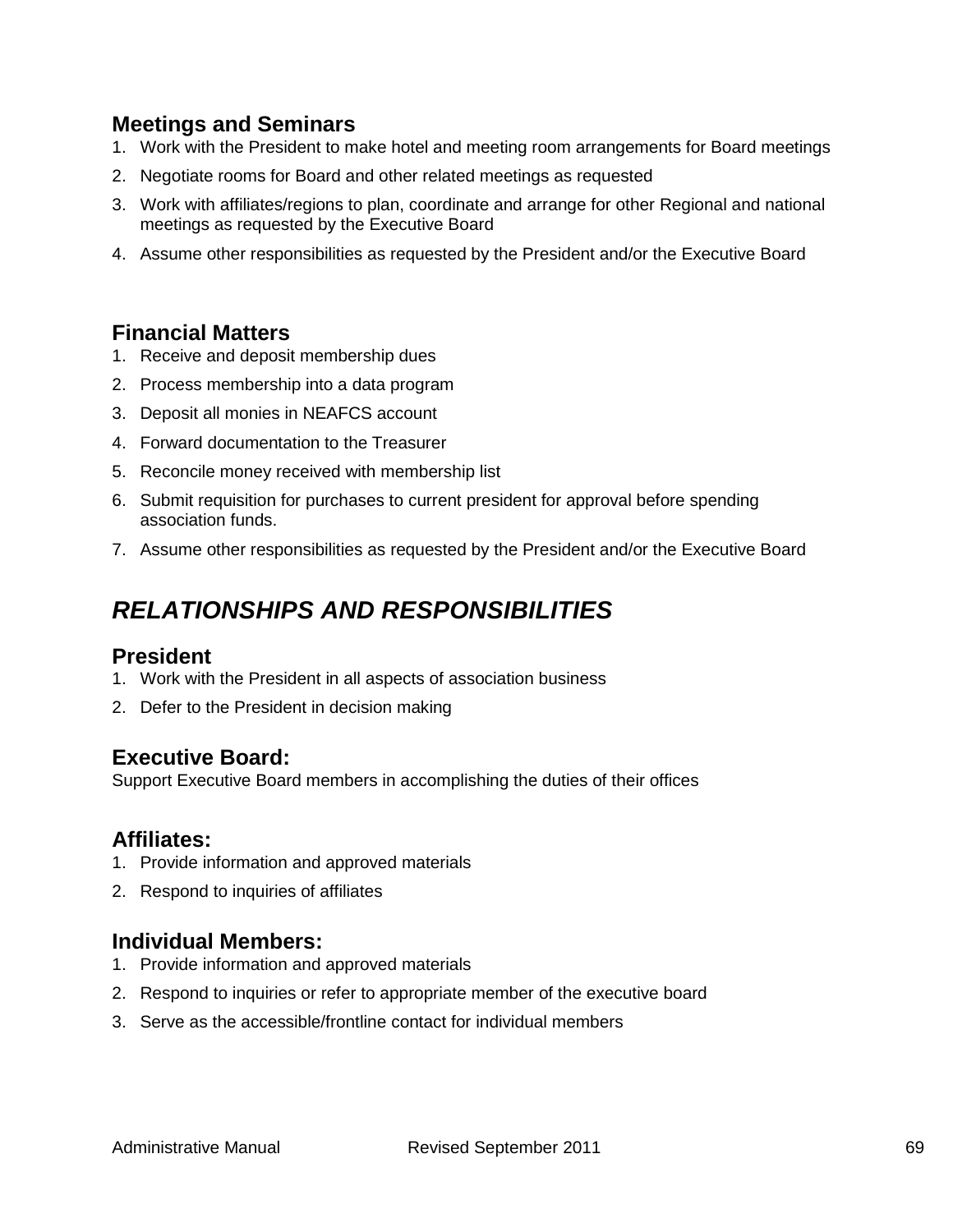## *MEASUREMENT AND EVALUATION PROCESS*

Evaluate national office annually. Committee appointed by the president will use the job description and the accompanying measurement instrument to complete the evaluation instrument.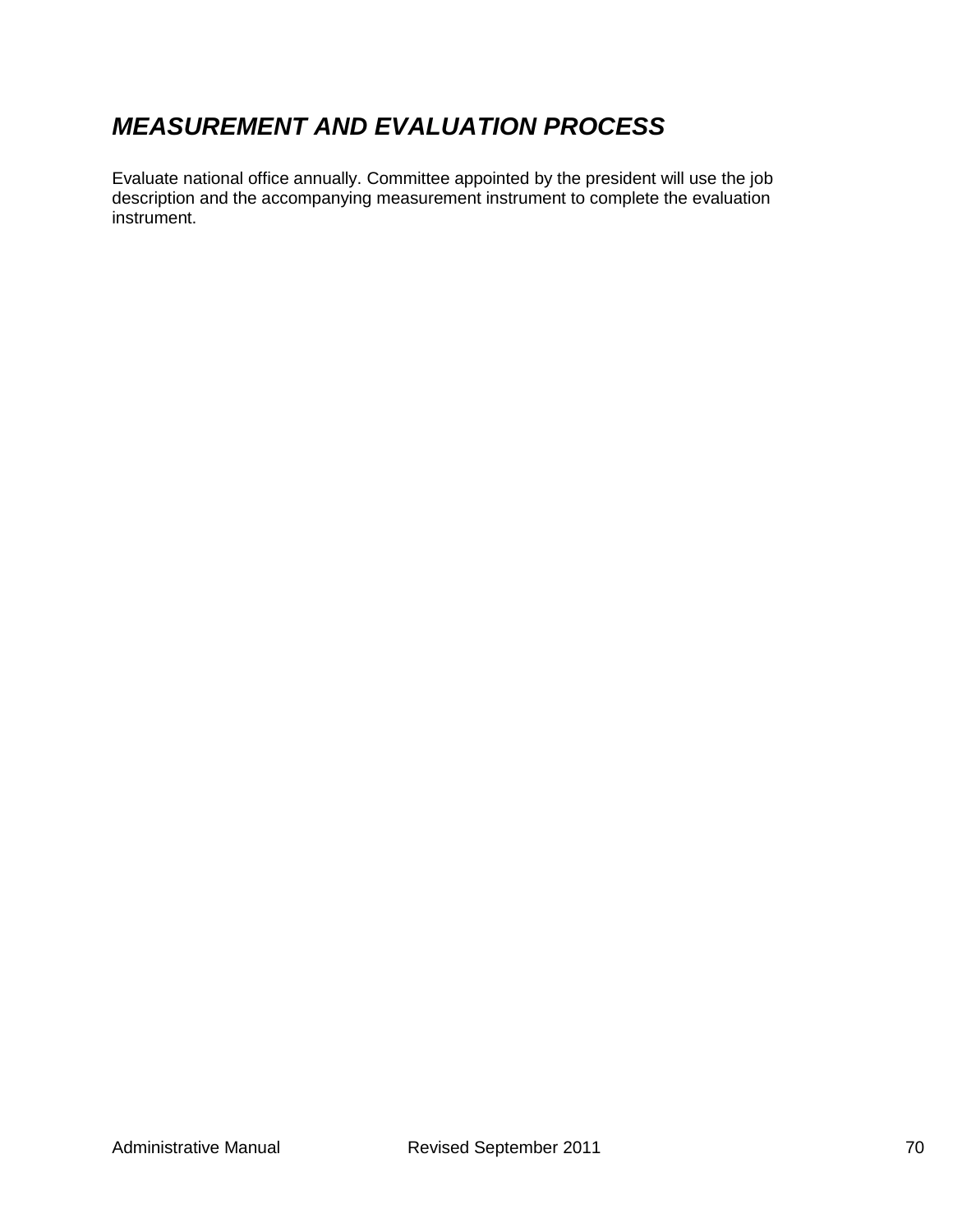## VOTING DELEGATES

## *VOTING DELEGATE RESPONSIBILITIES*

- 1. Review Candidate Credentials for National Officers printed.
- 2. Review proposed Operating and Awards Fund Budgets, proposed bylaw changes and Annual Business Meeting Agenda.
- 3. Discuss above listed items with other Voting Delegates representing your State/Territory Affiliate and with Affiliate members for input prior to attending Annual Business meeting
- 4. Attend and participate in all Association Business Sessions during Annual Session including:
	- a. Regional Business meeting
	- b. Open Forum/Member Caucus and Meet the Candidates
	- c. Annual Business Meeting and Annual Awards Educational Fund Business Meeting
	- d. Any other sessions and/or activities are designated by your State/Territory Affiliate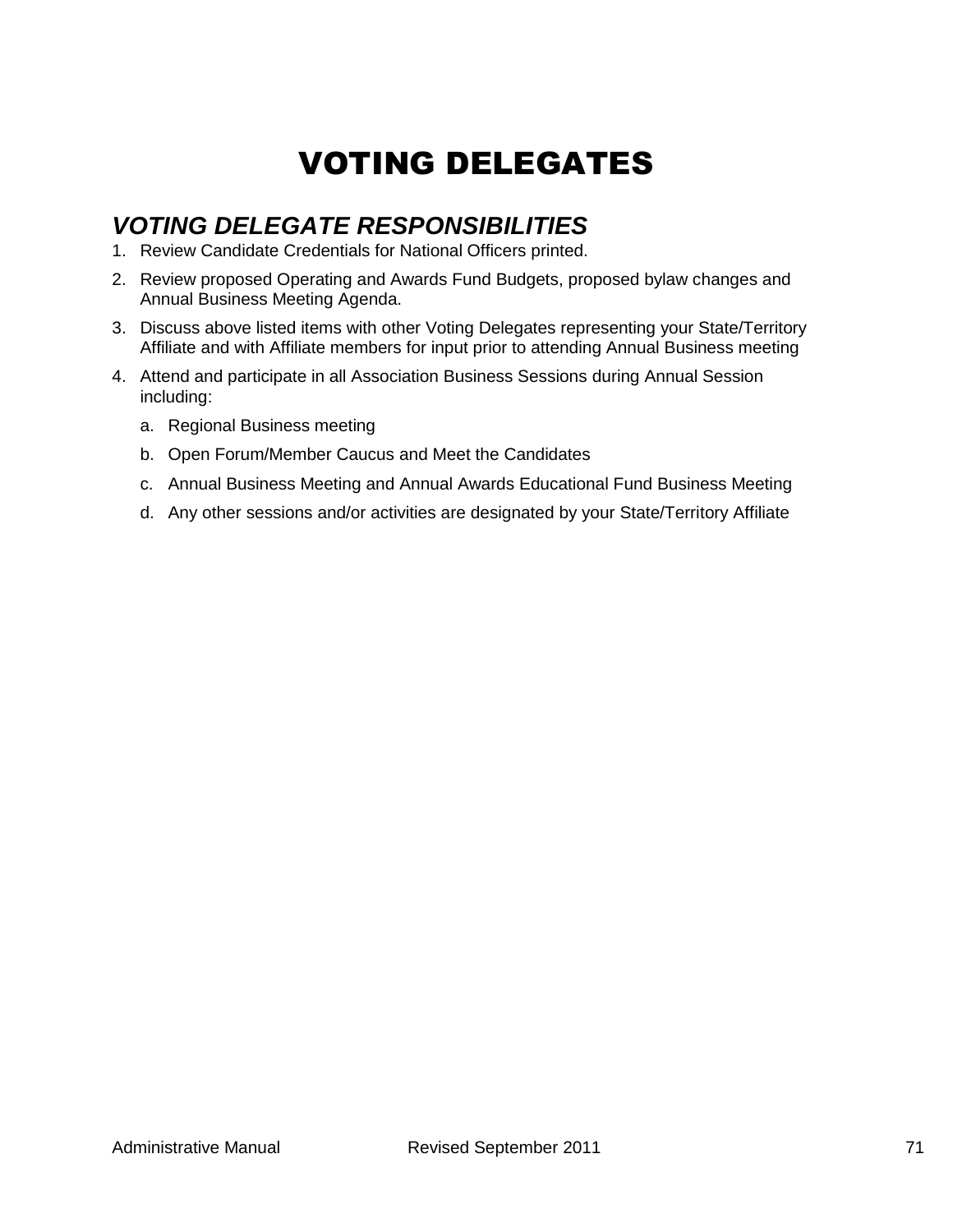## ELECTIONS

## *GENERAL GUIDELINES*

- 1. Candidates for National and Regional office will stand for election on the basis of their qualifications.
- 2. No campaigning will be allowed prior to or during Annual Session. Campaigning such as direct mail, letter, posters, resumes, promotional flyers, buttons, favors, hospitality suites, emails, phone calls, or other technology not specified, etc by the candidate or in the candidate's behalf shall result in disqualification.
- 3. Candidate's credentials will be published prior to Annual Session in the official NEAFCS publication for review by the Voting Delegates/Members.
- 4. Candidates' original applications and resumes will be available for review by Voting Delegates at Annual Session.
- 5. Each candidate for National Office will be introduced at the Member Caucus meeting prior to the election of officers. Candidates will be called on in alphabetical order by office (according to last names) to give a three-minute position statement. Candidates will also be expected to answer impromptu questions from Voting Delegates.
- 6. The process for nominations from the floor for NEAFCS Officers is as follows:
	- a. The "Candidate Application for National Office" form must be completed and submitted to the National Nominating Committee Chair one week prior to Annual Session
	- b. The National Nominating Committee will verify that applicants meet qualifications. These individuals will then be eligible to be nominated from the floor during the Annual Business meeting. Since they are not officially candidates until they are nominated from the floor, they cannot participate in the Member Caucus or the candidates display.
	- c. Once their qualifications for the office they are seeking have been verified they will be given the same question all other candidates for that office have been asked to address. Written copies of their credentials may be distributed to Voting Delegates **after** they have been nominated from the floor.
	- d. They will also be invited to attend the second day of the pre-board meeting, as are the other candidates
- 7. The vote count will not be announced when election results are read at Regional business meetings and/or at the Annual Business meeting. This practice would be suspended in the event that no candidate received a majority of votes on a first ballot. In that case, vote count would be announced and voting repeated until one candidate achieves a majority.
- 8. The ballots will be printed in advance with the names of all candidates and having blank lines for the names of possible floor nominees.
- 9. The following opportunities may be provided for members and Voting Delegates to better know the candidates:
	- a. The candidates credentials and application form for office will be available at the Candidate Display at the Annual Session.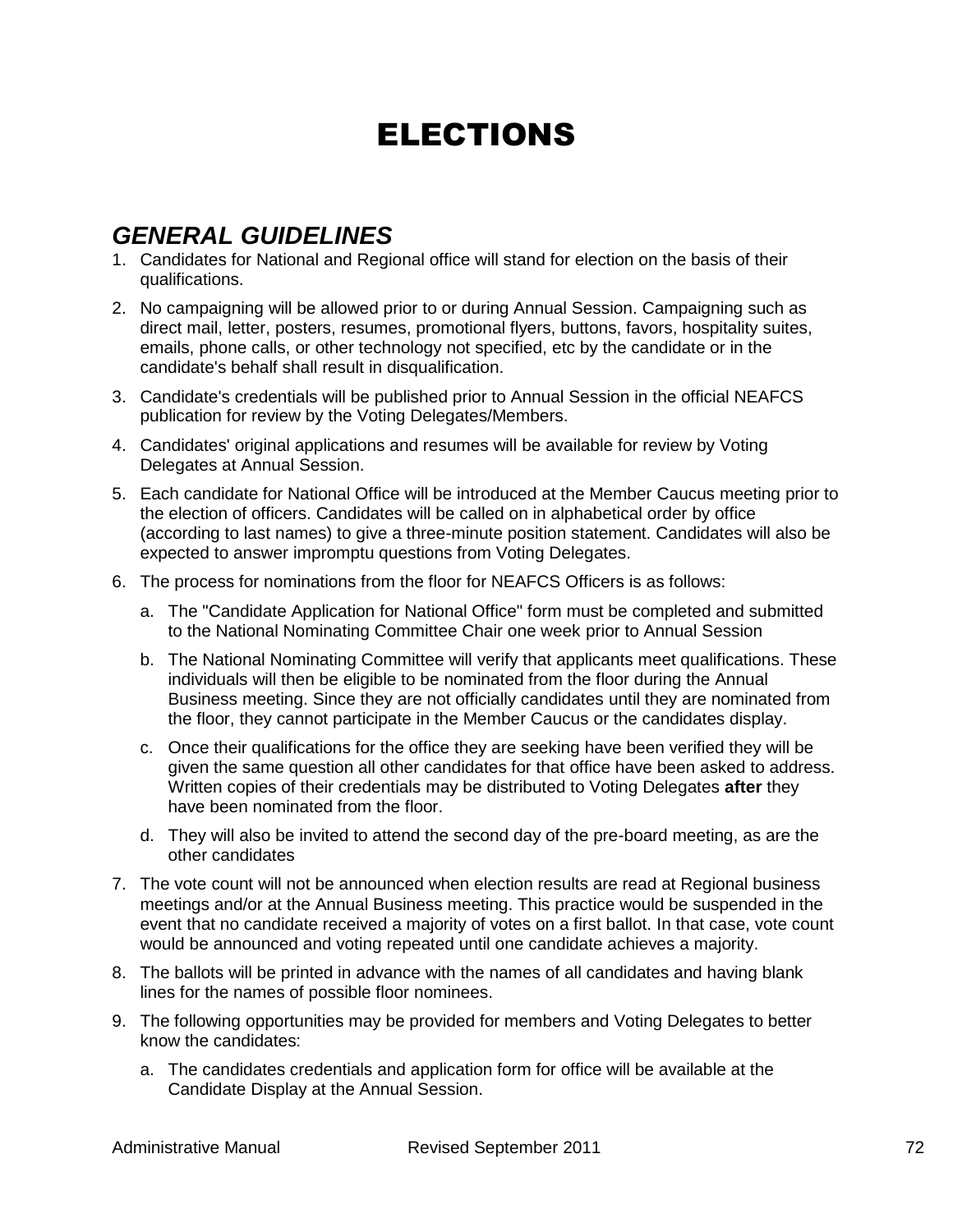- b. Place a special ribbon on the nametag of each candidate stating "OFFICER CANDIDATE"
- 10. If the ballot contains three or more candidates, balloting will continue until a majority is reached.
- 11. If a member is elected to an office as an active member, that member may complete their term in office as a life member or a member in transition.

## *NATIONAL NOMINATING COMMITTEE DUTIES*

- 1. The NEAFCS National Nominating Committee is composed of two members elected from each of the four regions and the chair, the Immediate Past President of NEAFCS. The chair serves as a non-voting member except in the case of a tie.
- 2. The National Nominating Committee Chair will work in concert with the appropriate Regional Directors and Regional Nominating Committee members to facilitate Regional elections.
- 3. The National Nominating Committee Chair will contact members who have previously submitted an officer candidate application prior to the filing deadline to see if they are interested in applying for an office.
- 4. Applications and support letters for all offices must be sent to the National Nominating Committee Chair postmarked by April 1. All letters of support and recommendation from the following individuals must accompany the application.
	- a. State/territory Director/Administrator of Extension (required)
	- b. State/territory Program Leader or immediate supervisor (one required)
	- c. NEAFCS Board member or state/territory affiliate President (optional)
- 5. The National Nominating Committee Chair explains the duties of committee members. A time is established for the committee to select a slate of officers. The National Nominating Committee meets via a telephone conference call.
- 6. The National Nominating Committee Chair sends each committee member the applications(s) for office, and links to bylaws, standing rules, policies and procedures, guidelines for selection of officers, election guidelines and other appropriate data.
- 7. The NEAFCS Treasurer verifies membership of potential candidates. Dues must be paid by the second Friday in January to be nominated for office. If a member is elected to an office as an active member, that member may complete their term in office as a life member or a member in transition, if their employment status changes while in office.
- 8. The National Nominating Committee shall complete their work prior to the mid-year Board meeting.
- 9. The National Nominating Committee selects a slate with at least one nominee for each office. Although not required by the bylaws, a slate with two nominees for each office is highly encouraged. In selecting the slate, the committee should base their selection primarily on professional excellence and competence.
- 10. In the event there are no qualified applicants for an office, the National Nominating Committee Chair will contact applicants for other offices, including Regional Directors where there are more than two.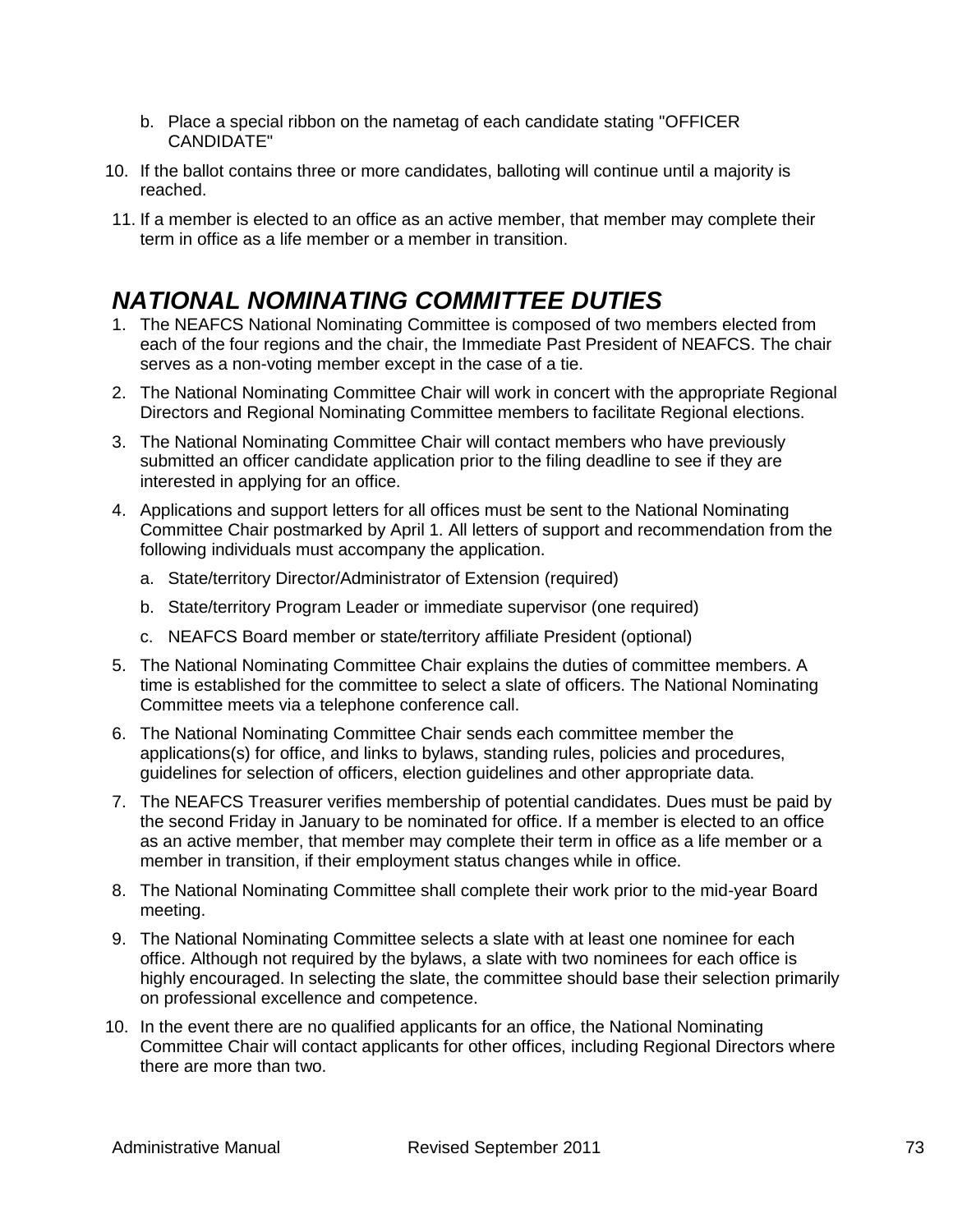- 11. The National Nominating Committee Chair contacts each nominee to secure their written acceptance of the nomination. In the event a person cannot accept the nomination, an alternate is contacted. Send copies of correspondence of candidates' acceptances to the NEAFCS President, President-Elect and state/territory directors/administrators of the candidates.
- 12. Once the slate is complete, the National Nominating Committee Chair submits information on each candidate to the Executive Director and the Secretary. This information should be printed in the official NEAFCS publication 30 days prior to the Annual meeting.
- 13. The National Nominating Committee Chair sends a letter to all members who were not selected as a candidate for office.
- 14. The National Nominating Committee Chair prepares all materials for the presentation of candidates and election at the Annual Business meeting. This includes developing, with the assistance of the committee, a "question" for each candidate.
- 15. The National Nominating Committee Chair sends the election guidelines to candidates for office, all members recommended for office (potential nominees from the floor), and their respective state/territory affiliate Presidents.
- 16. The National Nominating Committee Chair works with the National Nominating Committee to prepare a display exhibiting candidate credentials for Annual Session.
- 17. The files of candidates expressing a desire to have their credentials kept on file for three years will be forwarded to the new chair of the nominating committee.
- 18. The National Nominating Committee Chair collects all nominating materials and disposes of all personal data on candidates at the close of the election.
- 19. Files are to be updated at the close of the election and mailed to the Next National Nominating Committee Chair.
- 20. All committee discussions are to be kept in the strictest confidence. *(Revised, Post-Board 2000)*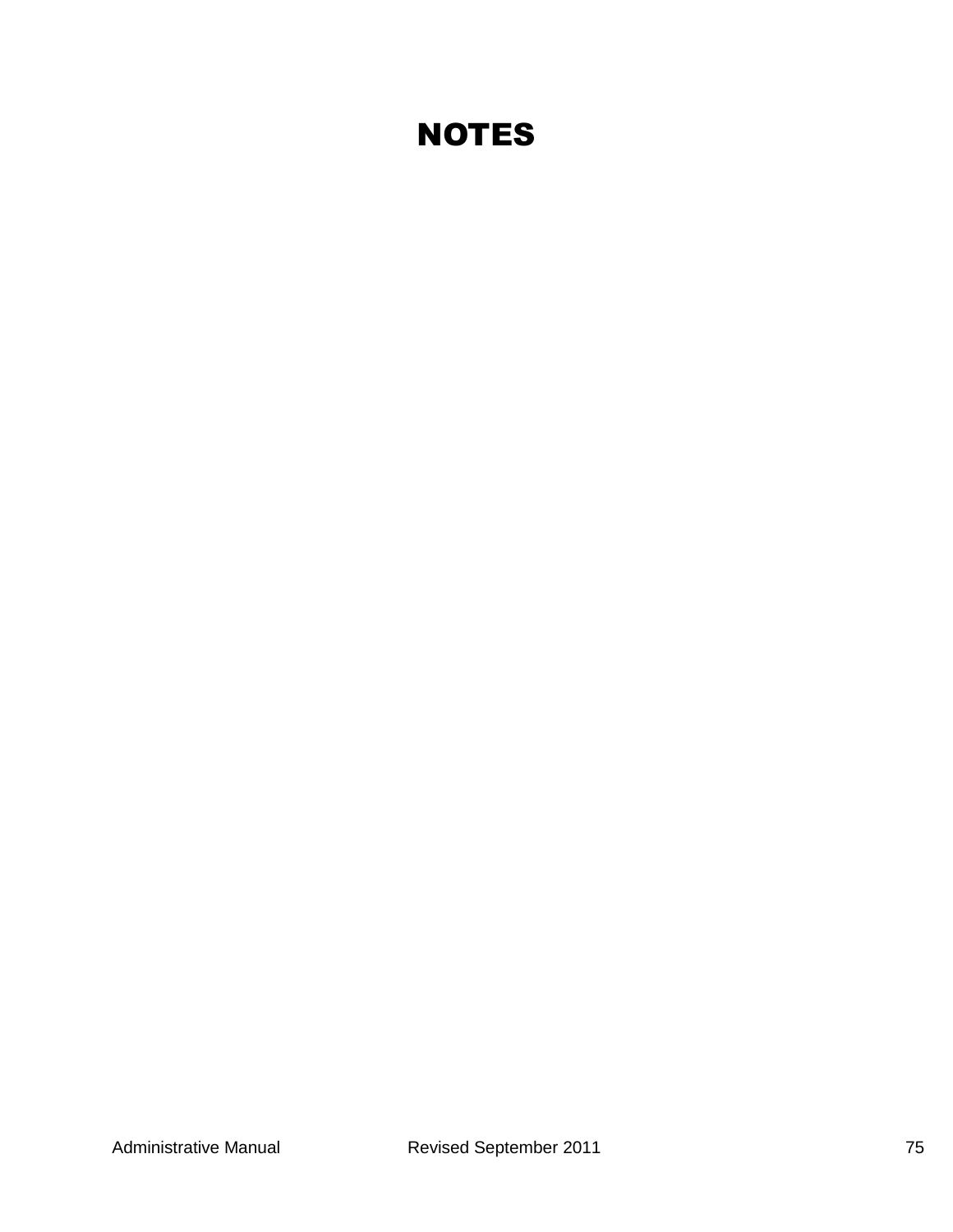# FISCAL ISSUES

## *AUDIT*

An external audit of the association's financial records shall be done annually.

#### *CREDIT CARD PAYMENTS*

NEAFCS will accept Master Card, Visa & American Express payment for association fees and services. *(Revised Mid-year Board 2001)*

## *DUES*

Life member fees will be divided between the operating account and awards fund in the same proportions as the active member dues. *(Adopted Pre-Board, October 1997)*

### *EXPENSES*

- 1. Travel expenses for board meetings shall be allowed for the members of the Executive Board and the Executive Director.
- 2. A requisition for all purchases over \$50 must be sent to the president for approval before spending association funds. If a requisition is not received and approved before the purchase or if the expense is in excess of the approved amount, the individual shall be personally responsible for the balance.
- 3. Travel expenses for the Annual Session shall be allowed for the Executive Board. Expenses are reimbursed as authorized in the budget and policies. The above individuals shall preregister for Annual Session. Newly elected Executive Board members may be reimbursed for one night's lodging for post board meeting (at rate of 1/2 of double room) but are not reimbursed for travel. *(Revised Winter Board 2003)*
- 4. Candidates are not reimbursed for attending the Pre-Annual Session Board Meetings at which they are observers.
- 5. The Historian is not required to attend meetings, thus travel expenses are not allowed. Expenses for necessary supplies and postage for the Historian will be approved according to an annual budget request and with proper purchase order requisition completion.
- 6. Expenses are paid for association representatives to attend the following meetings: JCEP, PILD, NACAA, NAE4-HA, ANREP, ESP, AAFCS, NACDEP, and JCEP Leadership Conference.
- 7. An official association representative may obtain a cash advance of anticipated expenses upon request to the President. Accounting shall be given on the form provided for the actual expenses incurred and appropriate receipts submitted.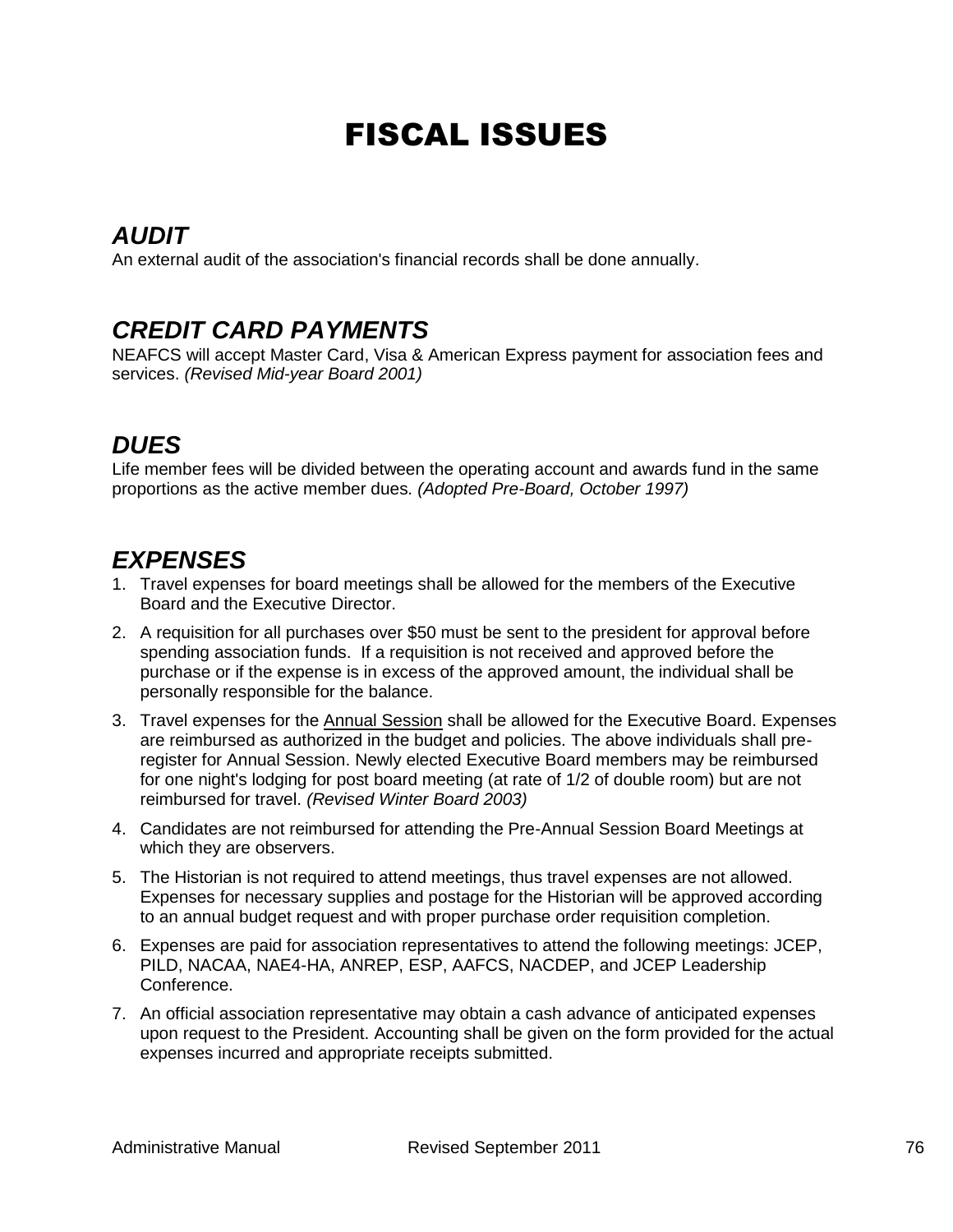- 8. Other expenses, including postage, supplies and telephone, necessary to fulfill the responsibilities of the office shall be allowed. Expenses are permissible in accordance with the acceptable rates.
- 9. All reimbursable expense vouchers must be emailed or faxed directly to the NEAFCS National Office within 30 days of when the expense is incurred. A signed copy of the voucher and all receipts must be mailed directly to the NEAFCS National Office within the same 30 days.
- 10. Travel expense vouchers shall be submitted within 30 days following a meeting. Vouchers submitted after 45 days will be assessed a 10% penalty; vouchers submitted after 60 days **will not** be paid. Members may file an written appeal to the National Board for extenuating circumstances. All checks should be cashed within 30 days of date on check.
- 11. Requests for payment to a business shall be prepared on a check expense voucher. Payments will be made directly to the business. Invoices received by the Treasurer from the NEAFCS National Office will be paid using an email approval process between the Treasurer and the President.
- 12. All bill payment vouchers must be approved by the Treasurer, President, and Past-President prior to payment. (Adopted, August, 2011)
- 13. The Association will pay expenses for legal counsel only when pre-approved by the President.
- 14. NEAFCS shall contribute a portion of the expenses of the JCEP representative to ECOP Budget Committee.
- 15. The host affiliate will receive \$10 from each Annual Session full time registration fee paid. *(Revised Annual Business Meeting 2000).*
- 16. Upon the notification of the death of a national Past President, a memorial contribution of \$100 from the operating fund will be donated to the Past Presidents' category of the Awards Fund. *(Adopted Pre-board 2000)*
- 17. Receipt for cost of an item exceeding \$25.00 will be required.
- 18. Executive board members may elect to drive to conferences instead of flying. They may be reimbursed mileage at the current mileage rate on actual miles or at the lowest cost of airfare to the conference, whichever is less, unless pre-approved by the President and Treasurer.
- 19. Designated as official signatures on all financial accounts are the Executive Board positions of president, president-elect, secretary and treasurer. *(Adopted January 2005 Board Teleconference)*

## *FISCAL YEAR*

The fiscal year of this organization shall be January 1 through December 31.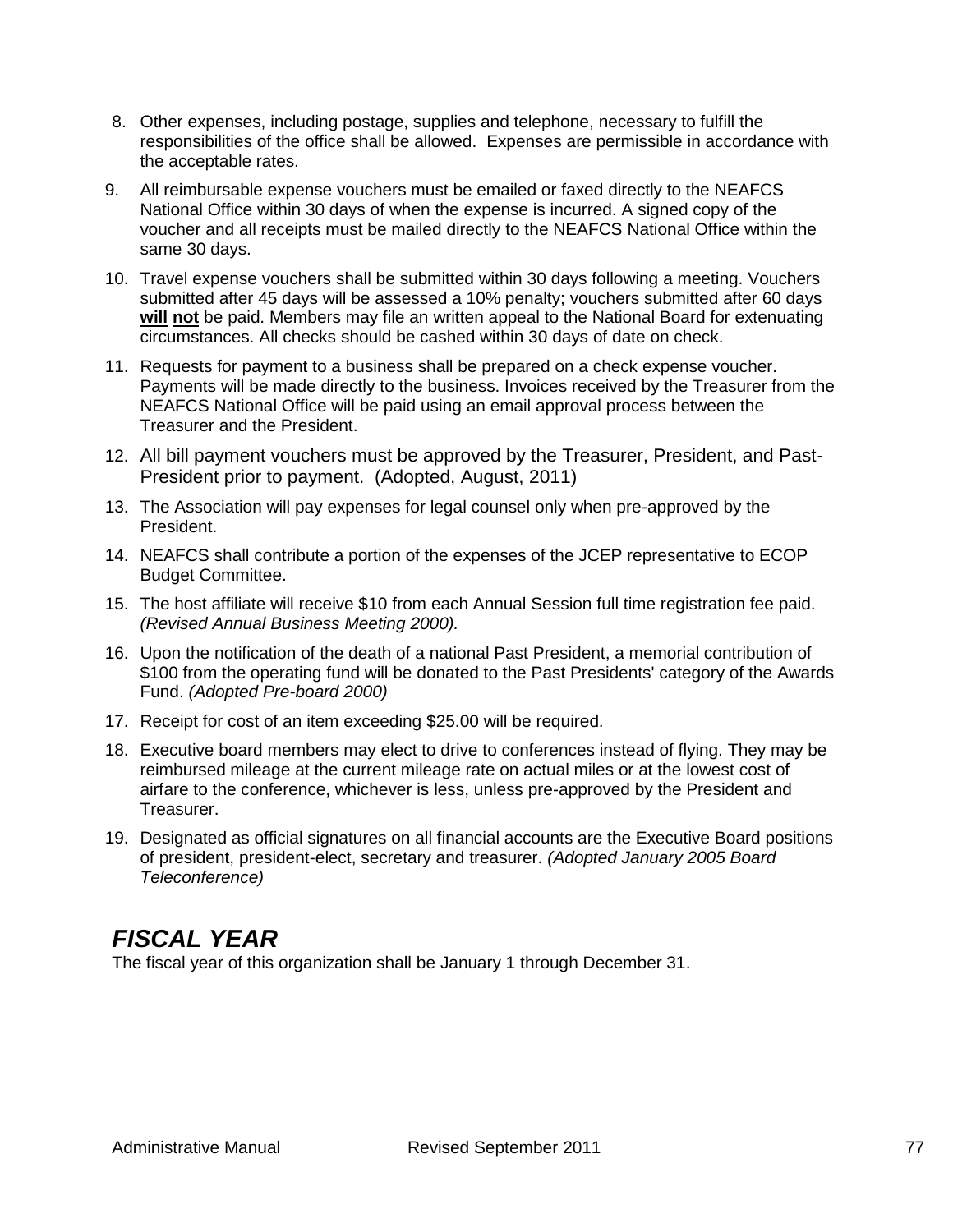## *LODGING*

- 1. Reimbursement is for one-half the rate of a double room except when otherwise authorized.
- 2. Lodging for the night prior to or following a meeting will be paid if authorized or if it will result in a substantial reduction in travel costs.
- 3. Receipt for lodging must be attached to the expense voucher.

# *SELLING MAILING LIST/LABELS*

Mailing list of active members may be sold to selected entities such as exhibitors, businesses, associations and other organizations providing educational information within the following parameters:

- 1. The purchaser of this list may not use NEAFCS or indicate in any way that NEAFCS endorses any service or product.
- 2. The mailing list will be used for a specified number of mailings with the cost for the list determined by the number of times used. Cost for a one-time use is \$300.00. *(Revised, Winter Board, 1999)*
- 3. Exhibitors and sponsors will be given a reduced rate of \$200.00 for a one-time use. *(Revised, Winter Board, 1999)*
- 4. All requests must include the intended use of the mailing list and these requests must be submitted in writing.
- 5. The list will not be sold to anyone just sending advertisements but only for educational purposes.
- 6. Home addresses of active members will not be sold.
- 7. A check off box will not be added to the membership form for members to indicate their desire to be on the list because the list would only be sold for the members' advantage.

## *TIPS*

Hotel services (other than meals) and luggage handling are allowable within reasonable limits; receipts are not required.

## *TRANSPORTATION*

- 1. Reimbursement for air travel shall be at tourist class/coach rate. Transportation to and from the airport and parking fees are reimbursable. If travel is by car, reimbursement for in route costs (tolls, parking, meals, lodging, etc.) cannot exceed the equivalent costs of air tourist class/coach rate, receipts required.
- 2. Travel by common carrier shall be reimbursed at actual cost. All officers, state/territory affiliate Presidents and NEAFCS representatives are encouraged to seek the lowest possible fares. Fees for the use of a travel agency are not reimbursable. If a person chooses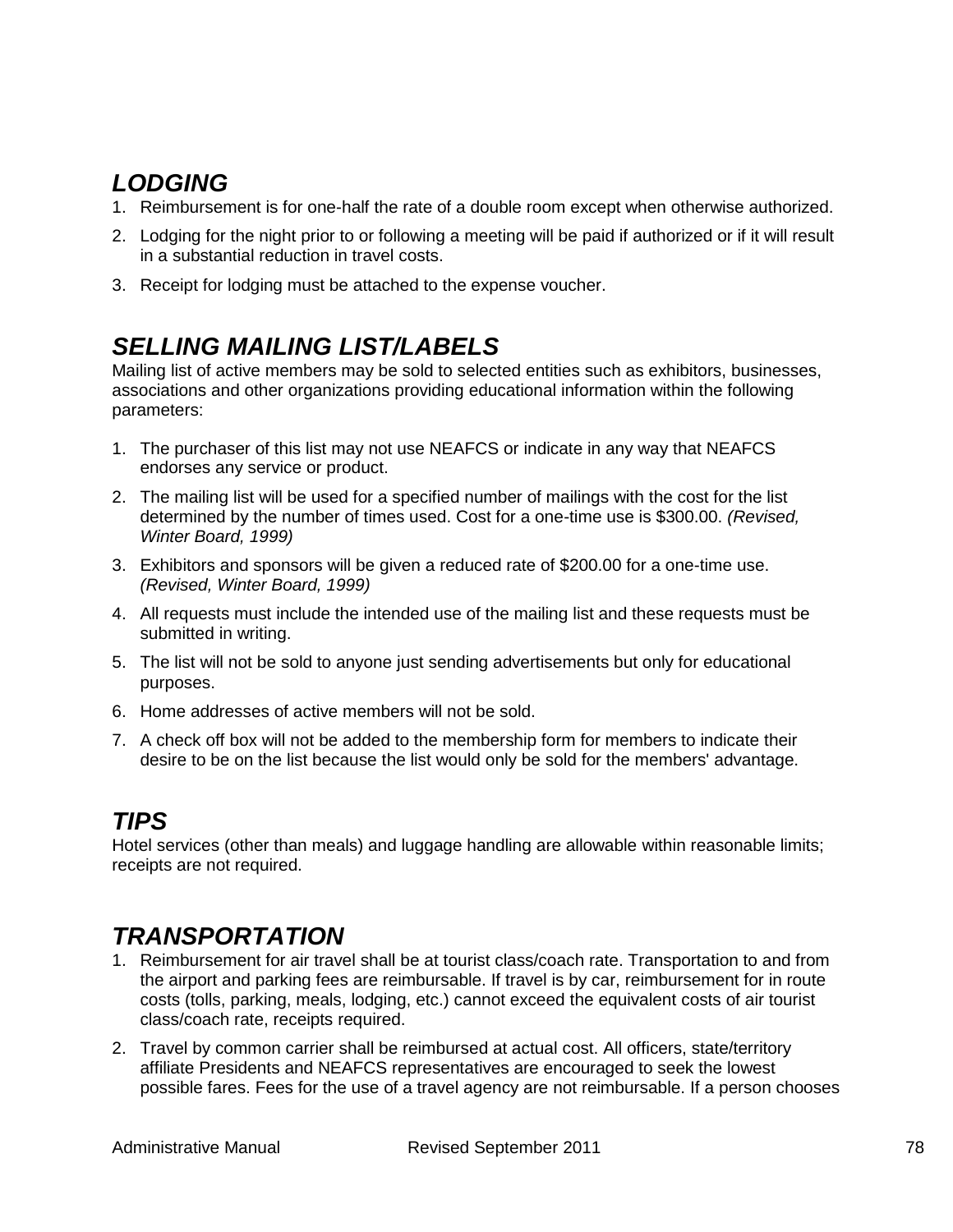not to use the lowest fare, the person will be responsible for the difference. Tickets need to be purchased at least 30 days prior to travel.

- 3. Travel by personal car to and from the airport and where public transportation is not feasible shall be reimbursed at the mileage reimbursement equal to the Internal Revenue Service reimbursable amount effective April 1, 2005. *(Adopted Jan 2005 Board Teleconference)*
- 4. An individual will be reimbursed for the standard fee for one piece of checked luggage, if applicable.
- 5. Cab fares or ground transportation shall be reimbursed at actual cost, receipts required.
- 6. Original tickets, receipts, or official statements for plane and/or common carrier travel, toll receipts and car parking receipts must be attached to the expense voucher mailed to the Treasurer or national office.
- 7. If an individual chooses to change transportation reservations for other than emergencies, he/she must assume any fees charged for the transaction.
- 8. Any vehicle rented for association business shall only be used for association business, receipts required.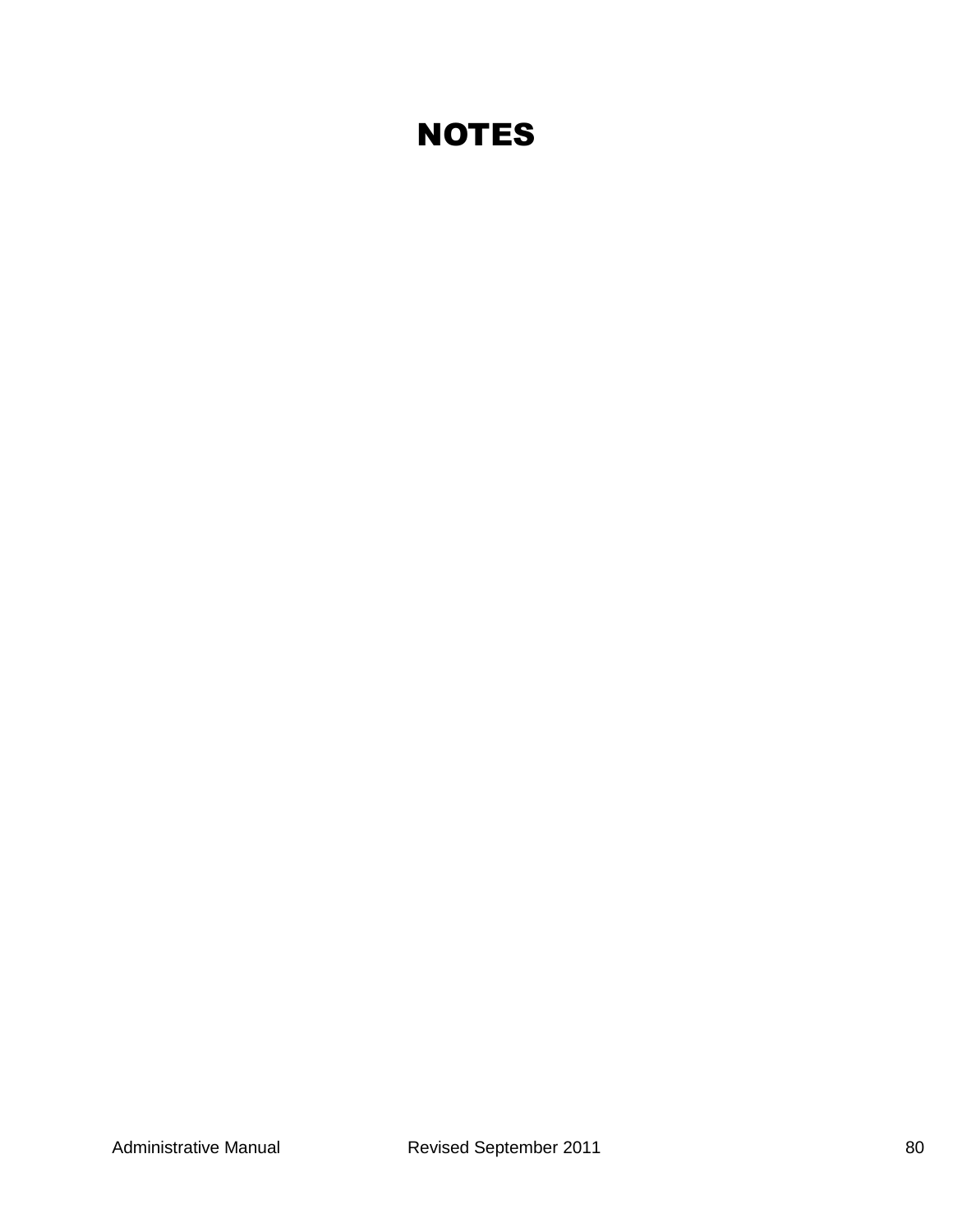# OFFICIAL PUBLICATIONS (THE JOURNAL OF NATIONAL EXTENSION ASSOCIATION OF FAMILY AND CONSUMER SCIENCES AND COMMUNIQUÉ)

- 1. All life members for whom NEAFCS has a valid email address on file receives the eNEAFCS newsletter at no additional charge. Life members are responsible for providing the NEAFCS National Office with a valid email address. The NEAFCS National Office will not be held responsible for researching undeliverable email addresses for life members. *(Adopted Jan 2005 Board Teleconference*
- 2. The purposes of the official publications are:
	- a. To be a communication tool for NEAFCS members
	- b. To recognize or honor members
	- c. To provide opportunities for members and other Extension staff to share programs and research
	- d. To provide information for professional growth for members
	- e. To serve as an external and internal public relations tool
- 3. eNEAFCS is a regularly published electronic newsletter communicating association business to members.
- 4. *The Communiqué* is an annually published electronic document communicating association business to members.
- 5. *The Journal of NEAFCS* is an annual electronic publication of member research, applied research, program impacts and reports of award winners.
- 6. Position announcements from colleges/universities will be accepted "for publishing" in the *eNEAFCS* only. Ads will be limited to position title and contact name, address and phone and are offered as a member service for career advancement opportunities.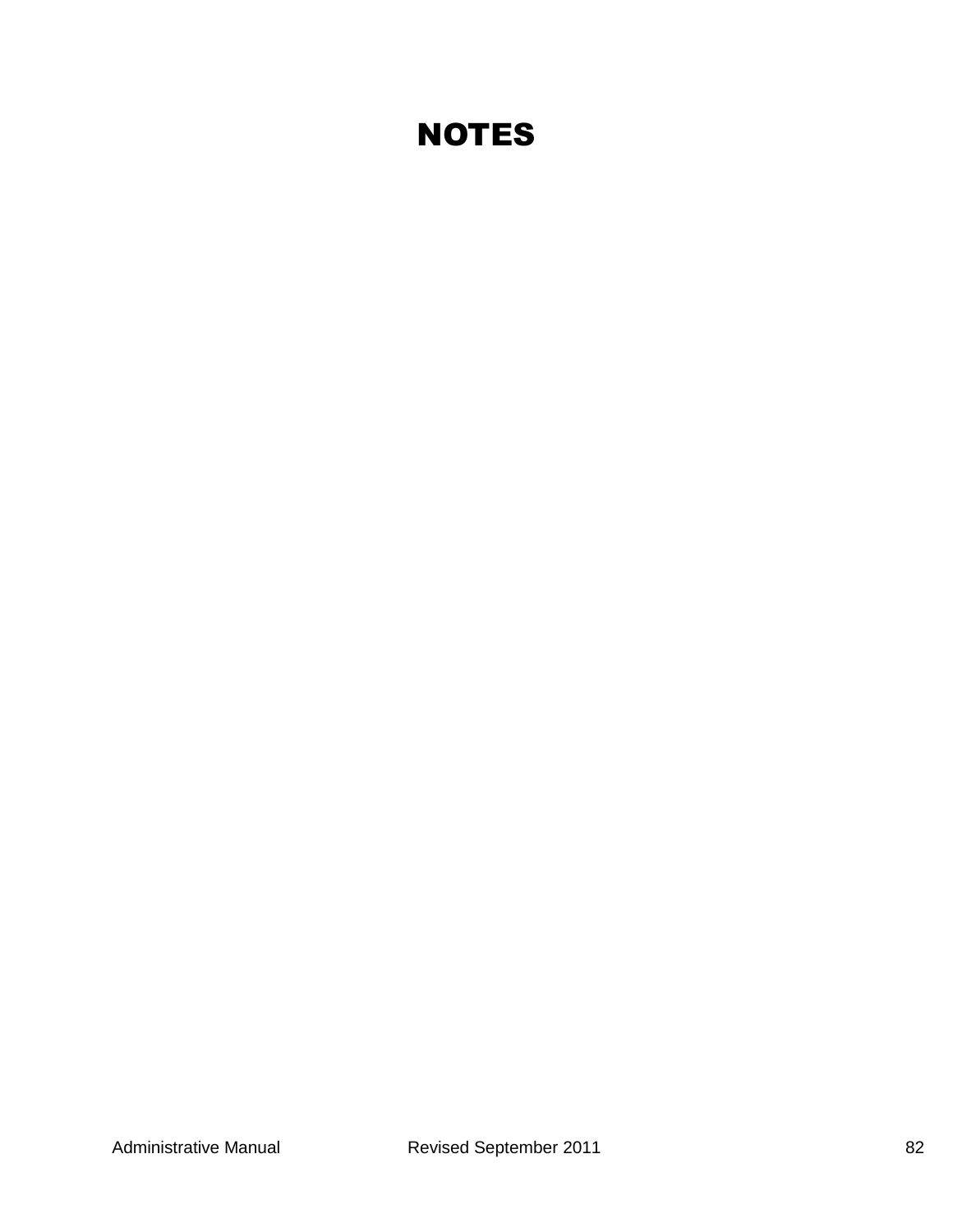# RECORDS AND REFERENCES

### *ADMINISTRATIVE MANUAL*

An electronic copy of the administrative manual shall be available online to members of the Executive Board and state/territory affiliate Presidents and President-Elects. The administrative manual shall be updated as needed by the President-Elect.

### *FILES*

Officers shall update files and materials before presenting them to their successors. The records and the working files (past two years) shall be forwarded to the successors immediately following the Annual Session. Items judged to be of historical value should be forwarded to the Historian for entry into the historical records and proper disposition. These documents should be sent electronically.

## *FINANCIAL RECORDS*

- 1. The Association's financial records are closed each year as of December 31. An external audit /review of the association's financial records shall be done annually beginning tax year 2000. *(Adopted Winter Board 2001)*
- 2. The Treasurer and NEAFCS National Office shall retain all financial records of the Association until advised by the auditor that the supporting documents have surpassed the statute of limitation.

#### *INVENTORY*

Officers should annually compile an inventory of items shipped to or stored at the National Office and share list with their successors, National Office staff and board members.

## *MINUTES*

- 1. The secretary shall retain the original copy of each set of minutes of the Executive Board meetings and the Annual Business meeting as an official record of the Association.
- 2. The secretary shall send copies of all minutes of Executive Board meetings and the Annual Business meeting to the members of the Executive Board and Historian within 30 days following the meeting.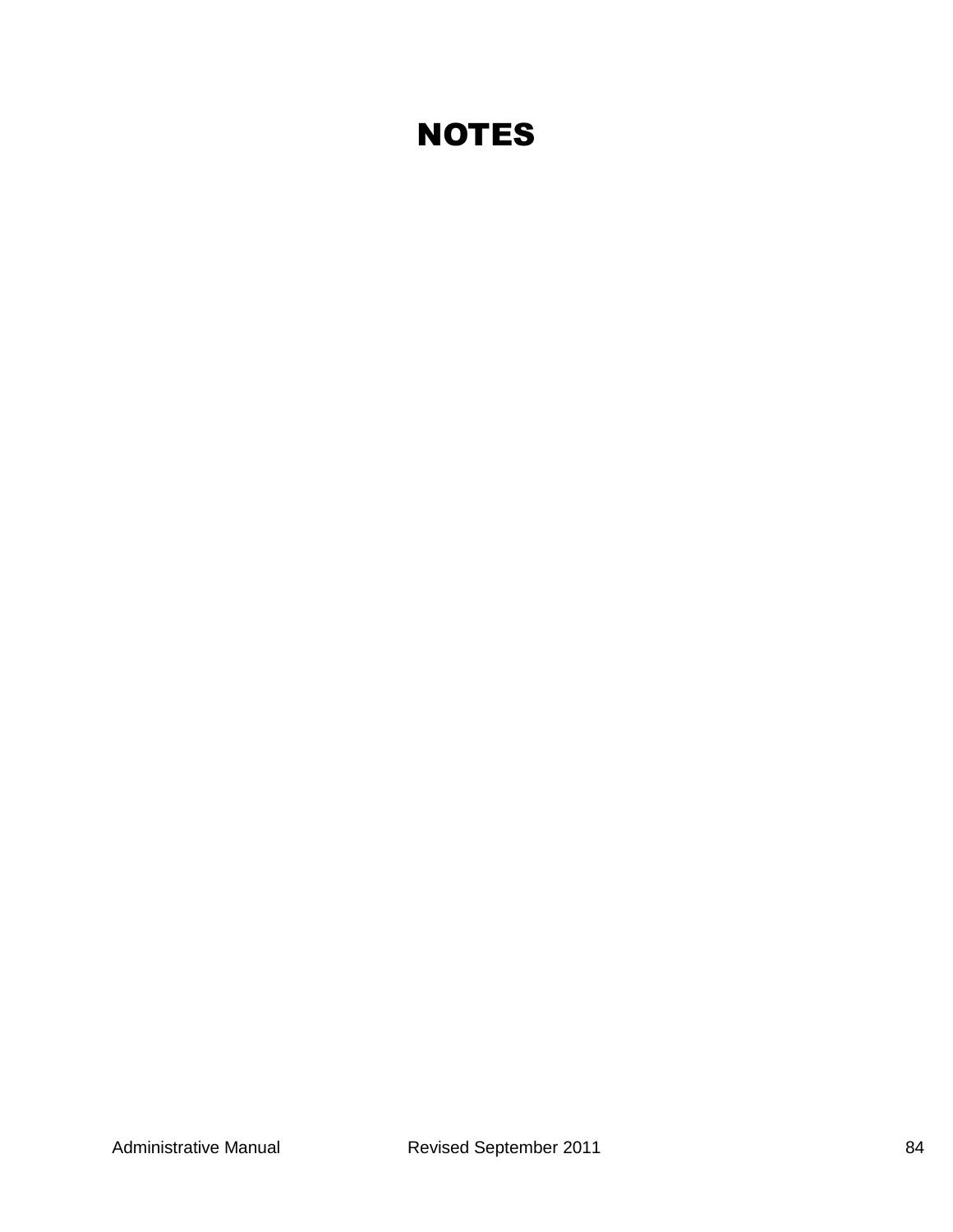# RESOLUTIONS

- 1. All proposed resolutions should be submitted with documenting evidence of validity to the Executive Board by May 1.
- 2. Resolutions shall be submitted electronically to the bylaws chair.
- 3. All resolutions must be presented to the Executive Board and the Voting Delegates.
- 4. Members, committees or state/territory affiliates, may submit resolutions.

## *REVISION OF POLICIES*

Policies may be:

- 1. Adopted at any meeting of the Executive Board by a majority vote of those present and voting.
- 2. Amended or rescinded by two-thirds vote without previous notice or a majority vote after previous notice.
- 3. Suspended temporarily by a majority vote.
- 4. Reviewed annually.